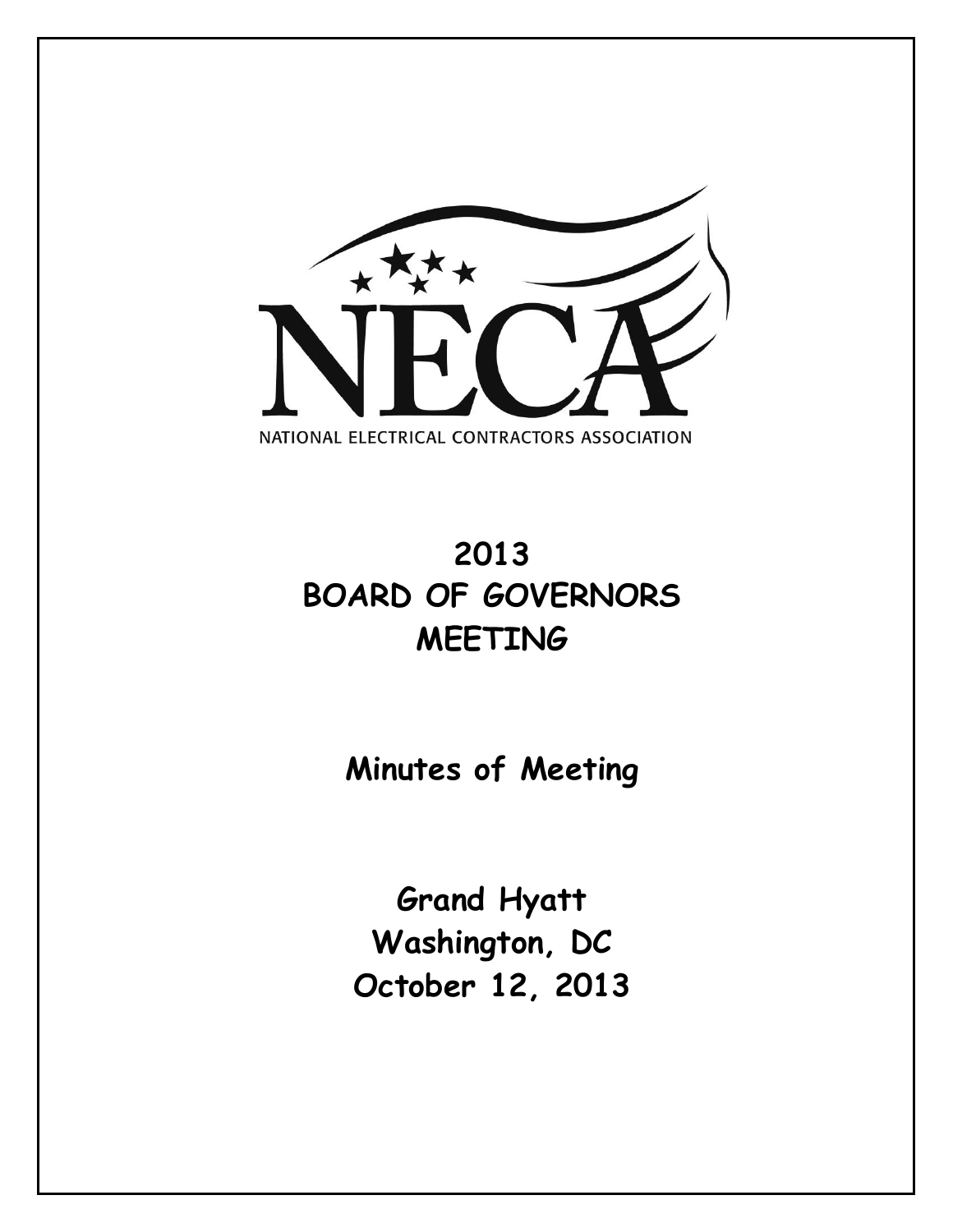# **TABLE OF CONTENTS**

| October 12, 2013 |  |
|------------------|--|
|------------------|--|

| <b>Recognition:</b>                                   |  |
|-------------------------------------------------------|--|
|                                                       |  |
|                                                       |  |
| <b>Officers Reports:</b>                              |  |
|                                                       |  |
|                                                       |  |
|                                                       |  |
|                                                       |  |
|                                                       |  |
|                                                       |  |
| <b>Guest Speaker:</b>                                 |  |
|                                                       |  |
| <b>Actions:</b>                                       |  |
|                                                       |  |
|                                                       |  |
|                                                       |  |
|                                                       |  |
|                                                       |  |
|                                                       |  |
|                                                       |  |
| <b>Establishment of the NECA Executive Committee:</b> |  |
|                                                       |  |
|                                                       |  |

Page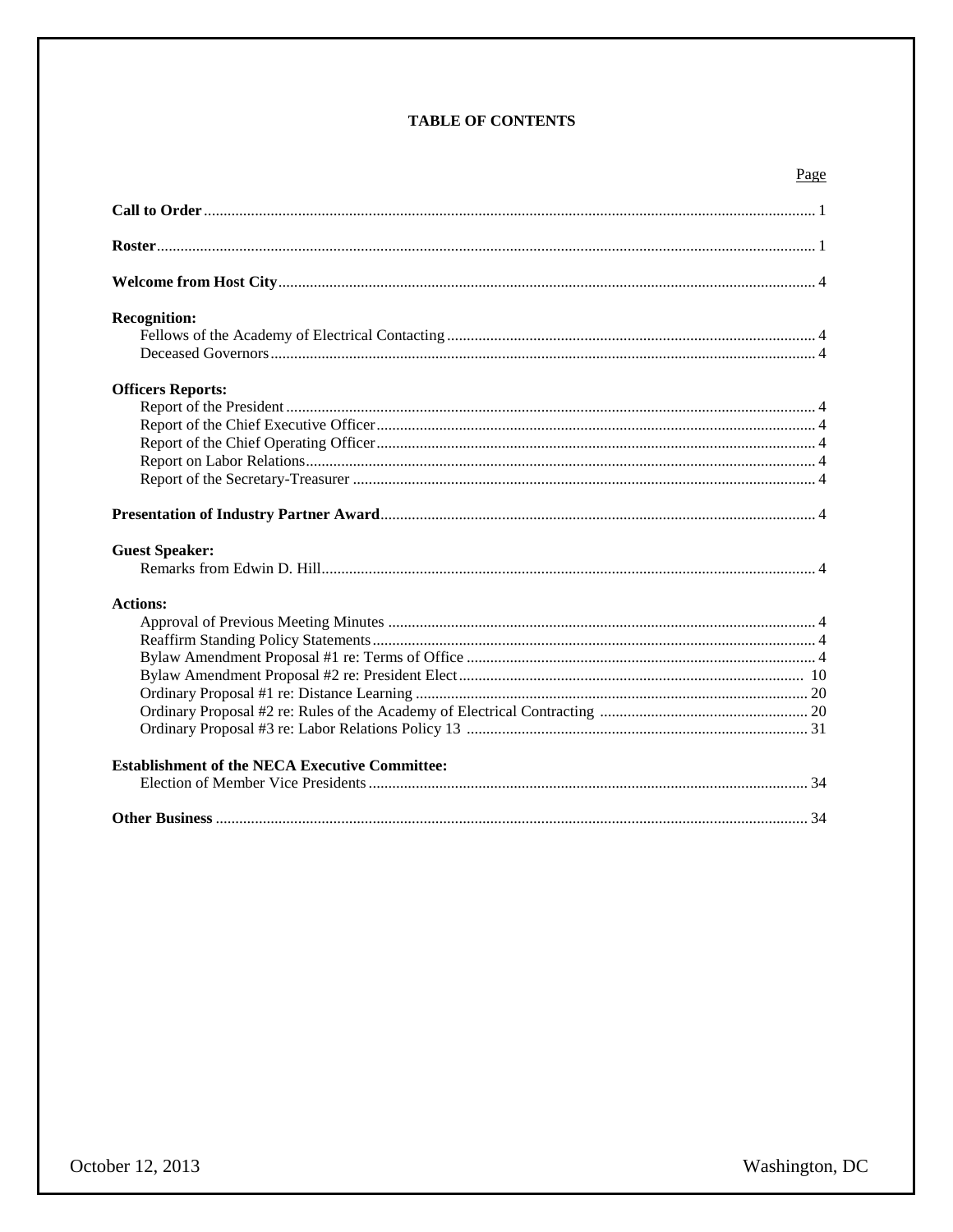## **MINUTES OF MEETING OF BOARD OF GOVERNORS NATIONAL ELECTRICAL CONTRACTORS ASSOCIATION, INC.**

**Grand Hyatt October 12, 2013 Washington, DC**

Chairman: Secretary and Director, Sergeants-at-Arms: Dennis F. Quebe Traci M. Pickus Traci M. Pickus Traci M. Pickus Traci M. Pickus Traci M. Pickus Traci M. Pickus

**Call To Order:** Chairman Quebe called the regular meeting of the Board of Governors of the National Electrical Contractors Association, Inc. to order at 8:32 a.m. on October 12. Mr. Quebe welcomed the members of the Board and guests.

Regarding the conduct of the meeting, the following are applicable in accordance with sections 4.4 and 8 of the Bylaws:

- In all elections of officers, except when the candidate is unopposed, and in voting on amendments to the Bylaws, the Board of Governors shall take a ballot vote. On other matters, the usual form of voice voting shall prevail with each member of the Board of Governors having one vote. When a ballot is not required, any member of the Board of Governors may call for a ballot vote on any question before the question is put to the Board of Governors for a vote.
- On ballot votes, except on matters pertaining to Labor Relations, each Governor shall cast, as a unit, all the number of votes as provided in the Bylaws for the members of the chapter who are in good standing thirty (30) days prior to the date of the meeting. On any matter pertaining to labor relations, the number of votes shall be limited to those attributable to members that are signatory to an I.B.E.W. labor agreement. The President, District Vice-Presidents and the Vice-President-at-Large shall cast one (1) vote each.
- Effective date of these proposals shall be immediate upon passage unless otherwise indicated.
- Robert's Rules of Order will govern such discussion as may be desired on these proposals.

**ROSTER** - The following is a list of the members of the NECA Board of Governors that were in attendance:

# **EXECUTIVE COMMITTEE**

| President:                   | Dennis F Quebe - Dayton, Ohio            |
|------------------------------|------------------------------------------|
| Vice President, District 1:  | David B Pinter - New York, New York      |
| Vice President, District 2:  | Greg E Stewart - Columbus, Ohio          |
| Vice President, District 3:  | Alex Owen - Mableton, Georgia            |
| Vice President, District 4:  | Gerald W Schulz – Neenah, Wisconsin      |
| Vice President, District 5:  | John Lambert - Austin, Texas             |
| Vice President, District 6:  | George Adams - Portland, Oregon          |
| Vice President, District 7:  | Daniel G Schaeffer - St. Louis, Missouri |
| Vice President, District 8:  | Robert May – Salt Lake City, Utah        |
| Vice President, District 9:  | Stan Lazarian - Pasadena, California     |
| Vice President, District 10: | Gary A Tucci - Sumner, Washington        |
| Vice President at Large:     | Ron Autrey - Jacksonville, Florida       |
|                              |                                          |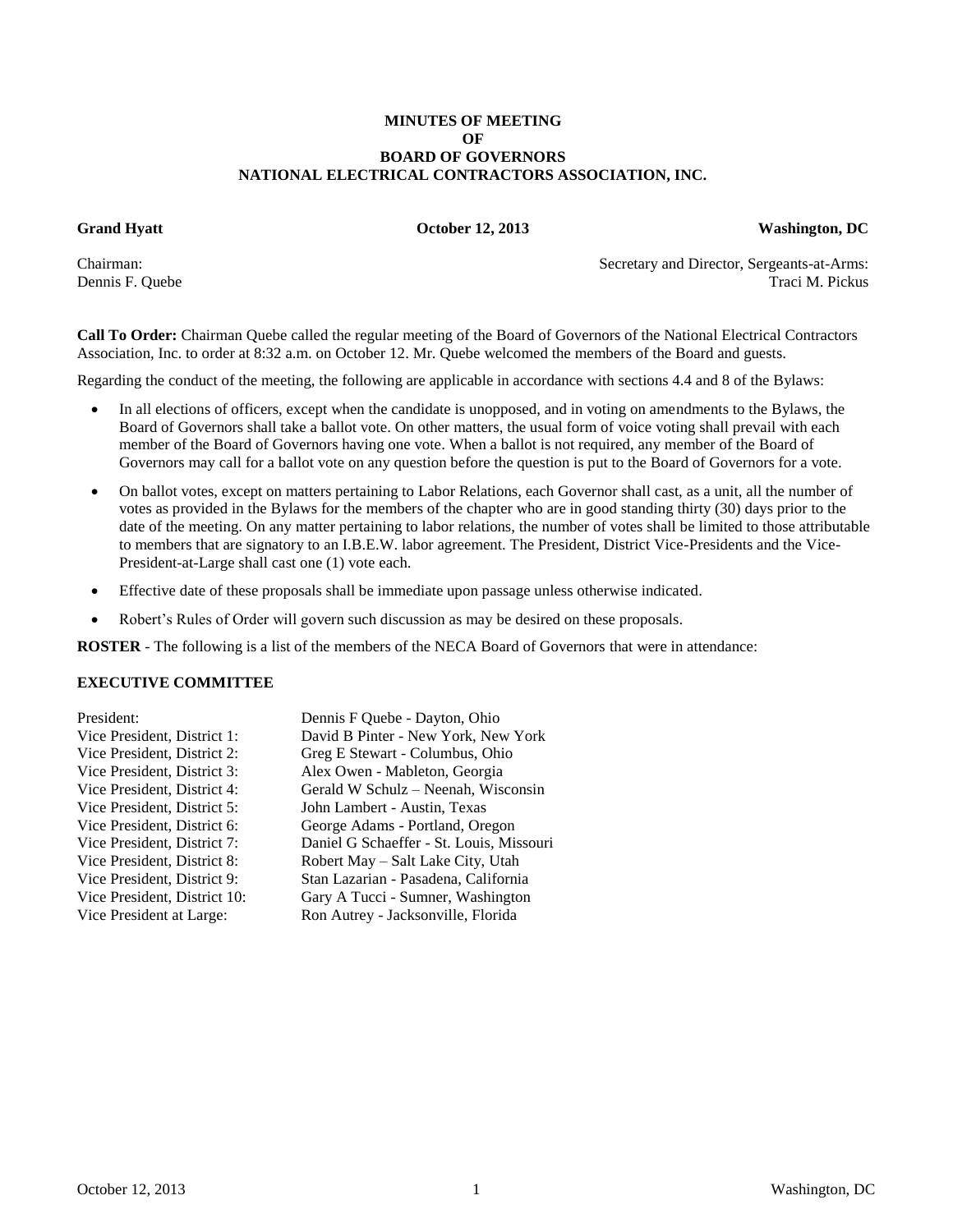# **CHAPTER AND GOVERNOR**

| American Line Builders Thomas M Wolden                  |  |
|---------------------------------------------------------|--|
|                                                         |  |
|                                                         |  |
|                                                         |  |
|                                                         |  |
| Boston  Paul A Guarracino (Alternate)                   |  |
|                                                         |  |
|                                                         |  |
|                                                         |  |
|                                                         |  |
| Central Massachusetts Jonathan Ostrow                   |  |
|                                                         |  |
|                                                         |  |
|                                                         |  |
| Chicago & Cook County James T Gallagher                 |  |
|                                                         |  |
|                                                         |  |
|                                                         |  |
|                                                         |  |
| East Central California  David J Helsel                 |  |
|                                                         |  |
|                                                         |  |
|                                                         |  |
|                                                         |  |
|                                                         |  |
|                                                         |  |
|                                                         |  |
|                                                         |  |
|                                                         |  |
|                                                         |  |
|                                                         |  |
|                                                         |  |
|                                                         |  |
| Inland Empire David A Peterson (Alternate)              |  |
|                                                         |  |
|                                                         |  |
|                                                         |  |
|                                                         |  |
| Kern County  Bret C Smith (Alternate)                   |  |
|                                                         |  |
| Los Angeles County  Steve O'Bryant                      |  |
|                                                         |  |
| Mahoning Valley  David A Dickey                         |  |
|                                                         |  |
|                                                         |  |
|                                                         |  |
|                                                         |  |
| Missouri Valley Line Constructors . Mitchell J Marquart |  |
|                                                         |  |
| Monterey Bay California Frederick A Jensen              |  |
|                                                         |  |
|                                                         |  |

| Northeastern Line Constructors Thomas G Halpin |  |
|------------------------------------------------|--|
|                                                |  |
|                                                |  |
|                                                |  |
|                                                |  |
|                                                |  |
|                                                |  |
|                                                |  |
|                                                |  |
|                                                |  |
|                                                |  |
|                                                |  |
|                                                |  |
|                                                |  |
|                                                |  |
|                                                |  |
|                                                |  |
|                                                |  |
|                                                |  |
|                                                |  |
|                                                |  |
|                                                |  |
|                                                |  |
|                                                |  |
|                                                |  |
|                                                |  |
|                                                |  |
|                                                |  |
|                                                |  |
|                                                |  |
|                                                |  |
|                                                |  |
|                                                |  |
|                                                |  |
|                                                |  |
|                                                |  |
|                                                |  |
|                                                |  |
|                                                |  |
|                                                |  |
|                                                |  |
|                                                |  |
|                                                |  |
|                                                |  |
|                                                |  |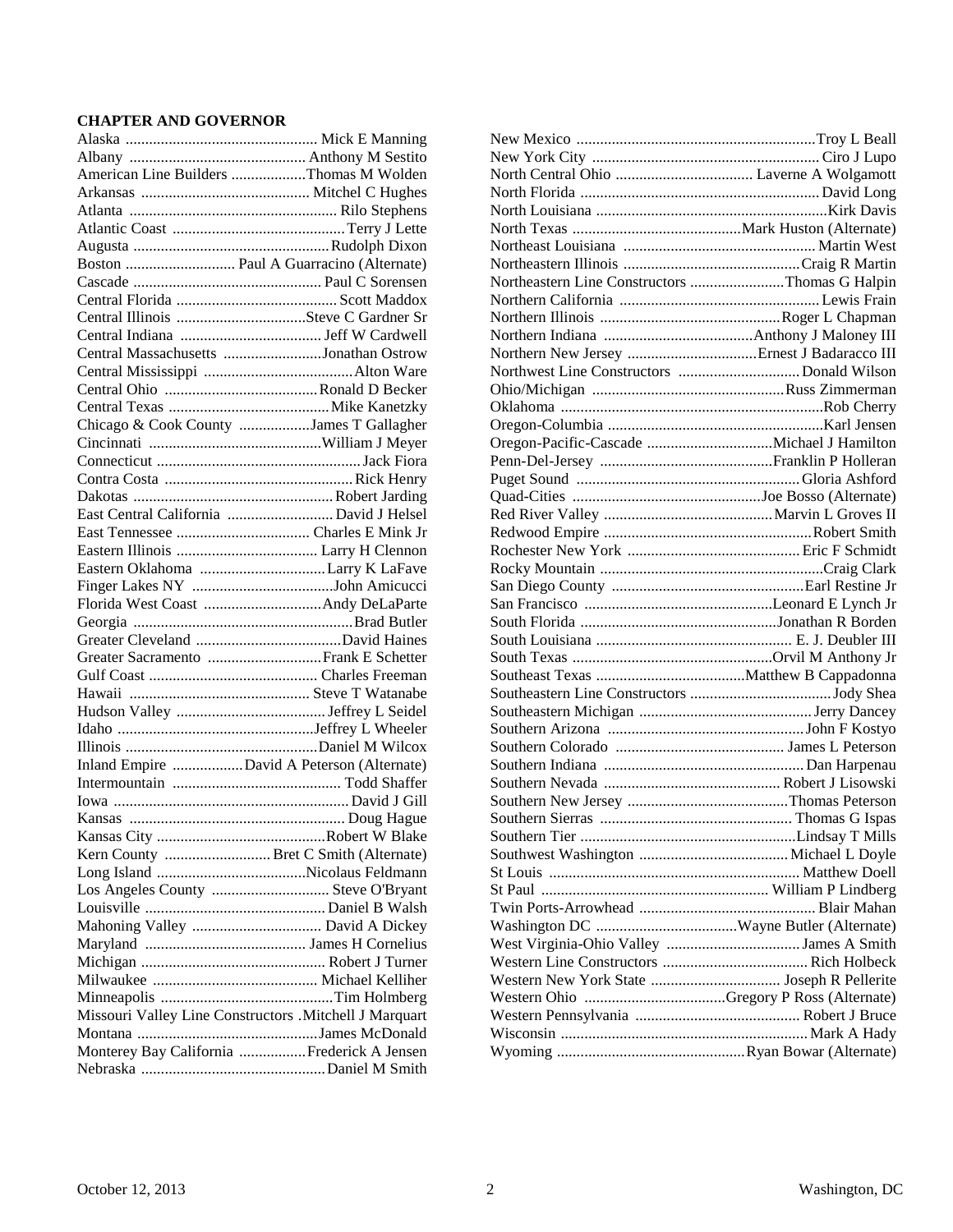# **INTERNATIONAL CHAPTERS**

| Bermuda Electrical Contractors Association (BECA) Ray Beaulne   |  |
|-----------------------------------------------------------------|--|
| Canadian Electrical Contractors Association IncColin M Campbell |  |
|                                                                 |  |
|                                                                 |  |
| National Electrical & Communications                            |  |
|                                                                 |  |
|                                                                 |  |
|                                                                 |  |
|                                                                 |  |
|                                                                 |  |
| NECA ACOEO (Guadalajara, Mexico) Luis Felipe Flores Torres      |  |

#### **The following Chapters were not represented:**

#### **Domestic Chapters**

Arizona Baton Rouge California Central Coast El Paso Memphis Northern New York Orange County Rhode Island & Southeast Massachusetts San Mateo County Santa Clara Valley Southwest Louisiana Southwestern Line Constructors West Texas Western Massachusetts

# **International Chapters**

ACEN NECA Monterrey Bermuda Electrical Contractors Association (BECA) Korea Electrical Contractors Association MEA (Master Electricians Australia) National Electrical & Communications Association Western Australia NECA (Australia) - New South Wales NECA (Australia) - National Office NECA ACEH Honduras NECA Americ (Mexico) - National Office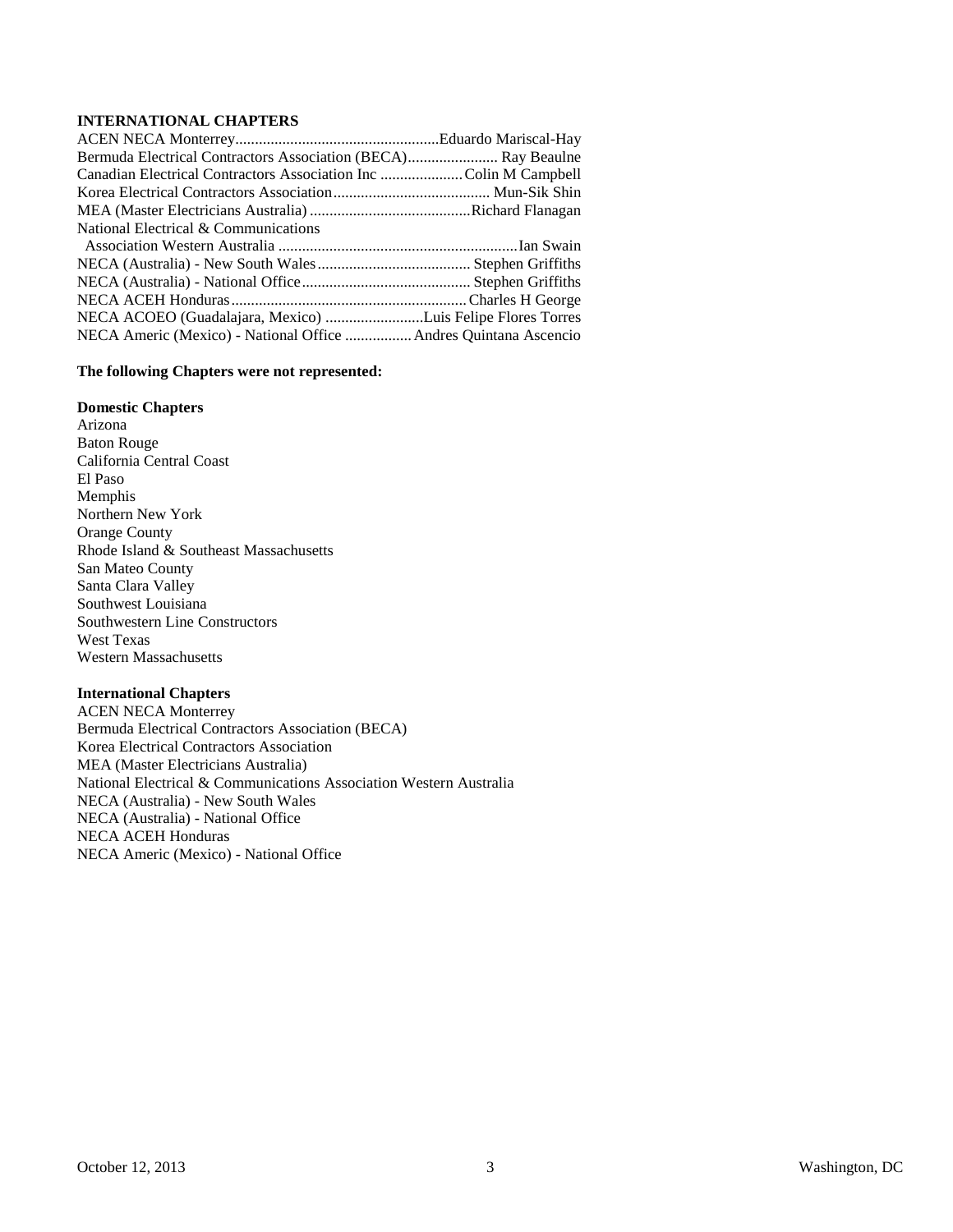**Pledge of Allegiance:** Mel Buttrum led the group in the Pledge of Allegiance.

**Welcome from Host City:** Wayne Butler, Acting Governor of the Washington DC Chapter welcomed the governors and guests to Washington, DC.

**Recognition of Fellows of the Academy of Electrical Contracting:** Mr. Quebe requested that all Fellows stand and be recognized.

**Recognition of Deceased Governors:** A moment of silence honored all chapter governors who have died since the last meeting.

**Report of the President:** Mr. Dennis F. Quebe, President, presented a report on the state of the association.

**Report of the Chief Executive Officer:** Mr. John M. Grau, Chief Executive Officer, provided an overview of important issues confronting the industry and actions NECA is taking to address them.

**Report of the Chief Operating Officer:** Mr. Daniel G. Walter, Chief Operating Officer, provided an update on the following items: the release of the NECA News App, currently available for tablet computers and soon to be available for smartphones, the app presents news and information from more than 35 NECA feeds in 12 categories; completion of the publication *Achieving Spatial Coordination Through BIM – A Guide for Specialty Contractors*, free digital copies will be available to members beginning November 7; development of the Basic Foremanship course has been completed; invited everyone to learn more about NECA ECAP (energy conservation and performance platform) a new financing source for energy efficiency and renewable energy projects, a presentation will be made at the Business Development session during the convention.

**Report on Labor Relations:** Mr. Geary M. Higgins, Vice President, Labor Relations, reported on the current status of Labor Relations issues.

**Report of the Secretary-Treasurer:** Ms. Traci M. Pickus, Secretary-Treasurer, reported on the current financial and membership status.

**Presentation of Industry Partner Award:** Mr. Quebe presented the 2013 award to the National Coordinating Committee for Multiemployer Plans (NCCMP) for their partnering efforts with NECA.

**Remarks:** Mr. Edwin D. Hill, International President of the IBEW discussed the state of the electrical construction industry.

# **Actions:**

# **Action on Minutes of Previous Meeting:**

*Upon motion duly made and seconded, the minutes of the meeting held in Las Vegas, NV on September 29, 2012, were approved as submitted by voice vote.*

# **Action to Reaffirm Standing Policy Statements:**

*Upon motion duly made and seconded, Standing Policy Statements 1 to 12 and 14 to 19 were reaffirmed by voice vote.*

# **Action on Bylaw Amendment Proposal #1:**

*Being properly submitted by the NECA Executive Committee, this proposal to amend Sections 10.2, 10.3, 10.4, 10.5, 10.6 and 10.7 regarding Terms of Office was ADOPTED. A ballot vote was required and the results showed 3,972 votes cast FOR and 0 votes cast AGAINST. A two-thirds majority was required to adopt this amendment.*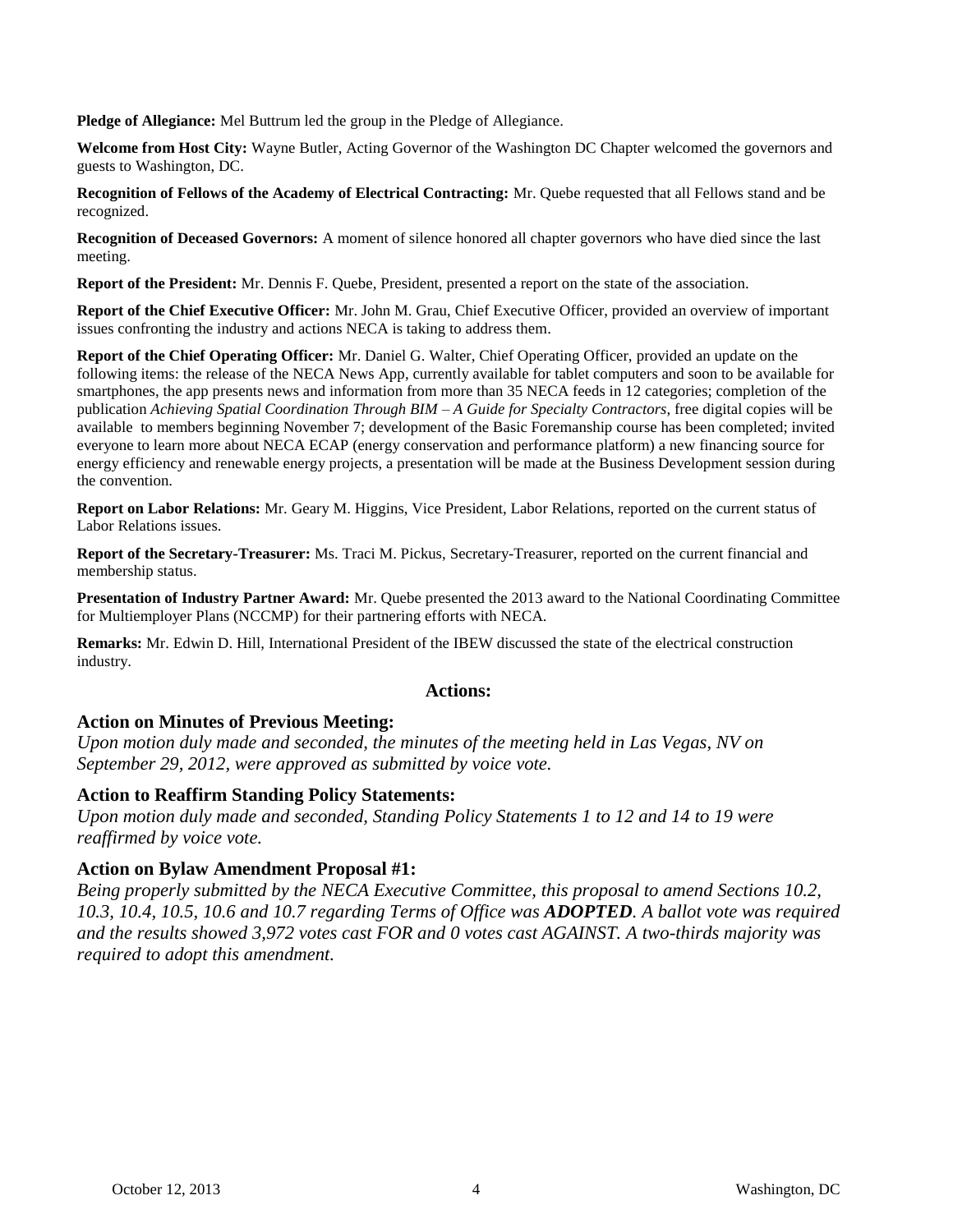## **Bylaw Amendment Proposal #1**

**BYLAW AMENDMENT #1** — Proposal to amend Sections 10.2, 10.3, 10.4, 10.5, 10.6 and 10.7 re Terms of Office (submitted by Executive Committee)

Whereas NECA has previously established term limits for its member officers, and

Whereas, vacancies created by the death of a District Vice President and the resignation for personal reasons of a another District Vice President raised questions regarding the application of term limits to the fulfillment of an unexpired term as defined in Section 10.4(d), and

Whereas, the NECA Executive Committee wishes to provide clearer definitions of term limits in the Bylaws, Now, therefore, be it resolved that the bylaws be amended as follows

Current Language

# **ARTICLE X. MEMBER OFFICERS**

**Section 10.1.** Member Officers of this Association shall include: a President, a President Elect, a District Vice President representing each District and a Vice President At Large.

**Section 10.2. The President.** The President shall be the senior elected officer of the Association.

- (a) **Qualifications.** Candidates for President must, within the previous five (5) years, have served one (1) term on the Executive Committee or at least two (2) years on the Board of Governors and represent a Member who is a signatory to an I.B.E.W. labor agreement.
- **(b)** Nomination.
	- 1) By the Executive Committee. It is intended that the President Elect shall automatically ascend to the office of the President at the conclusion of each President's three (3) year term. However, in the event the President Elect is unable, unwilling or for any reason prevented from ascending to the Presidency, the Executive Committee shall nominate, from among the members of the Association or their duly accredited representatives, one or more candidates for the office of President at its last regular meeting which precedes, by at least sixty (60) days, the regular meeting of the Board of Governors in the third calendar year of a President's term.

Proposed Language

(strikeover indicates deleted language; underline indicates new language)

#### ARTICLE X. MEMBER OFFICERS

**Section 10.1.** Member Officers of this Association shall include: a President, a President Elect, a District Vice President representing each District and a Vice President At Large.

**Section 10.2. The President.** The President shall be the senior elected officer of the Association.

- (a) **Qualifications.** Candidates for President must, within the previous five (5) years, have served one (1) term on the Executive Committee or at least two (2) years on the Board of Governors and represent a Member who is a signatory to an I.B.E.W. labor agreement.
- **(b)** Nomination.
	- 1) By the Executive Committee. It is intended that the President Elect shall automatically ascend to the office of the President at the conclusion of each President's three (3) year term. However, in the event the President Elect is unable, unwilling or for any reason prevented from ascending to the Presidency, the Executive Committee shall nominate, from among the members of the Association or their duly accredited representatives, one or more candidates for the office of President at its last regular meeting which precedes, by at least sixty (60) days, the regular meeting of the Board of Governors in the third calendar year of a President's term.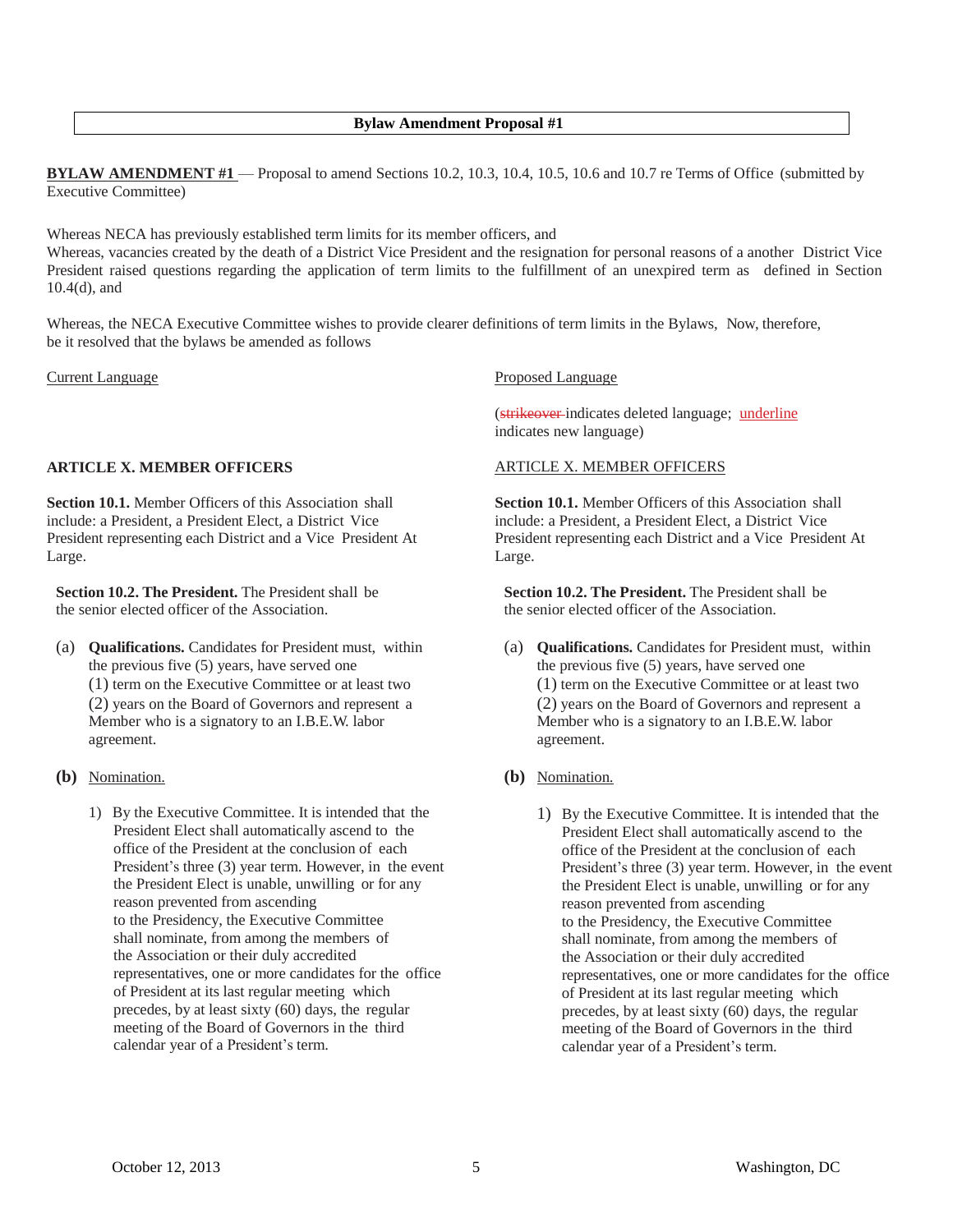- 2) Other Nominations. Additional nominations for the office of President, from among the members or their duly accredited representatives, may be made by any Governor with the written concurrence of a majority of the Governors from the District in which the nominee operates the headquarters of his business, by filing the nomination with the Secretary/Treasurer at any time after the nominations of the Executive Committee and more than thirty (30) days prior to the date of such regular meeting of the Board of Governors.
- (c) **Election.** In the event the President Elect is unable, unwilling or for any reason prevented from ascending to the Presidency, the President of the Association shall be elected by the Board of Governors at its last regular meeting in the third year of each President's term. Individual members shall have the right to vote by proxy one vote each for a duly nominated candidate for President. Proxy ballots shall be mailed to the Secretary/Treasurer.
- (d) **Term of Office.** Presidents' term shall begin January first of the year following their election. Presidents shall serve three (3) years or until their successors are duly qualified and elected. The President shall serve no more than one (1) term.
- (e) **Duties.** The President shall perform the following duties:
	- 1) Exercise leadership necessary to promote the policies and programs of the Association.
	- 2) Speak for the Association and the electrical contracting industry.
	- 3) Preside at all meetings of the Board of Governors, the Executive Committee, and the Convention.
	- 4) Appoint the Chairman and members of all Committees not otherwise specified in these Bylaws.
	- 5) Perform other duties assigned by the Board of Governors.

**Section 10.3. The President Elect.** The President Elect shall be elected to succeed the President at the conclusion of the President's term.

(a) **Qualifications.** Candidates for President Elect must meet the same qualifications required of candidates

- 2) Other Nominations. Additional nominations for the office of President, from among the members or their duly accredited representatives, may be made by any Governor with the written concurrence of a majority of the Governors from the District in which the nominee operates the headquarters of his business, by filing the nomination with the Secretary/Treasurer at any time after the nominations of the Executive Committee and more than thirty (30) days prior to the date of such regular meeting of the Board of Governors.
- (c) **Election.** In the event the President Elect is unable, unwilling or for any reason prevented from ascending to the Presidency, the President of the Association shall be elected by the Board of Governors at its last regular meeting in the third year of each President's term. Individual members shall have the right to vote by proxy one vote each for a duly nominated candidate for President. Proxy ballots shall be mailed to the Secretary/Treasurer.
- (d) Term of Office. Presidents' term shall begin January first of the year following their election. Presidents shall serve three (3) years or until their successors are duly qualified and elected. The President shall serve no more than one (1) full three-year term.
- (e) **Duties.** The President shall perform the following duties:
	- 1) Exercise leadership necessary to promote the policies and programs of the Association.
	- 2) Speak for the Association and the electrical contracting industry.
	- 3) Preside at all meetings of the Board of Governors, the Executive Committee, and the Convention.
	- 4) Appoint the Chairman and members of all Committees not otherwise specified in these Bylaws.
	- 5) Perform other duties assigned by the Board of Governors.

**Section 10.3. The President Elect.** The President Elect shall be elected to succeed the President at the conclusion of the President's term.

(a) **Qualifications.** Candidates for President Elect must meet the same qualifications required of candidates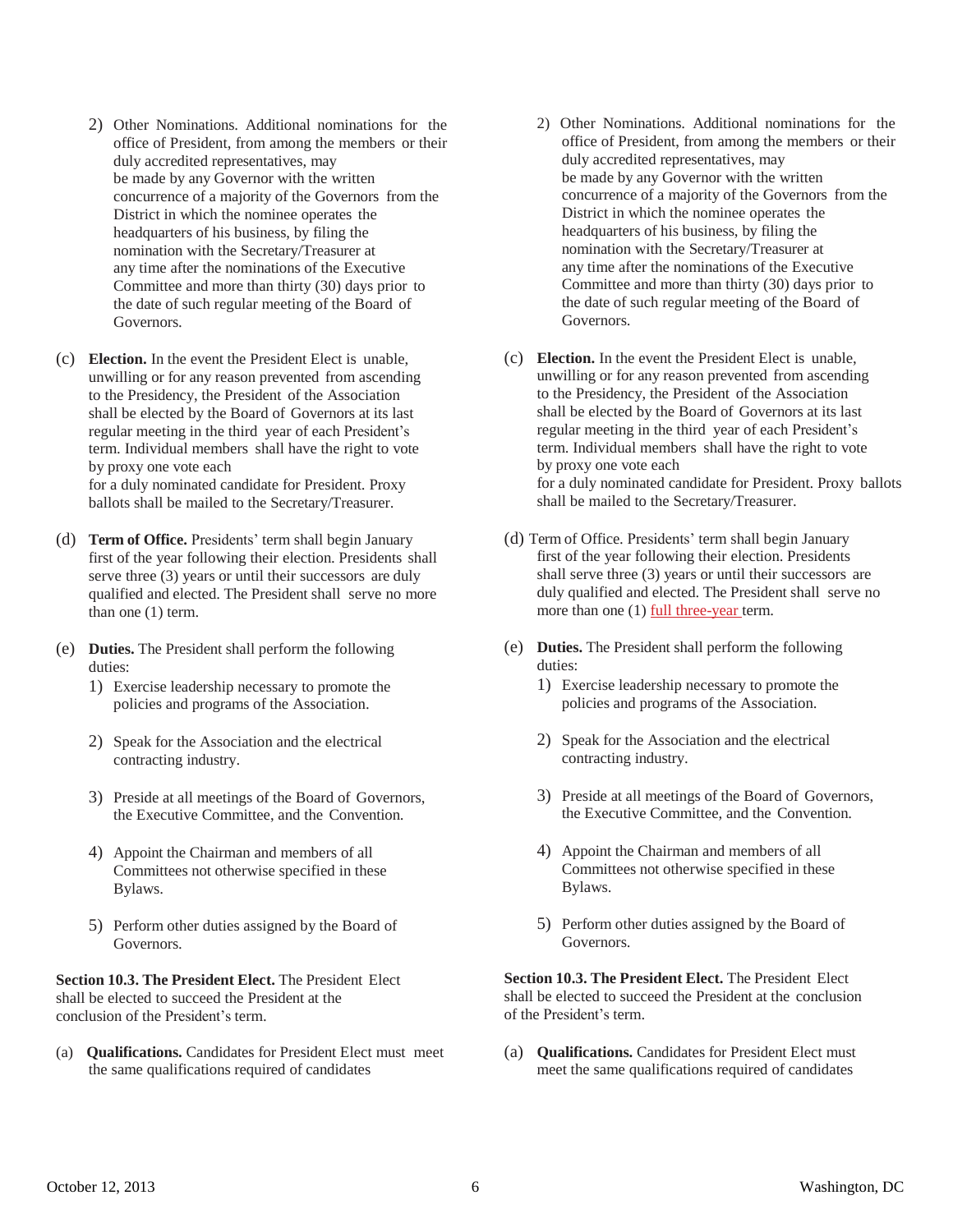for President, and must indicate, in writing, their willingness to serve as President, if elected. (See Section 10.2(a) above.)

- (b) **Nomination.** Candidates for President Elect shall be nominated in the same manner as candidates for President, specified in Section 10.2(b) above.
- (c) **Election.** The President Elect shall be elected in the same manner as the President, specified in Section 10.2(c) above.
- (d) **Term of Office.** President Elect terms shall begin January first of the year following their election. Presidents Elect shall serve terms of one (1) year corresponding to the third or final year of each President's term and shall serve no more than one  $(1)$  term.
- (e) **Duties.** The President Elect shall perform the following duties:
	- 1) Become fully familiar with the Association's history, structure, purposes, governance, policies, assets, obligations, ongoing activities, strategic plan and operations.
	- 2) Assess and optimize personal circumstances and skills to undertake Presidential duties.
	- 3) Develop clear and shared understandings with the Association's Board of Governors and the Chief Executive Officer to facilitate an optimum leadership transition.
	- 4) Study and select appointees for approval of the Executive Committee in consultation with current and continuing leaders and staff.
	- 5) Perform other duties that may be assigned by the President or Executive Committee.

#### Section 10.4. District Vice Presidents.

- (a) **Qualifications.** At the time of nomination, candidates for District Vice President must:
	- 1. Have served at least one (1) full year on the Board of Governors within the past five (5) years.
	- 2. Represent a member who is a signatory to an I.B.E.W. labor agreement.

for President, and must indicate, in writing, their willingness to serve as President, if elected. (See Section 10.2(a) above.)

- (b) **Nomination.** Candidates for President Elect shall be nominated in the same manner as candidates for President, specified in Section 10.2(b) above.
- (c) **Election.** The President Elect shall be elected in the same manner as the President, specified in Section 10.2(c) above.
- (d) **Term of Office.** President Elect terms shall begin January first of the year following their election. Presidents Elect shall serve terms of one (1) year corresponding to the third or final year of each President's term and shall serve no more than one (1) full one-year term.
- (e) **Duties.** The President Elect shall perform the following duties:
	- 1) Become fully familiar with the Association's history, structure, purposes, governance, policies, assets, obligations, ongoing activities, strategic plan and operations.
	- 2) Assess and optimize personal circumstances and skills to undertake Presidential duties.
	- 3) Develop clear and shared understandings with the Association's Board of Governors and the Chief Executive Officer to facilitate an optimum leadership transition.
	- 4) Study and select appointees for approval of the Executive Committee in consultation with current and continuing leaders and staff.
	- 5) Perform other duties that may be assigned by the President or Executive Committee.

# Section 10.4. District Vice Presidents.

- (a) **Qualifications.** At the time of nomination, candidates for District Vice President must:
	- 1) Have served at least one (1) full year on the Board of Governors within the past five (5) years.
	- 2) Represent a member who is a signatory to an I.B.E.W. labor agreement.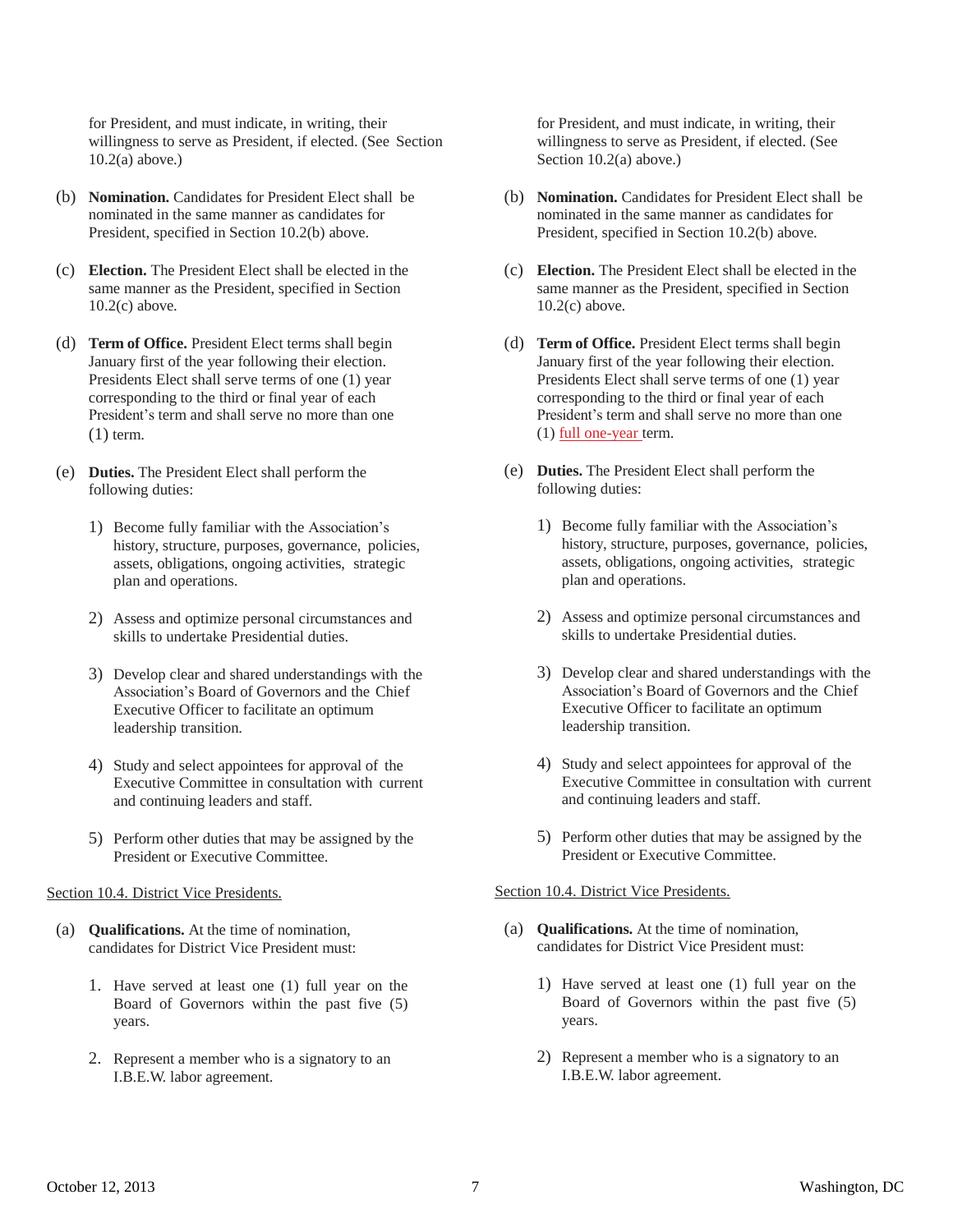- 3. Be members in good standing of Chapters within that District.
- (b) **Nomination.** Nominations for District Vice Presidents must be signed by a Governor from that District and received in writing by the Secretary/ Treasurer, not more than sixty  $(60)$  days nor less than thirty  $(30)$  days prior to the date of the Board of Governors meeting at which elections will be held.
- (c) **Election.** One (1) District Vice President shall be elected by the Governors in each District. Districts designated by even numbers shall elect District Vice Presidents in even numbered years and Districts designated with odd numbers shall elect District Vice Presidents in odd numbered years, all to take office on the first day of January following their election.

(d) **Term.** District Vice Presidents shall be elected to a two (2) year term. District Vice Presidents shall serve no more than two (2) consecutive terms.

- (e) **Duties.** District Vice Presidents shall:
	- 1) Represent the conveyed interests of the chapters in their districts to the Association and the Executive **Committee**
	- 2) Promote the policies and programs of this Association.
	- 3) Lend counsel and advice to Chapter officers and agents and coordinate their efforts.
	- 4) Investigate and report pertinent developments in the District that could affect this Association.
	- 5) Perform such additional duties as the Board of Governors may from time to time assign.

**Section 10.5. Vice President At Large.** The Vice President At Large shall be appointed by the Executive Committee from among qualified representatives of member firms in the United States and having annual

- 3) Be members in good standing of Chapters within that District.
- (b) **Nomination.** Nominations for District Vice Presidents must be signed by a Governor from that District and received in writing by the Secretary/ Treasurer, not more than sixty  $(60)$  days nor less than thirty  $(30)$  days prior to the date of the Board of Governors meeting at which elections will be held.
- (c) **Election.** One (1) District Vice President shall be elected by the Governors in each District. Districts designated by even numbers shall elect District Vice Presidents in even numbered years and Districts designated with odd numbers shall elect District Vice Presidents in odd numbered years, all to take office on the first day of January following their election.
- (d) **Term.** District Vice Presidents shall be elected to a two (2) year term. District Vice Presidents shall serve no more than two (2) consecutive terms. District Vice Presidents shall be elected to a two (2) year term beginning January first of the year following their election. District Vice Presidents shall serve no more than two (2) consecutive terms. If a District Vice President is elected to serve an unexpired term under Section 10.7, service of one-half or more of the unexpired term shall be considered a full term for purposes of term limits.
- (e) **Duties.** District Vice Presidents shall:
	- 1) Represent the conveyed interests of the chapters in their districts to the Association and the Executive **Committee**
	- 2) Promote the policies and programs of this Association.
	- 3) Lend counsel and advice to Chapter officers and agents and coordinate their efforts.
	- 4) Investigate and report pertinent developments in the District that could affect this Association.
	- 5) Perform such additional duties as the Board of Governors may from time to time assign.

**Section 10.5. Vice President At Large.** The Vice President At Large shall be appointed by the Executive Committee from among qualified representatives of member firms in the United States and having annual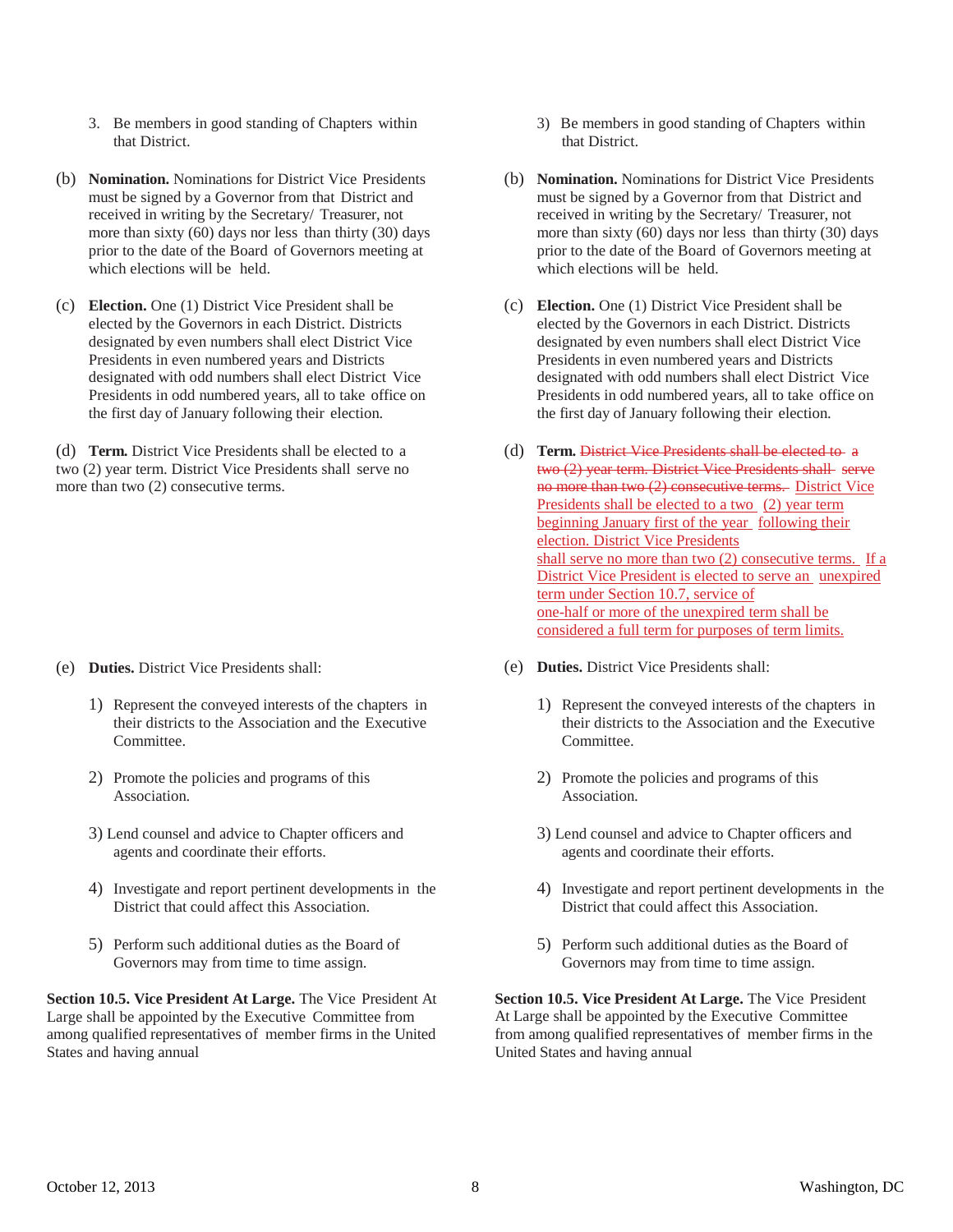payrolls in excess of nine hundred thousand (900,000) manhours. The Vice President At Large shall be appointed at the Executive Committee meeting held at the convention in odd numbered years and shall serve a term of two (2) years beginning the first day of January of the year following their selection. The Vice President At Large may serve no more than two (2) consecutive terms. The Vice President At Large shall perform those duties specified by the Executive Committee.

#### **Section 10.6. Prohibition On Holding Multiple Offices.**

The President, the President Elect, District Vice Presidents or the Vice President At Large may not represent any chapter in the Board of Governors. No person may hold more than one of the following Offices or positions at the same time:

- (a) President of the Association
- (b) President Elect
- (c) District Vice President
- (d) Vice President At Large
- (e) Governor representing a Chapter

#### Section 10.7. Vacancies.

- (a) In the event the President resigns or is unable to serve —
	- (1) If there is a sitting President Elect, the President Elect shall immediately assume the duties of the President.
	- (2) If there is no President Elect, the Executive Committee shall select a District Vice President to perform the duties of the President for such period as may be necessary.

payrolls in excess of nine hundred thousand (900,000) manhours. The Vice President At Large shall be appointed at the Executive Committee meeting held at the convention in odd numbered years and shall serve a term of two (2) years beginning the first day of January of the year following their selection. The Vice President At Large may serve no more than two (2) consecutive terms. If a Vice President at Large is appointed to fill an unexpired term due to vacancy, service of one-half or more of the unexpired term shall be considered a full term for purposes of term limits. The Vice President

At Large shall perform those duties specified by the Executive Committee.

#### Section 10.6. Prohibition **on**On-Holding Multiple Offices.

The President, the President Elect, District Vice Presidents or the Vice President At Large may not represent any chapter in the Board of Governors. No person may hold more than one of the following Offices or positions at the same time:

- (a) President of the Association
- (b) President Elect
- (c) District Vice President
- (d) Vice President At Large
- (e) Governor representing a Chapter

#### Section 10.7. Vacancies.

- (a) In the event the President resigns or is unable to serve, as determined by the Executive Committee, the Executive Committee shall fill the vacancy in the following manner: —
	- $(1)$  If there is a sitting President Elect, the President Elect shall immediately assume the duties of the President.
	- $(2)$  If there is no President Elect, the Executive Committee shall select a District Vice President or the Vice President at Large to perform the duties of the President until a successor is elected. At the next regularly scheduled meeting of the NECA Board of Governors following the vacancy, the Governors shall elect a President in accordance with the qualifications and proceduresfor such period as established in Section 10.2. Such newly-elected President's term shall begin on January first of the year following the election and the President shall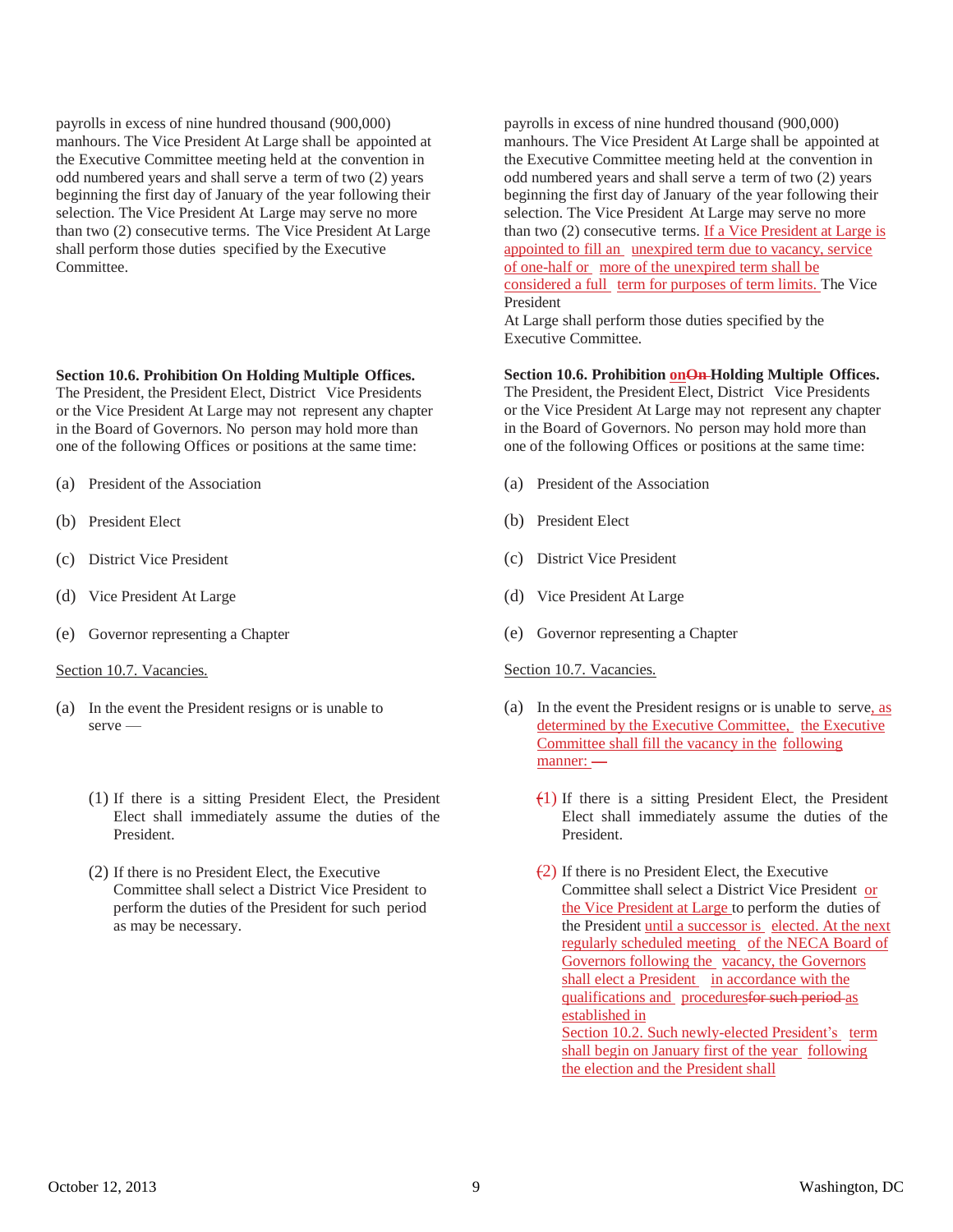(b) In the event a District Vice President is unable to serve, as determined by the Executive Committee, the Governors from the District where the vacancy exists, shall, at a time and in a manner determined by the NECA President, elect a qualified Member from that District (see Section 10.4) to serve the unexpired term.

serve one (1) three-year termmay be necessary.

- 3) However, if there is no sitting President Elect and the event the vacancy occurs after the Board of Governors has already elected the next President pursuant to Section 10.2 (c), but before the electedcandidate's term has begun, the elected-candidate shall perform the duties of President until the elected candidate's term officially begins pursuant to Section 10.2 (d).
- (b) In the event a District Vice President resigns or is unable to serve, as determined by the Executive Committee, the vacancy shall be filled the in the following manner:
	- 1) The Governors from the District where the vacancy exists, shall, at a time and in a manner determined by the NECA President, elect a qualified Member from that District (see Section 10.4) to serve the unexpired term.
	- 2) However, in the event the vacancy occurs after the Governors of that District have already elected the next District Vice President of that District pursuant to Section 10.4 (c), but before the electedcandidate's term has begun, the elected-candidate shall perform the duties of District Vice President of that District until the elected candidate's term officially begins pursuant to Section 10.4 (d).
- (c) In the event the Vice President At Large resigns or is unable to serve, as determined by the Executive Committee, the Executive Committee shall, at a time and in a manner determined by the NECA President, appoint a qualified Vice President At Large (see Section 10.5) to serve the unexpired term.

# **Action on Bylaw Amendment Proposal #2:**

*Being properly submitted by the NECA Executive Committee, this proposal to amend Sections 8.2, 9.2, 9.3, 10.1, 10.2, 10.3, 10.6 and 10.7 regarding President Elect was ADOPTED. A ballot vote was required and the results showed 3,748 votes cast FOR and 307 votes cast AGAINST. This would take effective affective January 1, 2015. A two-thirds majority was required to adopt this amendment.*

## **Bylaw Amendment Proposal #2**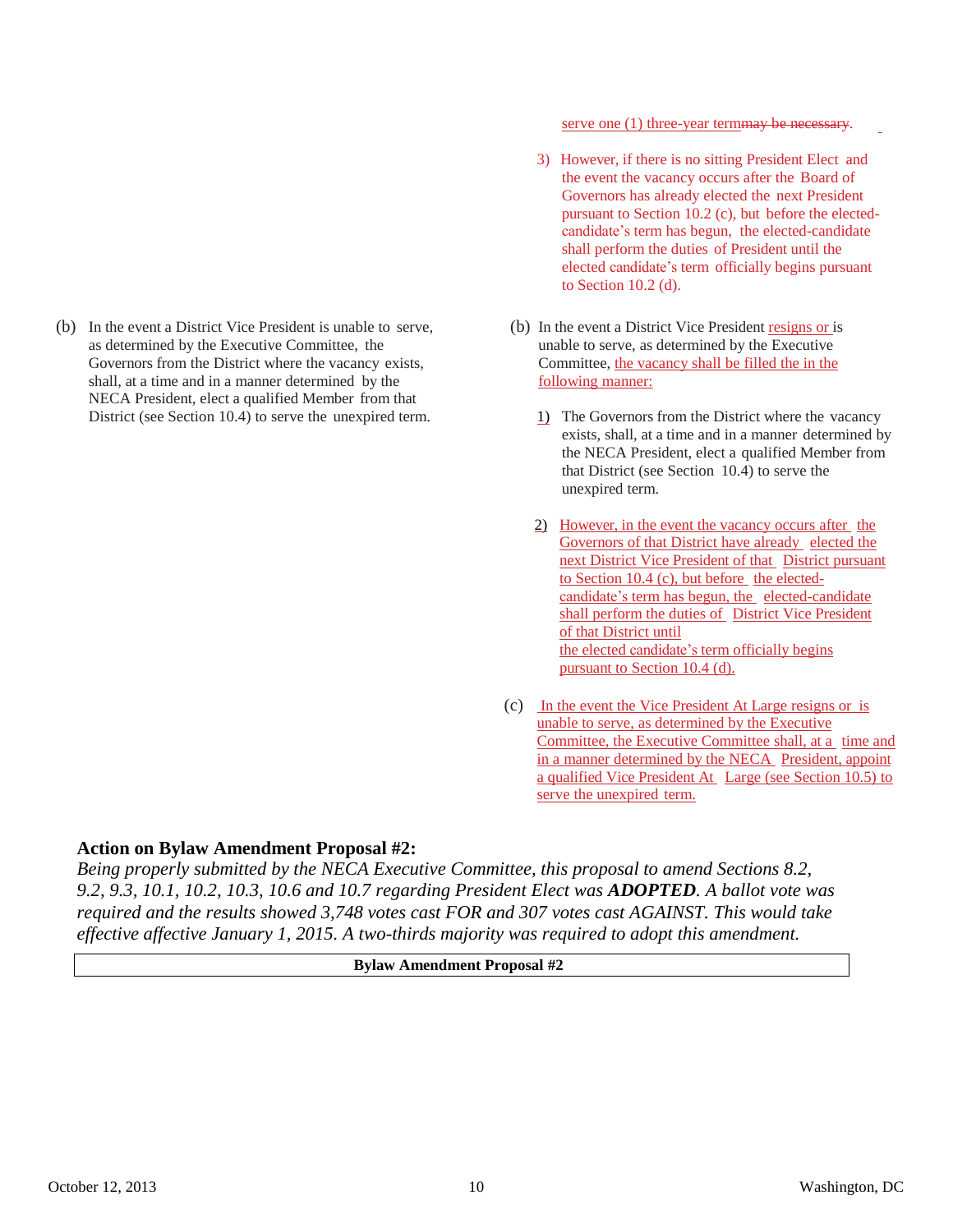**BYLAW AMENDMENT #2** — Proposal to amend Sections 8.2, 9.2, 9.3, 10.1, 10.2, 10.3, 10.6 and 10.7 re President Elect (submitted by Executive Committee)

Whereas, as part of a major revision of its bylaws in 2004 NECA created the position of President-Elect, and

Whereas, the position was created for the purpose of better transitioning the office of President of the association, and

Whereas the President-Elect automatically ascends to the office of President at the conclusion of the previous President's term, and

Whereas there have been two President-Elect officers who have filled the position since it was created, and

Whereas, experience has shown the transition period is too long and not necessary to adequately prepare an individual for the office of NECA President, and

Whereas the value of the having an additional officer has been less than anticipated, and

Whereas, the NECA Executive Committee recommends that the position of President-Elect be eliminated following the term of service of the next President-Elect,

Now, therefore, be it resolved that the Bylaws be amended as follows with such amendments becoming effective on January 1, 2015:

Current Language

## **ARTICLE VIII. BOARD OF GOVERNORS**

**Section 8.1. Authority of Board of Governors.** The Board of Governors is the ultimate governing body of this Association and shall control all its assets and affairs and formulate its policies and programs.

Section 8.2. Structure of Board of Governors. The Board of Governors shall consist of:

- (a) One (1) Governor elected from and by the Members of each Chapter empowered to elect Governors a ffiliated with this Association.
- (b) The President of this Association.
- (c) The President Elect.
- (d) The District Vice Presidents.
- (e) The Vice President At Large.

#### Proposed Language

(strikeover indicates deleted language; underline indicates new language)

## ARTICLE VIII. BOARD OF GOVERNORS

**Section 8.1. Authority of Board of Governors.** The Board of Governors is the ultimate governing body of this Association and shall control all its assets and affairs and formulate its policies and programs.

Section 8.2. Structure of Board of Governors. The Board of Governors shall consist of:

- (a) One (1) Governor elected from and by the Members of each Chapter empowered to elect Governors a ffiliated with this Association.
- (b) The President of this Association.
- (c) The President Elect.
- (d) The District Vice Presidents. (de) The Vice President At Large.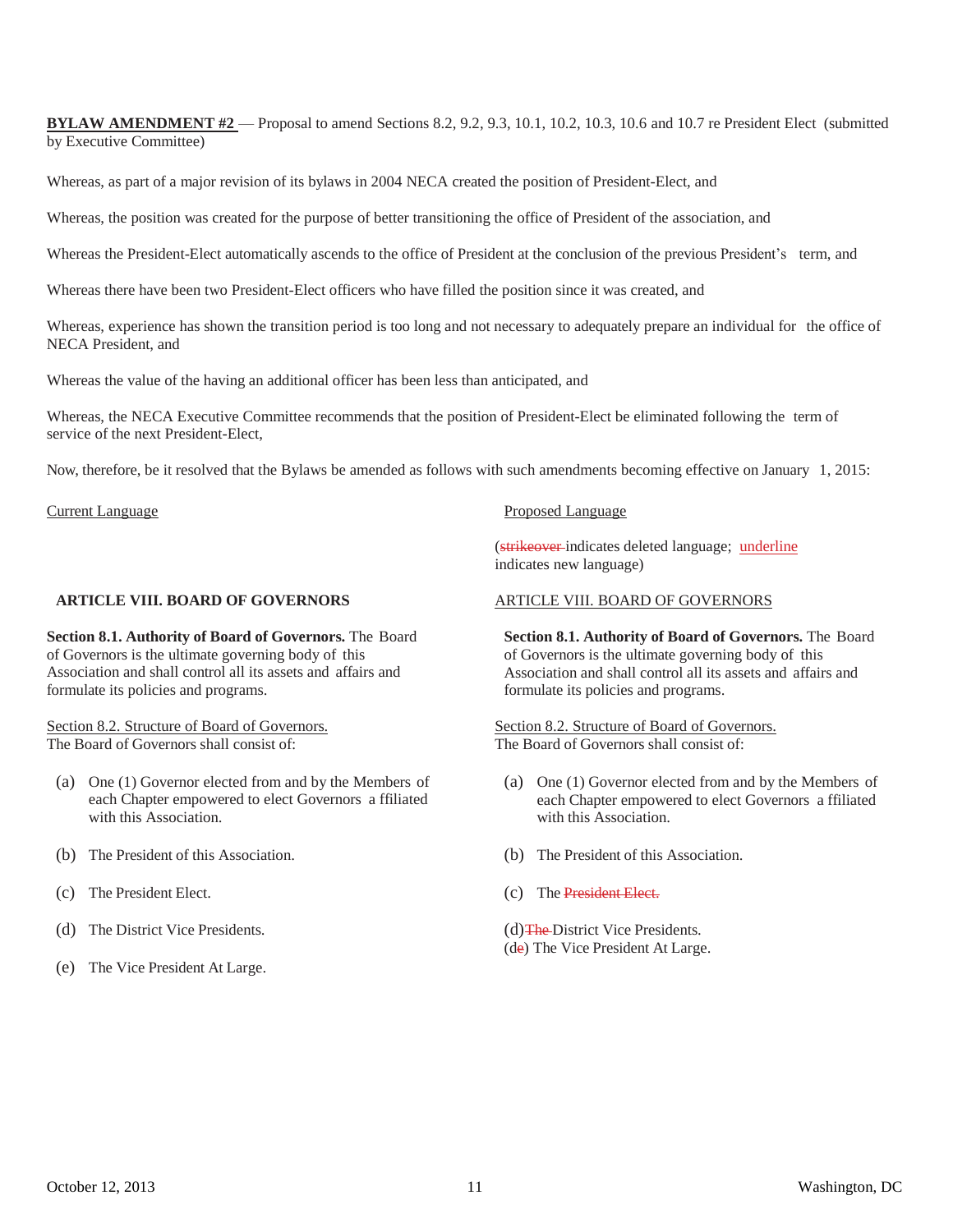**Section 8.3. Selection of Governors.** Each chapter located in an odd-numbered District shall, in January of each oddnumbered year, select one of its active Regular Members to serve as a member of the Board of Governors of this Association for a term of two (2) years. Each chapter located in an even-numbered District shall, in January of each even-numbered year, select one of its active Regular Members to serve as

a member of the Board of Governors of this Association for a term of two (2) years. Governors shall take office upon selection and notification sent to the Secretary/Treasurer in writing.

## **Section 8.4. Duties and Responsibilities of Governors.**

Governors shall be liaison officers and responsible for representing and communicating the views of their Chapters to the Board of Governors. At the same time, as Governors of this Association, they shall be responsible for communicating and promoting the objectives and programs of this Association to their Chapters and its Members.

**Section 8.5. Quorum of Board of Governors.** A quorum for the transaction of business by the Board of Governors shall be a majority of all Governors.

Section 8.6. Meetings of the Board of Governors.

(a) **Notice.** A regular meeting of the Board of Governors shall be held at a time and place determined by the President between September first and December fifteenth. Other meetings of the Board of Governors shall be called by the President upon request of at least thirty-five (35) percent of the Governors or a majority of the Executive Committee. Notice of all meetings of the Board of Governors shall be sent to all Governors and

Presidents of Chapters by the Secretary/Treasurer at least twenty (20) days prior to meetings.

- (b) **Unit Voting.** On ballot votes, except on matters pertaining to Labor Relations, each Governor shall cast, as a unit, all the number of votes as provided in the Bylaws (Section 4.4) for the members of the chapter who are in good standing thirty (30) days prior to the date of the meeting. On any matter pertaining to labor relations, the number of votes shall be limited to those attributable to members signatory to an I.B.E.W. labor agreement. The President, District Vice-Presidents and the Vice- President-at-Large shall cast one (1) vote each.
- (c) **Ballot or Voice Voting.** In all elections of officers,

**Section 8.3. Selection of Governors.** Each chapter located in an odd-numbered District shall, in January of each oddnumbered year, select one of its active Regular Members to serve as a member of the Board of Governors of this Association for a term of two (2) years. Each chapter located in an even-numbered District shall, in January of each even-numbered year, select one of its active Regular Members to serve as

a member of the Board of Governors of this Association for a term of two (2) years. Governors shall take office upon selection and notification sent to the Secretary/Treasurer in writing.

#### **Section 8.4. Duties and Responsibilities of Governors.**

Governors shall be liaison officers and responsible for representing and communicating the views of their Chapters to the Board of Governors. At the same time, as Governors of this Association, they shall be responsible for communicating and promoting the objectives and programs of this Association to their Chapters and its Members.

**Section 8.5. Quorum of Board of Governors.** A quorum for the transaction of business by the Board of Governors shall be a majority of all Governors.

#### Section 8.6. Meetings of the Board of Governors.

- (a) **Notice.** A regular meeting of the Board of Governors shall be held at a time and place determined by the President between September first and December fifteenth. Other meetings of the Board of Governors shall be called by the President upon request of at least thirty-five (35) percent of the Governors or a majority of the Executive Committee. Notice of all meetings of the Board of Governors shall be sent to all Governors and Presidents of Chapters by the Secretary/Treasurer at least twenty (20) days prior to meetings.
- (b) **Unit Voting.** On ballot votes, except on matters pertaining to Labor Relations, each Governor shall cast, as a unit, all the number of votes as provided in the Bylaws (Section 4.4) for the members of the chapter who are in good standing thirty (30) days prior to the date of the meeting. On any matter pertaining to labor relations, the number of votes shall be limited to those attributable to members signatory to an I.B.E.W. labor agreement. The President, District Vice-Presidents and the Vice- President-at-Large shall cast one (1) vote each.
- (c) **Ballot or Voice Voting.** In all elections of officers,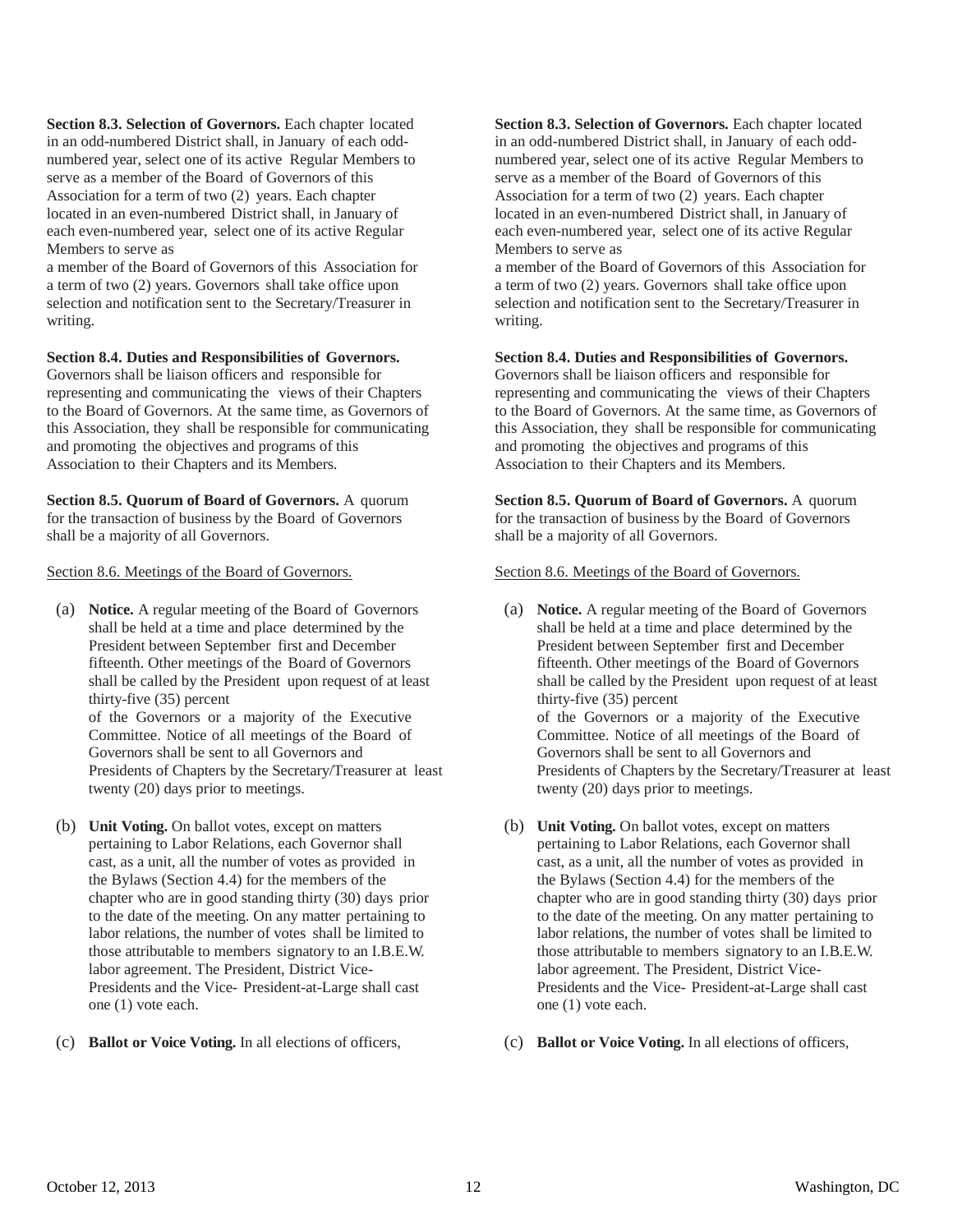except when the candidate is unopposed, and in voting on amendments to the Bylaws, the Board of Governors shall take a ballot vote. On other matters, the usual form of viva-voce voting shall prevail with each member of the Board of Governors having one vote, provided any member of the Board of Governors may call for a ballot vote on any question before the question is put to the Board of Governors for a vote. When the Board of Governors utilizes a ballot vote, a tally of each vote showing both the number of votes cast, as well as the votes by each Governor, shall be made available to each Chapter.

(d) **Other Actions.** The Board of Governors may also act without meeting (such as conferring and acting by means of mail, e-mail, telephone conference, or facsimile communication), except to amend these Bylaws. Such action shall be recorded in the minutes of the next meeting of the Board of Governors

**Section 8.7. Alternates.** Chapters authorized to select Governors may select "alternates" to represent the Chapter when they deem it appropriate. Chapters shall notify the Secretary/Treasurer in writing of the selection of "alternate" and successors to Governors.

**Section 8.8. Agenda.** Agenda topics or proposals such as new policies, policy changes, agreements or changes to agreements having a significant effect upon Members, Chapters, and/or this Association shall be received by the Secretary/Treasurer at least sixty (60) days prior to the meeting at which such proposals will be considered. Such agenda topics or proposals shall be distributed in writing to all Governors by the Secretary/Treasurer at least fifty (50) days prior to the meeting at which they will be considered. Responses, amendments, and/or substitutes to such topics or proposals must be submitted to the Secretary/Treasurer at least thirty (30) days prior to meetings at which they are to be considered. Proposals and modifications, or other responses to proposals, received by these deadlines shall be sent by the Secretary/Treasurer to all Governors at least twenty (20) days prior to the meeting at which they are to be considered.

**Section 8.9. Chairman of the Board of Governors.** The President of this Association shall Chair all meetings of the Board of Governors.

**Section 8.10. Governor's Expenses.** Chapters shall be responsible for expenses related to their Governor's attending meetings of the Board of Governors.

except when the candidate is unopposed, and in voting on amendments to the Bylaws, the Board of Governors shall take a ballot vote. On other matters, the usual form of viva-voce voting shall prevail with each member of the Board of Governors having one vote, provided any member of the Board of Governors may call for a ballot vote on any question before the question is put to the Board of Governors for a vote. When the Board of Governors utilizes a ballot vote, a tally of each vote showing both the number of votes cast, as well as the votes by each Governor, shall be made available to each Chapter.

(d) **Other Actions.** The Board of Governors may also act without meeting (such as conferring and acting by means) of mail, e-mail, telephone conference, or facsimile communication), except to amend these Bylaws. Such action shall be recorded in the minutes of the next meeting of the Board of Governors.

**Section 8.7. Alternates.** Chapters authorized to select Governors may select "alternates" to represent the Chapter when they deem it appropriate. Chapters shall notify the Secretary/Treasurer in writing of the selection of "alternate" and successors to Governors.

**Section 8.8. Agenda.** Agenda topics or proposals such as new policies, policy changes, agreements or changes to agreements having a significant effect upon Members, Chapters, and/or this Association shall be received by the Secretary/Treasurer at least sixty (60) days prior to the meeting at which such proposals will be considered. Such agenda topics or proposals shall be distributed in writing to all Governors by the Secretary/Treasurer at least fifty (50) days prior to the meeting at which they will be considered. Responses, amendments, and/or substitutes to such topics or proposals must be submitted to the Secretary/Treasurer at least thirty (30) days prior to meetings at which they are to be considered. Proposals and modifications, or other responses to proposals, received by these deadlines shall be sent by the Secretary/Treasurer to all Governors at least twenty (20) days prior to the meeting at which they are to be considered.

**Section 8.9. Chairman of the Board of Governors.** The President of this Association shall Chair all meetings of the Board of Governors.

**Section 8.10. Governor's Expenses.** Chapters shall be responsible for expenses related to their Governor's attending meetings of the Board of Governors.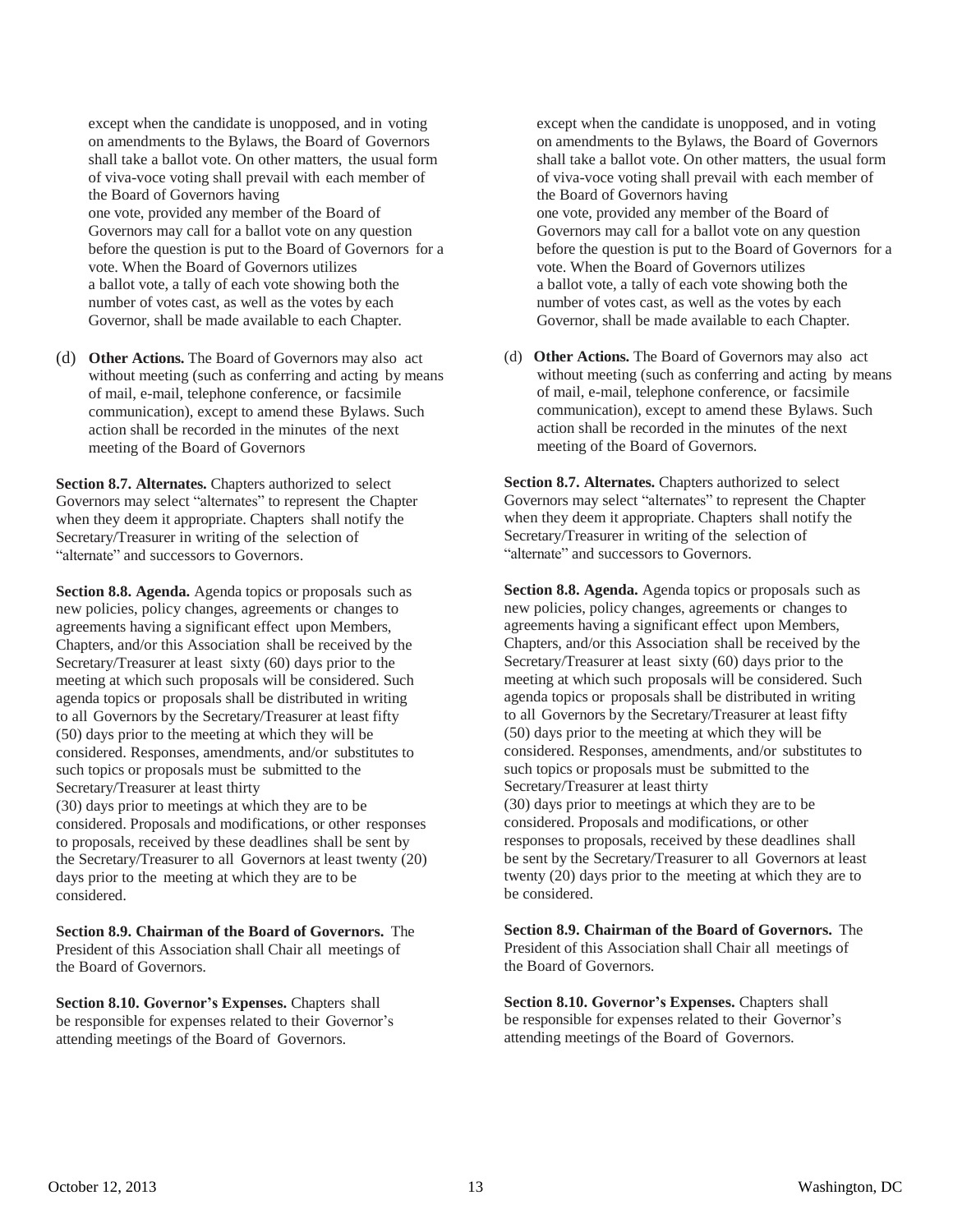## ARTICLE IX. EXECUTIVE COMMITTEE

#### **Section 9.1. Authority of the Executive Committee.**

The Executive Committee of the Board of Governors shall be authorized to act on behalf of this Association between meetings of the Board of

Governors in all matters not expressly reserved to the Members or Board of Governors by the Articles of Incorporation, these Bylaws or directives of the Board of Governors, provided that such actions are approved by the Board of Governors at its next meeting. The Executive Committee shall also be authorized to act at all times in matters specifically assigned to it in the Articles of Incorporation these Bylaws or directives of the Board of Governors.

**Section 9.2. Structure of Executive Committee.** The Executive Committee shall consist of the President, the President Elect, the District Vice Presidents, the Vice President At Large, the CEO, the Secretary/Treasurer and other Staff Officers (See Section 11.6). Each member of the Executive Committee shall have one vote, except that the President Elect, the CEO, the Secretary/Treasurer and other Staff Officers shall have voice but no vote.

**Section 9.3. Duties and Responsibilities of the Executive Committee.** In addition to responsibilities specified in Section 9.1, the Executive Committee shall:

- (a) Be responsible for Labor Relations activities of this Association.
- (b) Be responsible for financial management, reserve accumulation and management, investments, budgeting and safe keeping of the Association's assets in accord with Policies and directives of the Board of Governors.
- (c) Be responsible for employing the chief executive officer (CEO) and providing for the employment of staff under the direction of the CEO.
- (d) Be responsible for setting the time, date and location of each "Convention" at least sixty (60) days prior to the date thereof.
- (e) Be responsible for recording and furnishing copies of the minutes to the Board of Governors immediately following such proceedings.
- (f) Be responsible for nominating a qualified candidate for President Elect of the Association in the year

## ARTICLE IX. EXECUTIVE COMMITTEE

#### **Section 9.1. Authority of the Executive Committee.**

The Executive Committee of the Board of Governors shall be authorized to act on behalf of this Association between meetings of the Board of Governors in all matters not expressly reserved to the Members or Board of Governors by the Articles of Incorporation, these Bylaws or directives of the Board of Governors, provided that such actions are approved by the Board of Governors at its next meeting. The Executive Committee shall also be authorized to act at all times in

matters specifically assigned to it in the Articles of Incorporation these Bylaws or directives of the Board of Governors.

**Section 9.2. Structure of Executive Committee.** The Executive Committee shall consist of the President, the President Elect, the District Vice Presidents, the Vice President At Large, the CEO, the Secretary/Treasurer and other Staff Officers (See Section 11.6). Each member of the Executive Committee shall have one vote, except that the President Elect, the CEO, the Secretary/Treasurer and other Staff Officers shall have voice but no vote.

#### **Section 9.3. Duties and Responsibilities of the Executive**

**Committee.** In addition to responsibilities specified in Section 9.1, the Executive Committee shall:

- (a) Be responsible for Labor Relations activities of this Association.
- (b) Be responsible for financial management, reserve accumulation and management, investments, budgeting and safe keeping of the Association's assets in accord with Policies and directives of the Board of Governors.
- (c) Be responsible for employing the chief executive officer (CEO) and providing for the employment of staff under the direction of the CEO.
- (d) Be responsible for setting the time, date and location of each "Convention" at least sixty (60) days prior to the date thereof.
- (e) Be responsible for recording and furnishing copies of the minutes to the Board of Governors immediately following such proceedings.
- (f) Be responsible for nominating a qualified candidate for President Elect of the Association in the year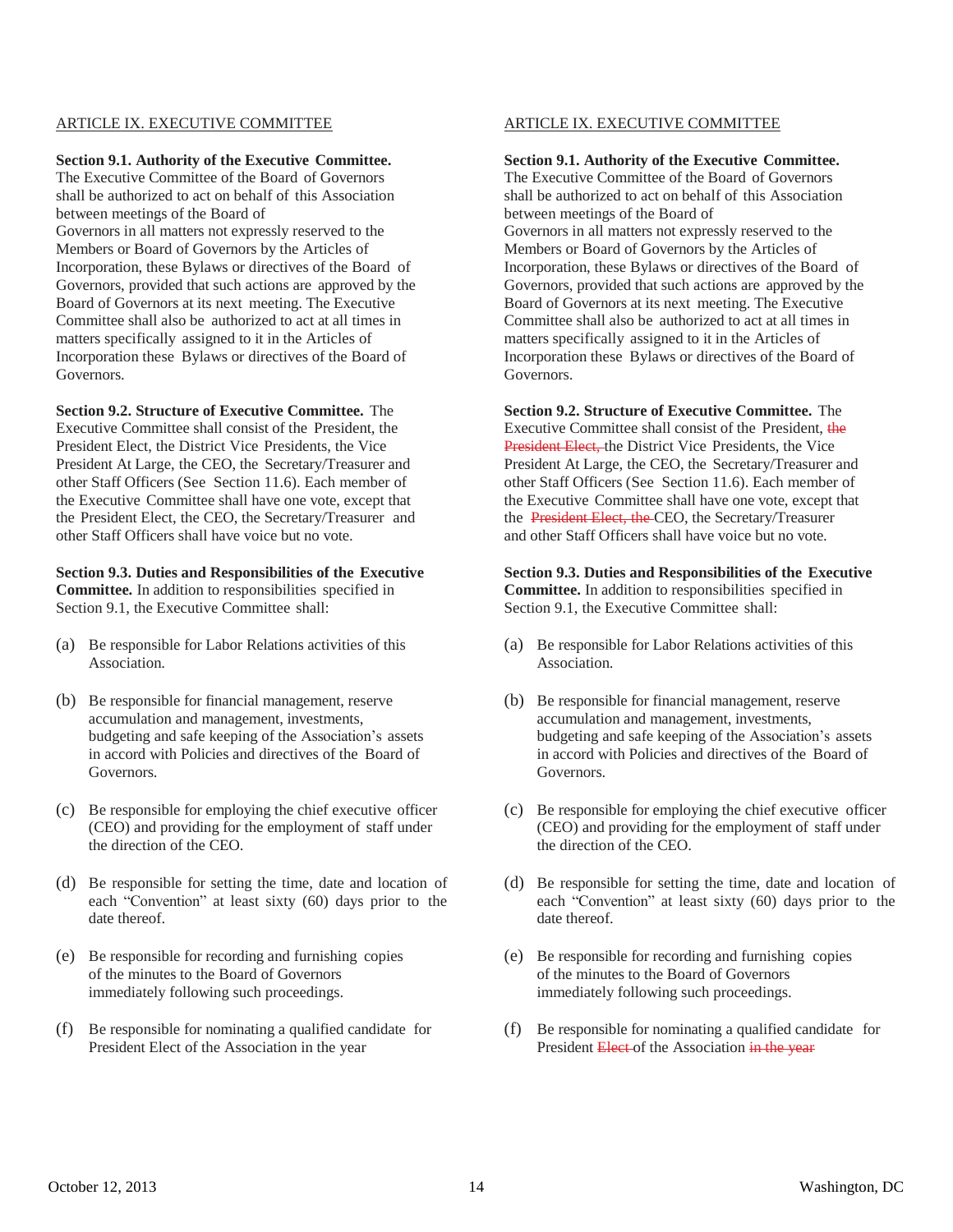preceding the final year of the President's term at least sixty (60) days prior to the last regular meeting of that year.

- (g) Be responsible for appointing a Vice President At Large.
- (h) Be responsible for such other, as the Board of Governors may deem appropriate.

# **Section 9.4. Quorum of The Executive Committee.** A

Quorum for transaction of business of the Executive Committee shall be a majority of all members of the Executive Committee.

# **Section 9.5. Meetings of The Executive Committee.**

The Executive Committee shall meet at least three (3) times annually at the call and at such time and place as the President may specify. Meetings of the Executive Committee may also be convened by a written request of a majority of the Committee. Notice of all meetings of the Executive Committee shall be sent to all members of the Committee by the Secretary/Treasurer at least ten (10) days prior to such meetings. The Executive Committee may also act without meeting (such as conferring and acting by means of mail, e-mail, telephone conference, or facsimile communication). Such action shall be recorded in the minutes of the next meeting.

**Section 9.6. Chairmanship.** The President of the Association shall serve as Chairman of the Executive Committee.

**Section 9.7. Expenses of Executive Committee.** Expenses of members of the Executive Committee related to attending Committee meetings and meeting of the Board of Governors shall be paid by the Association.

# ARTICLE X. MEMBER OFFICERS

**Section 10.1.** Member Officers of this Association shall include: a President, a President Elect, a District Vice President representing each District and a Vice President At Large.

**Section 10.2. The President.** The President shall be the senior elected officer of the Association. (a) Qualifications. Candidates for President must, within the previous five (5) years, have served one (1) term on the Executive Committee or at least two (2) years on the Board of Governors

preceding the final year of the President's term at least sixty (60) days prior to the last regular meeting of that year.

- (g) Be responsible for appointing a Vice President At Large.
- (h) Be responsible for such other, as the Board of Governors may deem appropriate.

**Section 9.4. Quorum of theThe Executive Committee.** A Quorum for transaction of business of the Executive Committee shall be a majority of all members of the Executive Committee.

# **Section 9.5. Meetings of theThe Executive Committee.**

The Executive Committee shall meet at least three (3) times annually at the call and at such time and place as the President may specify.

Meetings of the Executive Committee may also be convened by a written request of a majority of the Committee. Notice of all meetings of the Executive Committee shall be sent to all members of the Committee by the Secretary/Treasurer at least ten

(10) days prior to such meetings. The Executive Committee may also act without meeting (such as conferring and acting by means of mail, e-mail, telephone conference, or facsimile communication). Such action shall be recorded in the minutes of the next meeting.

**Section 9.6. Chairmanship.** The President of the Association shall serve as Chairman of the Executive Committee.

# **Section 9.7. Expenses of Executive Committee.**

Expenses of members of the Executive Committee related to attending Committee meetings and meeting of the Board of Governors shall be paid by the Association.

# ARTICLE X. MEMBER OFFICERS

**Section 10.1.** Member Officers of this Association shall include: a President, a President Elect, a District Vice President representing each District and a Vice President At Large.

**Section 10.2. The President.** The President shall be the senior elected officer of the Association. (a) Qualifications. Candidates for President must, within the previous five (5) years, have served one (1) term on the Executive Committee or at least two (2) years on the Board of Governors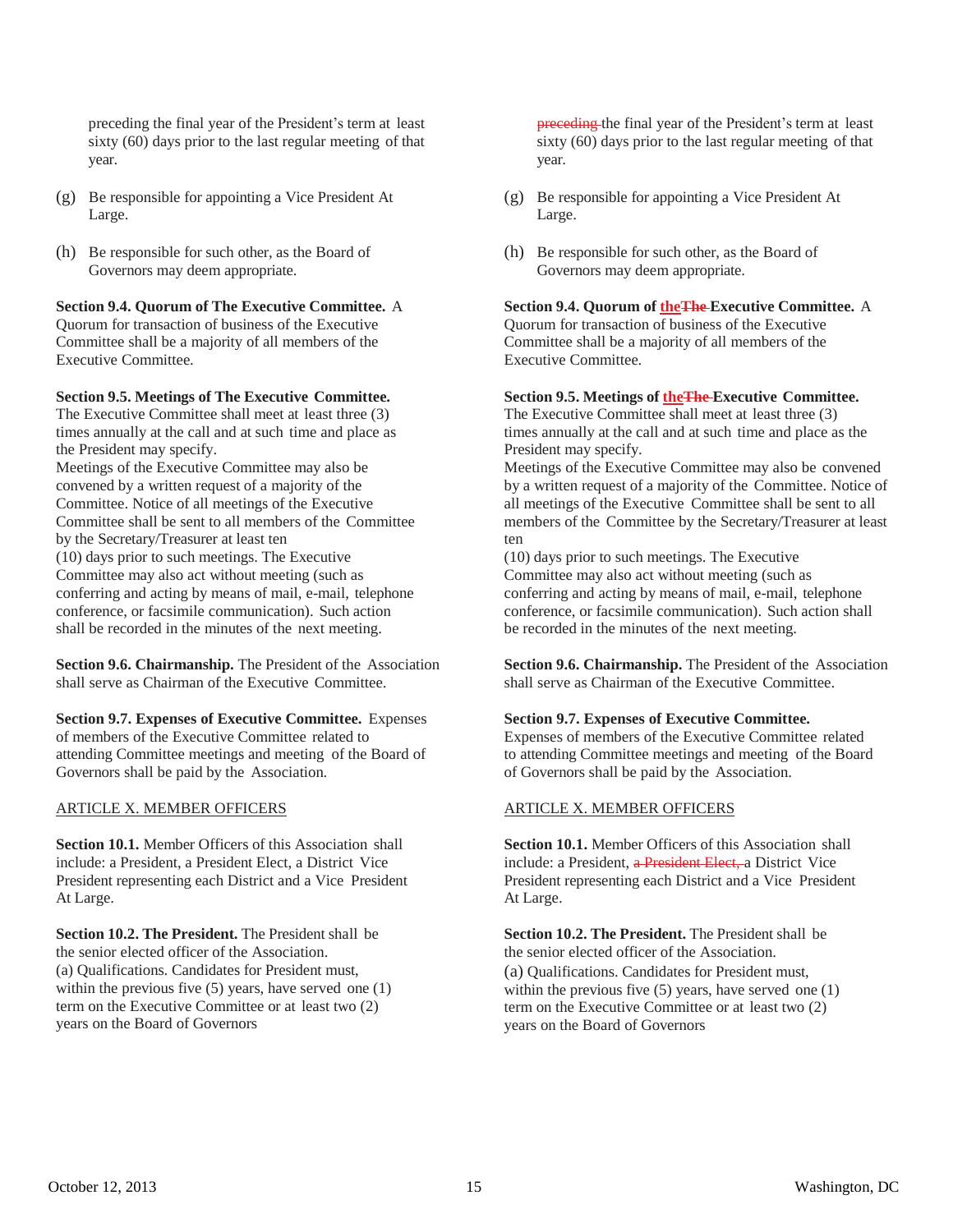and represent a Member who is a signatory to an I.B.E.W. labor agreement.

- **(b)** Nomination.
	- 1) By the Executive Committee. It is intended that the President Elect shall automatically ascend to the office of the President at the conclusion of each President's three (3) year term. However, in the event the President Elect is unable, unwilling or for any reason prevented from ascending to the Presidency, the Executive Committee shall nominate, from among the members of the Association or their duly accredited representatives, one or more candidates for the office of President at its last regular meeting which precedes, by at least sixty (60) days, the regular meeting of the Board of Governors in the third calendar year of a President's term.
	- 2) Other Nominations. Additional nominations for the office of President, from among the members or their duly accredited representatives, may be made by any Governor with the written concurrence of a majority of the Governors from the District in which the nominee operates the headquarters of his business, by filing the nomination with the Secretary/Treasurer at any time after the nominations of the Executive Committee and more than thirty (30) days prior to the date of such regular meeting of the Board of Governors.
- (c) **Election.** In the event the President Elect is unable, unwilling or for any reason prevented from ascending to the Presidency, the President of the Association shall be elected by the Board of Governors at its last regular meeting in the third year of each President's term. Individual members shall have the right to vote by proxy one vote each for a duly nominated candidate for President. Proxy ballots shall be mailed to the Secretary/Treasurer.
- (d) **Term of Office.** Presidents' term shall begin January first of the year following their election. Presidents shall serve three (3) years or until their successors are duly qualified and elected. The President shall serve no more than one (1) term.
- (e) **Duties.** The President shall perform the following duties:

and represent a Member who is a signatory to an I.B.E.W. labor agreement.

- **(b)** Nomination.
	- 1) By the Executive Committee. The It is intended that the President Elect shall automatically ascend to the office of the President at the conclusion of each President's three (3) year term. However, in the event the President Elect is unable, unwilling or for any reason prevented from ascending to the Presidency, the Executive Committee shall nominate, from among the members of the Association or their duly accredited representatives, one or more candidates for the office of President at its last

regular meeting which precedes, by at least sixty (60) days, the regular meeting of the Board of Governors in the third calendar year of a President's term.

- 2) Other Nominations. Additional nominations for the office of President, from among the members or their duly accredited representatives, may be made by any Governor with the written concurrence of a majority of the Governors from the District in which the nominee operates the headquarters of his business, by filing the nomination with the Secretary/Treasurer at any time after the nominations of the Executive Committee and more than thirty (30) days prior to the date of such regular meeting of the Board of Governors.
- (c) **Election.** TheIn the event the President Elect is unable, unwilling or for any reason prevented from ascending to the Presidency, the President of the Association shall be elected by the Board of Governors at its last regular meeting in the third year of each President's term. Individual members shall have the right to vote by proxy one vote each for a duly nominated candidate for President. Proxy ballots shall be mailed to the Secretary/Treasurer.
- (d) **Term of Office.** Presidents' term shall begin January first of the year following their election. Presidents shall serve three (3) years or until their successors are duly qualified and elected. The President shall serve no more than one  $(1)$  full three-year term.
- (e) **Duties.** The President shall perform the following duties: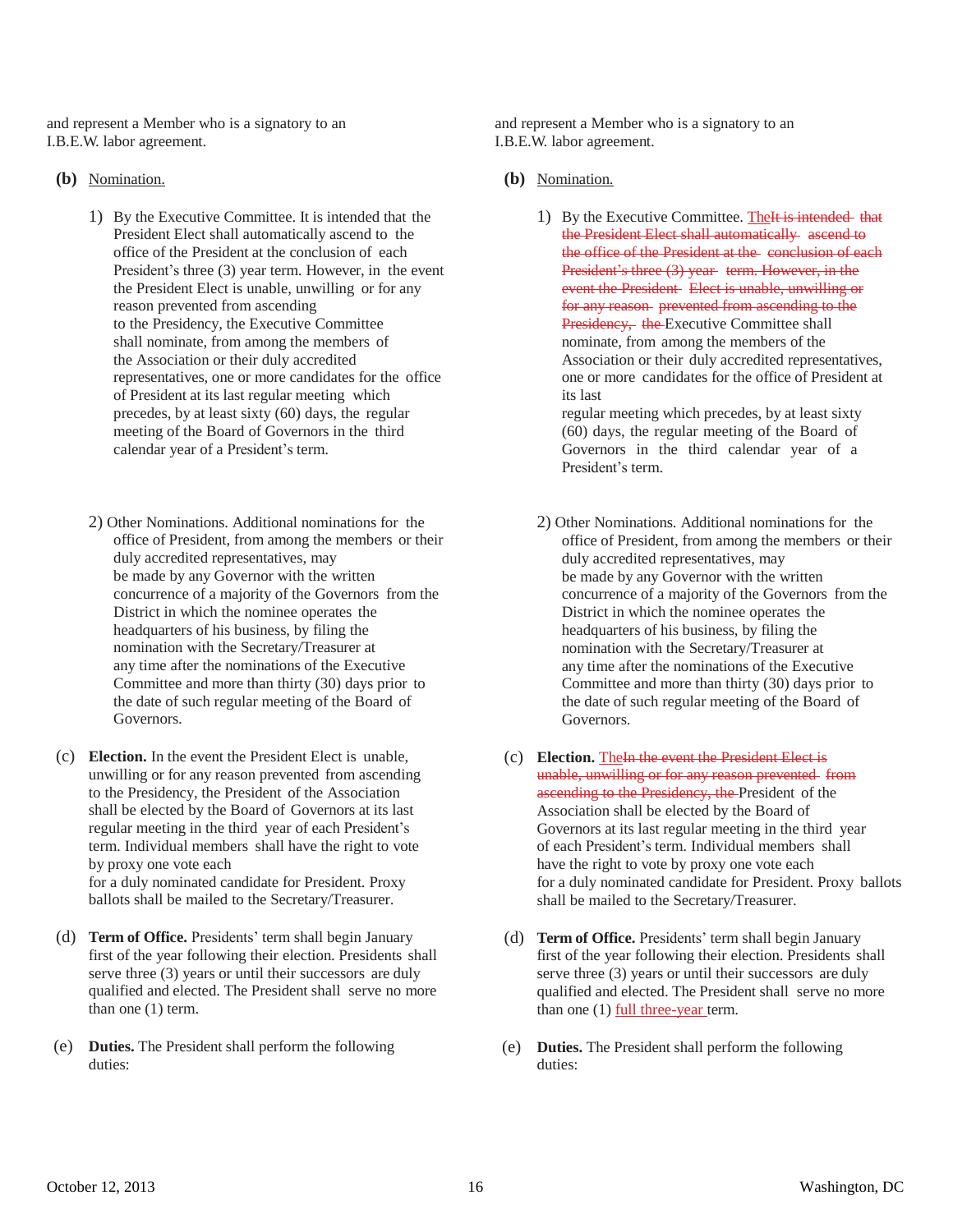- 1) Exercise leadership necessary to promote the policies and programs of the Association.
- 2) Speak for the Association and the electrical contracting industry.
- 3) Preside at all meetings of the Board of Governors, the Executive Committee, and the Convention.
- 4) Appoint the Chairman and members of all Committees not otherwise specified in these Bylaws.
- 5) Perform other duties assigned by the Board of Governors.

**Section 10.3. The President Elect.** The President Elect shall be elected to succeed the President at the conclusion of the President's term.

(a) **Qualifications.** Candidates for President Elect must meet the same qualifications required of candidates for President, and must indicate, in writing, their willingness to serve as President, if elected. (See Section 10.2(a) above.)

(b) **Nomination.** Candidates for President Elect shall be nominated in the same manner as candidates for President, specified in Section 10.2(b) above.

- (c) **Election.** The President Elect shall be elected in the same manner as the President, specified in Section 10.2(c) above.
- (d) **Term of Office.** President Elect terms shall begin January first of the year following their election. Presidents Elect shall serve terms of one (1) year corresponding to the third or final year of each President's term and shall serve no more than one (1) term.
- (e) **Duties.** The President Elect shall perform the following duties:
	- 1) Become fully familiar with the Association's history, structure, purposes, governance, policies, assets, obligations, ongoing activities, strategic plan and operations.
	- 2) Assess and optimize personal circumstances and skills to undertake Presidential duties.
	- 3) Develop clear and shared understandings with
- 1) Exercise leadership necessary to promote the policies and programs of the Association.
- 2) Speak for the Association and the electrical contracting industry.
- 3) Preside at all meetings of the Board of Governors, the Executive Committee, and the Convention.
- 4) Appoint the Chairman and members of all Committees not otherwise specified in these Bylaws.
- 5) Perform other duties assigned by the Board of Governors.

**Section 10.3.** *[REPEALED]***The President Elect.** The President Elect shall be elected to succeed the President at the conclusion of the President's term.

- (a)**Qualifications.** Candidates for President Elect must meet the same qualifications required of candidates for President, and must indicate, in writing, their willingness to serve as President, if elected. (See Section 10.2(a) above.)
- (b) **Nomination.** Candidates for President Elect shall be nominated in the same manner as candidates for President, specified in Section 10.2(b) above.
- (c)**Election.** The President Elect shall be elected in the same manner as the President, specified in Section 10.2(e) above.
- (d) **Term of Office.** President Elect terms shall begin January first of the year following their election. Presidents Elect shall serve terms of one (1) year corresponding to the third or final year of each President's term and shall serve no more than one (1) term.
- (e)**Duties.** The President Elect shall perform the following duties:
	- 1)Become fully familiar with the Association's history, structure, purposes, governance, policies, assets, obligations, ongoing activities, strategic plan and operations.
	- 2)Assess and optimize personal circumstances and skills to undertake Presidential duties.
	- 3)Develop clear and shared understandings with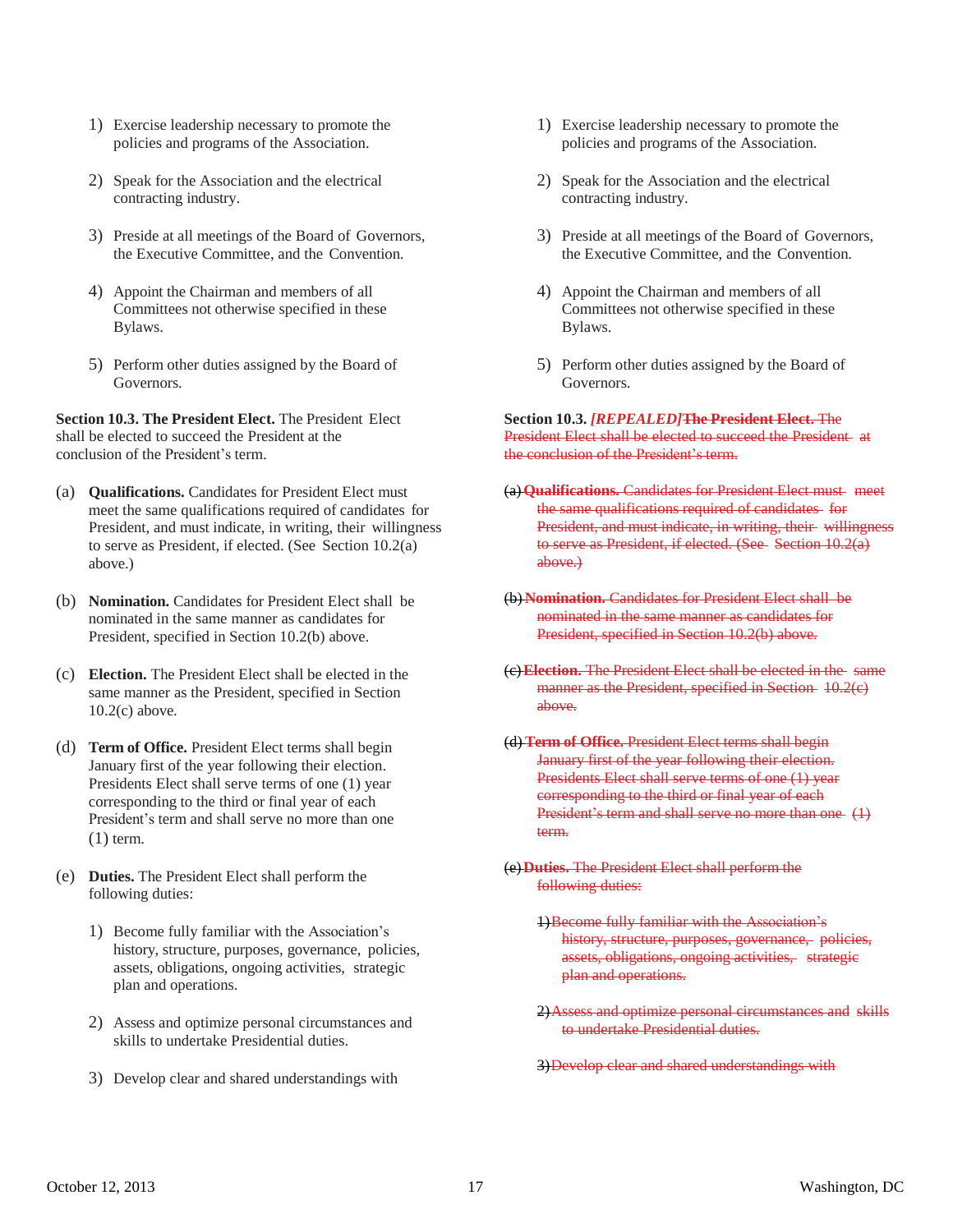the Association's Board of Governors and the Chief Executive Officer to facilitate an optimum leadership transition.

- 4) Study and select appointees for approval of the Executive Committee in consultation with current and continuing leaders and staff.
- 5) Perform other duties that may be assigned by the President or Executive Committee.

Section 10.4. District Vice Presidents.

- (a) **Qualifications.** At the time of nomination, candidates for District Vice President must:
	- 1. Have served at least one (1) full year on the Board of Governors within the past five (5) years.
	- 2. Represent a member who is a signatory to an I.B.E.W. labor agreement.
	- 3. Be members in good standing of Chapters within that District.
- (b) **Nomination.** Nominations for District Vice Presidents must be signed by a Governor from that District and received in writing by the Secretary/ Treasurer, not more than sixty (60) days nor less than thirty (30) days prior to the date of the Board of Governors meeting at which elections will be held.
- (c) **Election.** One (1) District Vice President shall be elected by the Governors in each District. Districts designated by even numbers shall elect District Vice Presidents in even numbered years and Districts designated with odd numbers shall elect District Vice Presidents in odd numbered years, all to take office on the first day of January following their election.
- (d) **Term.** District Vice Presidents shall be elected to a two (2) year term. District Vice Presidents shall serve no more than two (2) consecutive terms.
- (e) **Duties.** District Vice Presidents shall:
	- 1) Represent the conveyed interests of the chapters in their districts to the Association and the Executive Committee.
	- 2) Promote the policies and programs of this Association.

the Association's Board of Governors and the Chief Executive Officer to facilitate an optimum leadership transition.

- 4) Study and select appointees for approval of the Executive Committee in consultation with current and continuing leaders and staff.
- 5)Perform other duties that may be assigned by the President or Executive Committee.

# Section 10.4. District Vice Presidents.

- (a) **Qualifications.** At the time of nomination, candidates for District Vice President must:
	- 1. Have served at least one (1) full year on the Board of Governors within the past five (5) years.
	- 2. Represent a member who is a signatory to an I.B.E.W. labor agreement.
	- 3. Be members in good standing of Chapters within that District.
- (b) **Nomination.** Nominations for District Vice Presidents must be signed by a Governor from that District and received in writing by the Secretary/ Treasurer, not more than sixty (60) days nor less than thirty (30) days prior to the date of the Board of Governors meeting at which elections will be held.
- (c) **Election.** One (1) District Vice President shall be elected by the Governors in each District. Districts designated by even numbers shall elect District Vice Presidents in even numbered years and Districts designated with odd numbers shall elect District Vice Presidents in odd numbered years, all to take office on the first day of January following their election.
- (d) **Term.** District Vice Presidents shall be elected to a two (2) year term. District Vice Presidents shall serve no more than two (2) consecutive terms.
- (e) **Duties.** District Vice Presidents shall:
	- 1) Represent the conveyed interests of the chapters in their districts to the Association and the Executive Committee.
	- 2) Promote the policies and programs of this Association.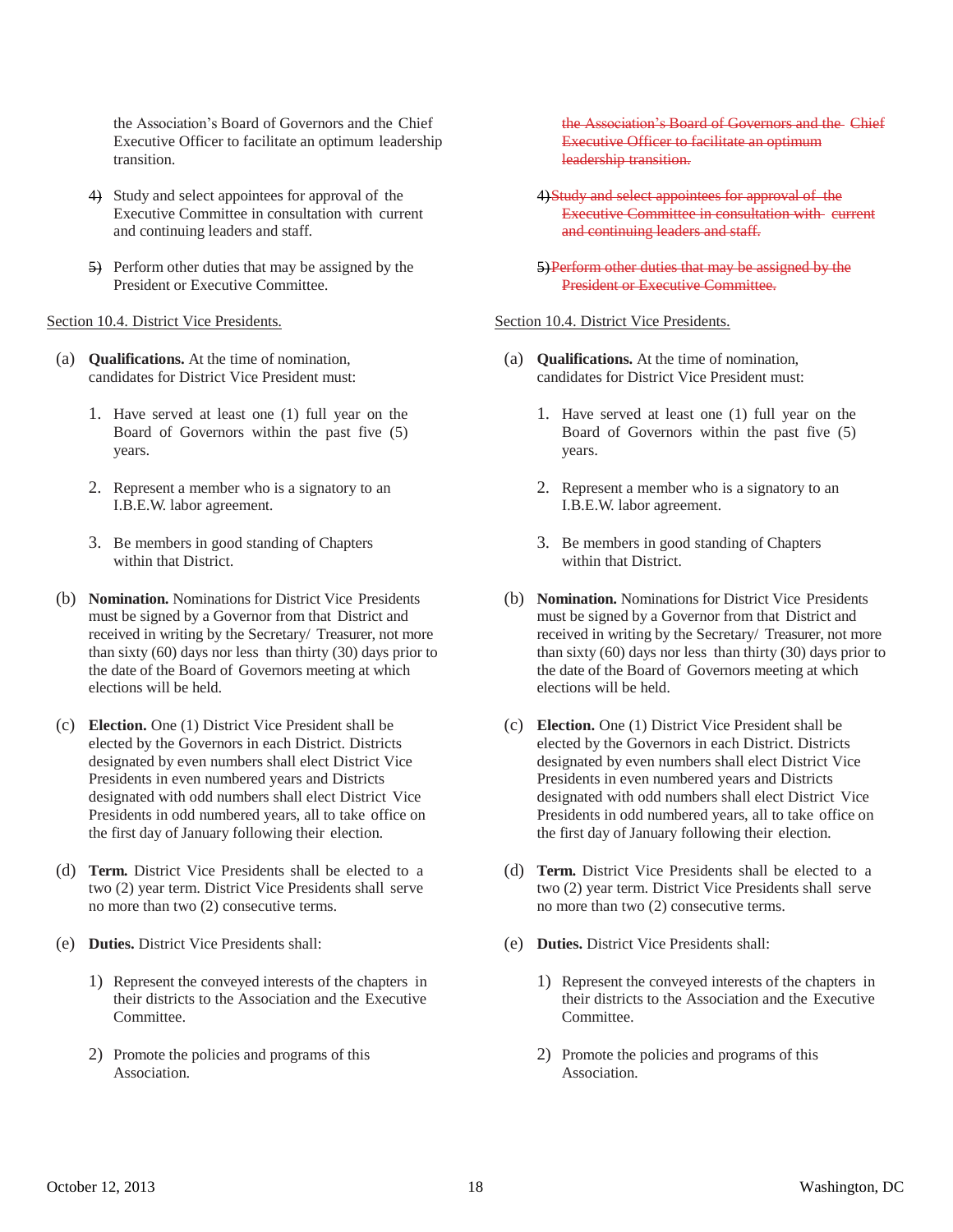- 3) Lend counsel and advice to Chapter officers and agents and coordinate their efforts.
- 4) Investigate and report pertinent developments in the District that could affect this Association.
- 5) Perform such additional duties as the Board of Governors may from time to time assign.

**Section 10.5. Vice President At Large.** The Vice President At Large shall be appointed by the Executive Committee from among qualified representatives of member firms in the United States and having annual payrolls in excess of nine hundred thousand (900,000) manhours. The Vice President At Large shall be appointed at the Executive Committee meeting held at the convention in odd numbered years and shall serve a term of two (2) years beginning the first day of January of the year following their selection. The Vice President At Large may serve no more than two (2) consecutive terms. The Vice President At Large shall perform those duties specified by the Executive Committee.

#### **Section 10.6. Prohibition On Holding Multiple Offices.**

The President, the President Elect, District Vice Presidents or the Vice President At Large may not represent any chapter in the Board of Governors. No person may hold more than one of the following Offices or positions at the same time:

- (a) President of the Association
- (b) President Elect
- (c) District Vice President
- (d) Vice President At Large
- (e) Governor representing a Chapter

#### Section 10.7. Vacancies.

- (a) In the event the President resigns or is unable to serve —
	- (1) If there is a sitting President Elect, the President Elect shall immediately assume the duties of the President.
	- (2) If there is no President Elect, the Executive Committee shall select a District Vice President to perform the duties of the President for such
- 3) Lend counsel and advice to Chapter officers and agents and coordinate their efforts.
- 4) Investigate and report pertinent developments in the District that could affect this Association.
- 5) Perform such additional duties as the Board of Governors may from time to time assign.

**Section 10.5. Vice President At Large.** The Vice President At Large shall be appointed by the Executive Committee from among qualified representatives of member firms in the United States and having annual payrolls in excess of nine hundred thousand (900,000) manhours. The Vice President At Large shall be appointed at the Executive Committee meeting held at the convention in odd numbered years and shall serve a term of two (2) years beginning the first day of January of the year following their selection. The Vice President At Large may serve no more than two (2) consecutive terms. The Vice President At Large shall perform those duties specified by the Executive Committee.

# **Section 10.6. Prohibition onOn Holding Multiple Offices.** The President, the President Elect, District Vice Presidents or

the Vice President At Large may not represent any chapter in the Board of Governors. No person may hold more than one of the following Offices or positions at the same time:

- (a) President of the Association
- (b) President Elect
- (cb) District Vice President
- (dc) Vice President At Large
- (ed) Governor representing a Chapter

#### Section 10.7. Vacancies.

- (a) In the event the President resigns or is unable to serve, as determined by the Executive Committee, the Executive Committee —
	- (1) If there is a sitting President Elect, the President Elect shall immediately assume the duties of the President.
	- (2) If there is no President Elect, the Executive Committee shall select a District Vice President to perform the duties of the President for such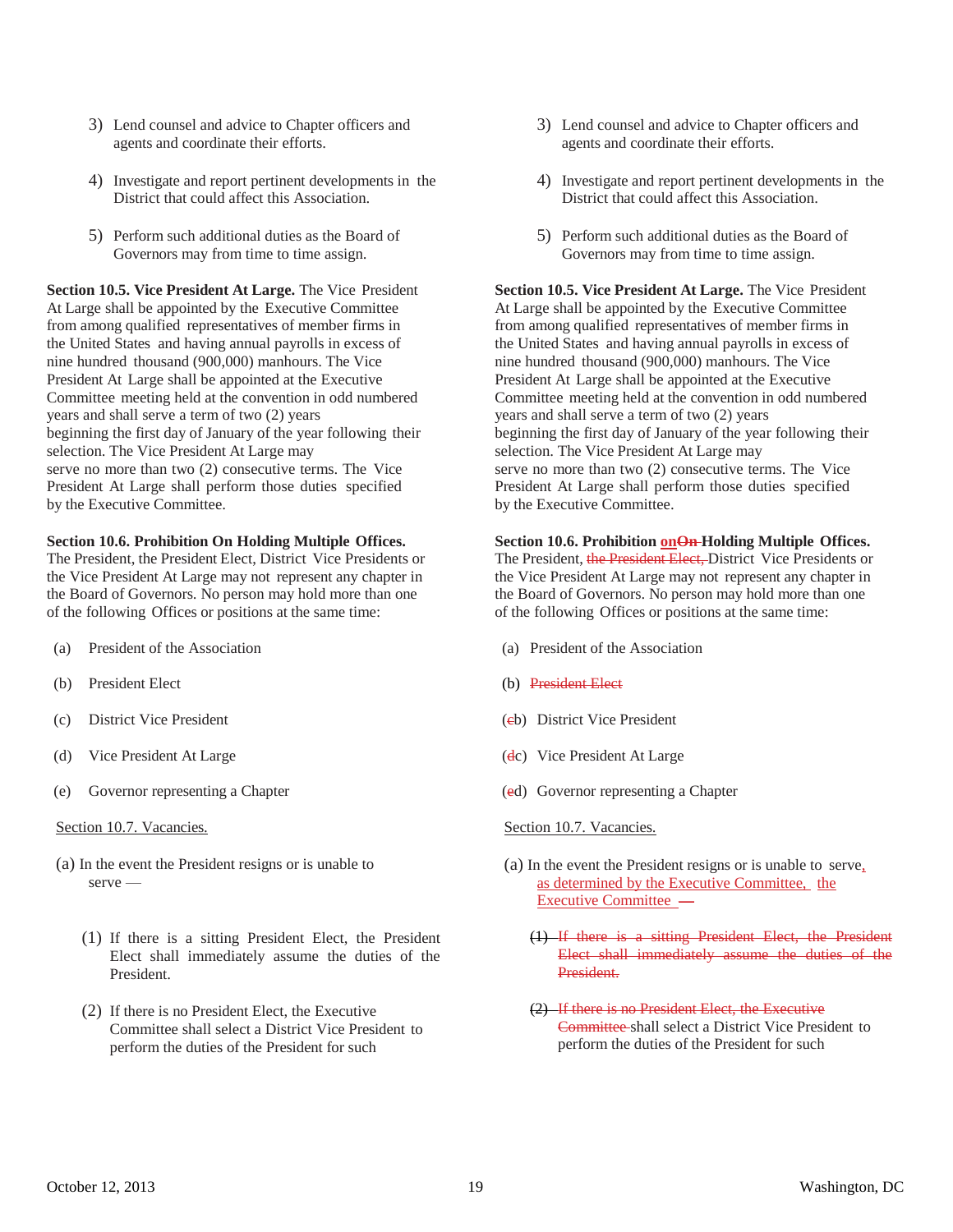period as may be necessary.

(b) In the event a District Vice President is unable to serve, as determined by the Executive Committee, the Governors from the District where the vacancy exists, shall, at a time and in a manner determined by the NECA President, elect a qualified Member from that District (see Section 10.4) to serve the unexpired term.

period as may be necessary.

(b) In the event a District Vice President is unable to serve, as determined by the Executive Committee, the Governors from the District where the vacancy exists, shall, at a time and in a manner determined by the NECA President, elect a qualified Member from that District (see Section 10.4) to serve the unexpired term.

# **Action on Ordinary Proposal #1:**

*Being properly submitted by the NECA's District 6, this proposal regarding Distance Learning was <i>ADOPTED by voice vote.*

**ORDINARY PROPOSAL #1** — Re: Distance Learning (submitted by District 6 NECA)

WHEREAS, the National Electrical Contractors Association is dedicated to member services, WHEREAS, the National Electrical Contractors Association is dedicated to member education, WHEREAS, the members of the association are located throughout the United States and International,

WHEREAS, a many NECA members are small companies located in rural areas, or in areas where it is difficult to attend educational programs at a group location,

**NOW, THEREFORE, be it resolved,** that NECA through its management education services will provide education opportunities via video conferencing, streaming or online courses. NECA shall immediately strive to make as many current and future classes available via these new options, as feasible. These education opportunities may be targeted toward individual or group instruction. NECA will also strive to make these education programs available at a reasonable cost to the members, including pricing options on a per location basis.

# **Action on Ordinary Proposal #2:**

*Being properly submitted by the Board of Directors of the Academy of Electrical Contracting, this proposal regarding Proposed Changes to the Rules of the Academy of Electrical Contracting was ADOPTED by voice vote.*

**ORDINARY PROPOSAL #2** — Proposed changes to the Rules of the Academy of Electrical Contracting (Submitted by the Board of Directors of the Academy of Electrical Contracting)

WHEREAS, Article XIII of the NECA Bylaws was adopted by the board of Governors on October 12, 1968 to establish the Academy of Electrical Contracting to recognize individuals for their exceptional and outstanding services rendered in promoting and advancing the interests of the electrical contracting industry;

WHEREAS, Article XIII of the NECA Bylaws requires approval by the Board of Governors for adoption of the Academy's operating rules and procedures;

WHEREAS, Rex Ferry, Chairman of the Academy of Electrical Contracting submitted recommendations for change to the Board of Directors of the Academy on May 23 2013, in accordance with Article VII of the Academy Rules;

WHEREAS, the Board of Directors of the Academy met on June 14, 2013 and unanimously approved, by ballot vote, these revised Rules of the Academy for submission to, and approval by, the NECA Board of Governors, now therefore, be it

RESOLVED, the revised Rules of the Academy, as adopted by the Academy Board of Directors on June 14, 2013, and distributed as part of this ordinary proposal, be approved and adopted.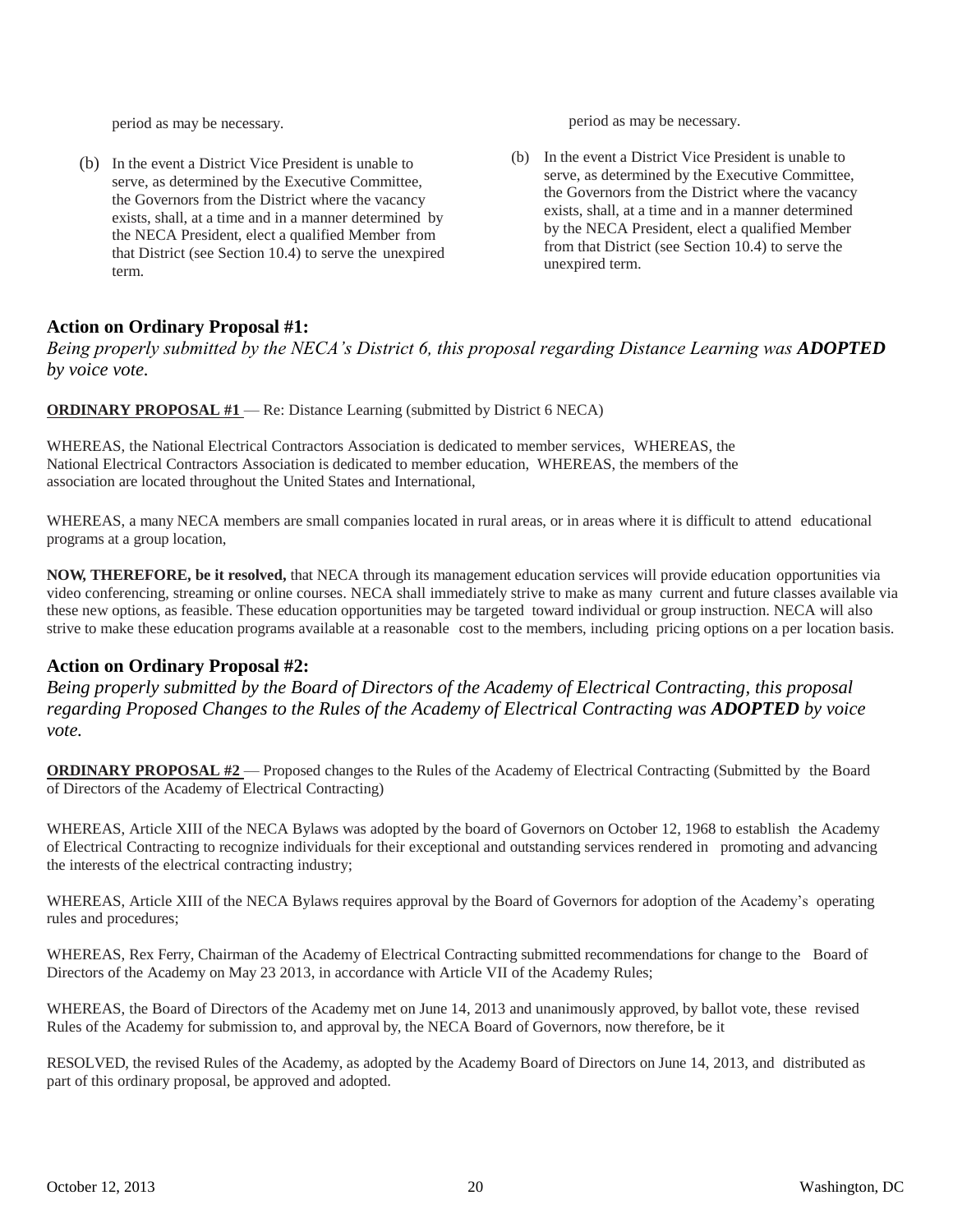# Current Language

## **ARTICLE I - GOVERNING AUTHORITY**

Sec. 1 - The Academy of Electrical Contracting (hereinafter called the "Academy") of the National Electrical Contractors Association, Inc. (a corporation organized and existing under the laws of the District of Columbia, hereinafter called the "Association" or the "National Association") shall be governed by these Rules, as duly amended from time to time, subject to provisions of the Articles of Incorporation, Constitution and Bylaws of the Association and the actions taken thereon by the Executive Committee and Board of Governors of the Association.

Sec. 2 - The objects and purposes of the Academy shall be the furtherance of the stated objects and purposes of the Association, particularly the promotion and advancement of the interests of the electrical contracting industry generally, and of the consuming public, by giving deserved recognition to individuals for their exceptional and outstanding services rendered in this endeavor, and by the further utilization of the talents and abilities of these distinguished individuals, through the Academy, in the accomplishment of the objects and purposes of the Association. The activities and operations of the Academy shall not duplicate, supersede or conflict with the other activities and operations of the Association.

# ARTICLE II - FELLOWSHIP IN THE ACADEMY

#### **Requirements**

Sec. 1 - Pursuant to the procedures herein provided for, any person meeting the following requirements may be nominated for Fellowship in the Academy:

- (a) The nominee must have served for at least ten (10) consecutive years (computed to the date of becoming a Fellow of the Academy or to the date of retirement from the electrical contracting industry) in an executive position or positions with a member firm or Chapter of the Association, or with the Association itself, or with any two or more of these.
- (b) Unless retired, the nominee must be associated with an organization which is affiliated with the Association.

#### Proposed Language

(strikeover indicates deleted language; underline indicates new language; *{}* indicates source or new location)

## ARTICLE I - GOVERNING AUTHORITY

Sec. 1 - The Academy of Electrical Contracting (hereinafter called the "Academy") of the National Electrical Contractors Association, Inc. (a corporation organized and existing under the laws of the District of Columbia, hereinafter called the "Association" or "NECA" the "National Association") shall be governed by these Rules, as duly amended from time to time, subject to provisions of the Articles of Incorporation, Constitution and Bylaws of the Association and the actions taken thereon by the NECA Executive Committee and Board of Governors of the Association.

Sec. 2 - The objects and purposes of the Academy shall be the furtherance of the stated objects and purposes of NECA, the Association, particularly the promotion and advancement of the interests of the electrical contracting industry generally, and of the consuming public, by giving deserved recognition to individuals for their exceptional and outstanding services rendered in this endeavor, and by the further utilization of the talents and abilities of these distinguished individuals, through the Academy, in the accomplishment of the objects and purposes of NECA the Association. The activities and operations of the Academy shall not duplicate, supersede or conflict with the other activities and operations of NECA the Association.

# ARTICLE II - FELLOWSHIP IN THE ACADEMY

#### **Requirements for Fellowship**

Sec. 1 - Pursuant to the procedures herein provided for, any person meeting the following requirements may be nominated for Fellowship in the Academy:

- (a) The nominee must have served for at least ten (10) consecutive years (computed to the date of becoming a Fellow of the Academy or to the date of retirement from the electrical contracting industry) in an executive position or positions with a member firm or NECA Chapter of the Association, or with the Association itself, or with any two or more of these.
- (b) Unless retired, the nominee must be associated with an organization which is affiliated with the Association.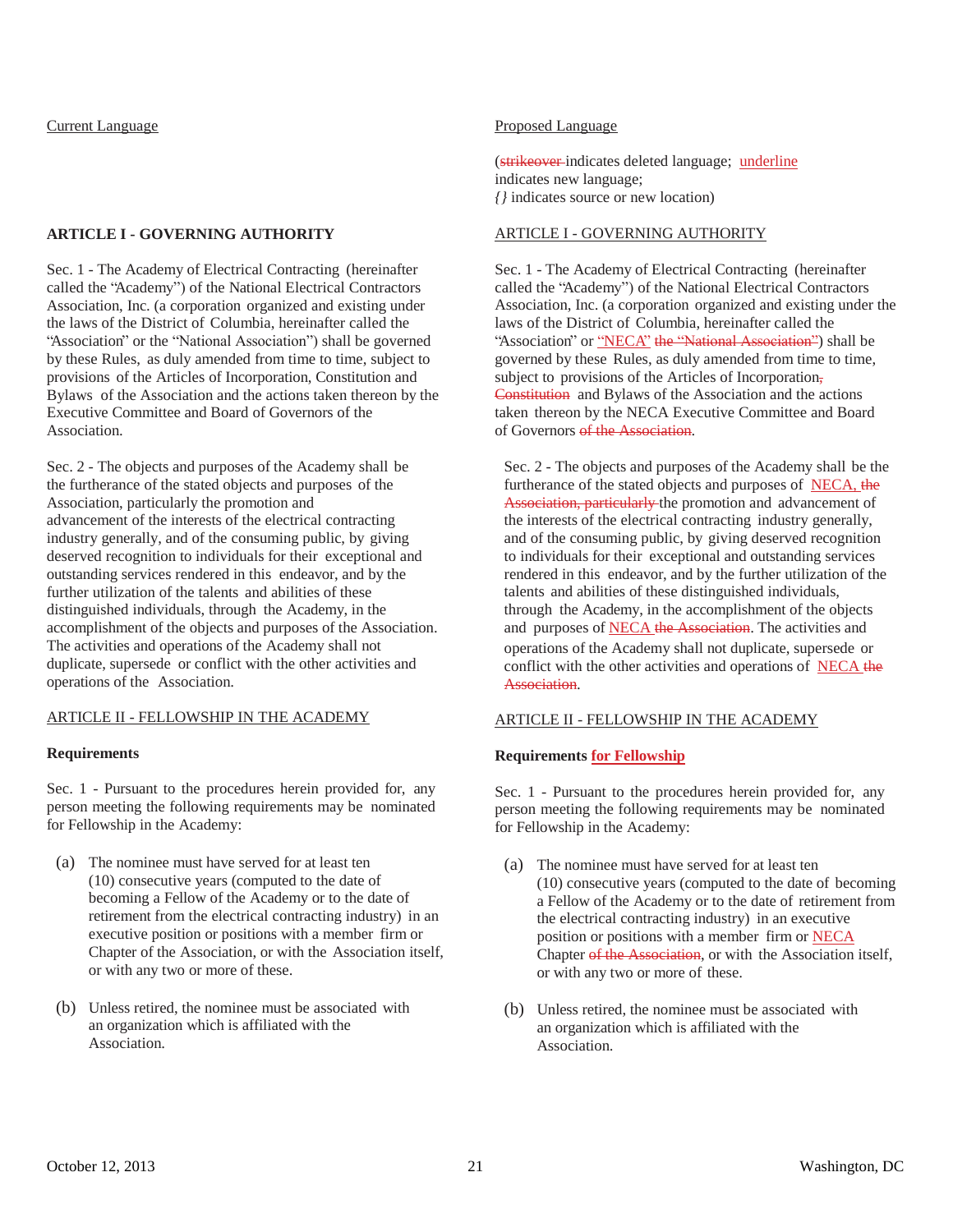- (c) Each organization with which the nominee is associated as an officer, director, employee or agent, or has an ownership interest, must be affiliated with the Association, if eligible for affiliation.
- (d) The nominee must have rendered to the industry, either nationally or locally, services so outstanding and exceptional as to be beyond any normal call of duty or loyalty.
- (e) Any person who is, or has been, an officer or honorary member of the National Association, or a recipient of the McGraw Award, the Coggeshall Award or the Comstock Award, shall be deemed to meet the requirement in (d) and be entitled to Fellowship in the Academy if also meeting the requirements specified in subsections (a) through (c) hereof.

## Nomination Procedures

Sec. 2 - A nomination for Fellowship in the Academy may be prepared and submitted at any time by:

- (a) any two Fellows of the Academy. Each Fellow signing the nomination form must be well acquainted with the nominee and with the services performed by the nominee. In addition, each Fellow must write a letter of recommendation that acknowledges the history of the relationship.
- (b) by a majority of the members of the Board of Directors of any Chapter. Such a nomination must be signed by the Chapter President or Chapter Governor.

Nominations must be submitted on the forms provided by the Academy and must be forwarded to the Jury of Fellows, Academy of Electrical Contracting, in accordance with instructions attached to the nomination form.

#### Election Procedures

Sec. 3 - Each nomination for Fellowship shall be reviewed and acted upon by the Jury of Fellows, a committee of twelve Fellows of the Academy, appointed annually by the Chairman of the Academy. Election of a nominee to Fellowship in the Academy shall be by:

Each organization with which the nominee is associated as an officer, director, employee or agent, or has an ownership interest, must be affiliated with the Association, if eligible for affiliation.

- (c) The nominee must have rendered to the industry, either nationally or locally, services so outstanding and exceptional as to be beyond any normal call of duty or loyalty.
- (d) Any person who is, or has been, an officer or honorary member of the National Association, or a recipient of the McGraw Award, the Coggeshall Award or the Comstock Award, shall be deemed to meet the requirement in (d) and be entitled to Fellowship in the Academy if also meeting the requirements specified in subsections (a) through (c) hereof.

#### Nomination Procedures

Sec. 2 - A nomination for Fellowship in the Academy may be prepared and submitted at any time by:

- (a) Any two Fellows of the Academy. Each Fellow signing the nomination form must be well acquainted with the nominee and with the services performed by the nominee. In addition, each Fellow must write a letter of recommendation that acknowledges the history of the relationship.
- (b) By a majority of the members of the Board of Directors of any Chapter. Such a nomination must be signed by the Chapter President or Chapter Governor.
- (c) Nominations must be submitted  $\theta$ -using the forms provided by the Academy and must be forwarded to the Secretary of the Jury of Fellows, Academy of Electrical Contracting, in accordance with instructions provided attached to the nomination form. Nominations submitted by March 1 will be reviewed at the next annual meeting.

#### Election Procedures

Sec. 3 - Each nomination for Fellowship shall be reviewed and acted upon by the Jury of Fellows, a committee of twelve Fellows of the Academy, appointed annually by the Chairman of the Academy. Election of a nominee to Fellowship in the Academy shall be by: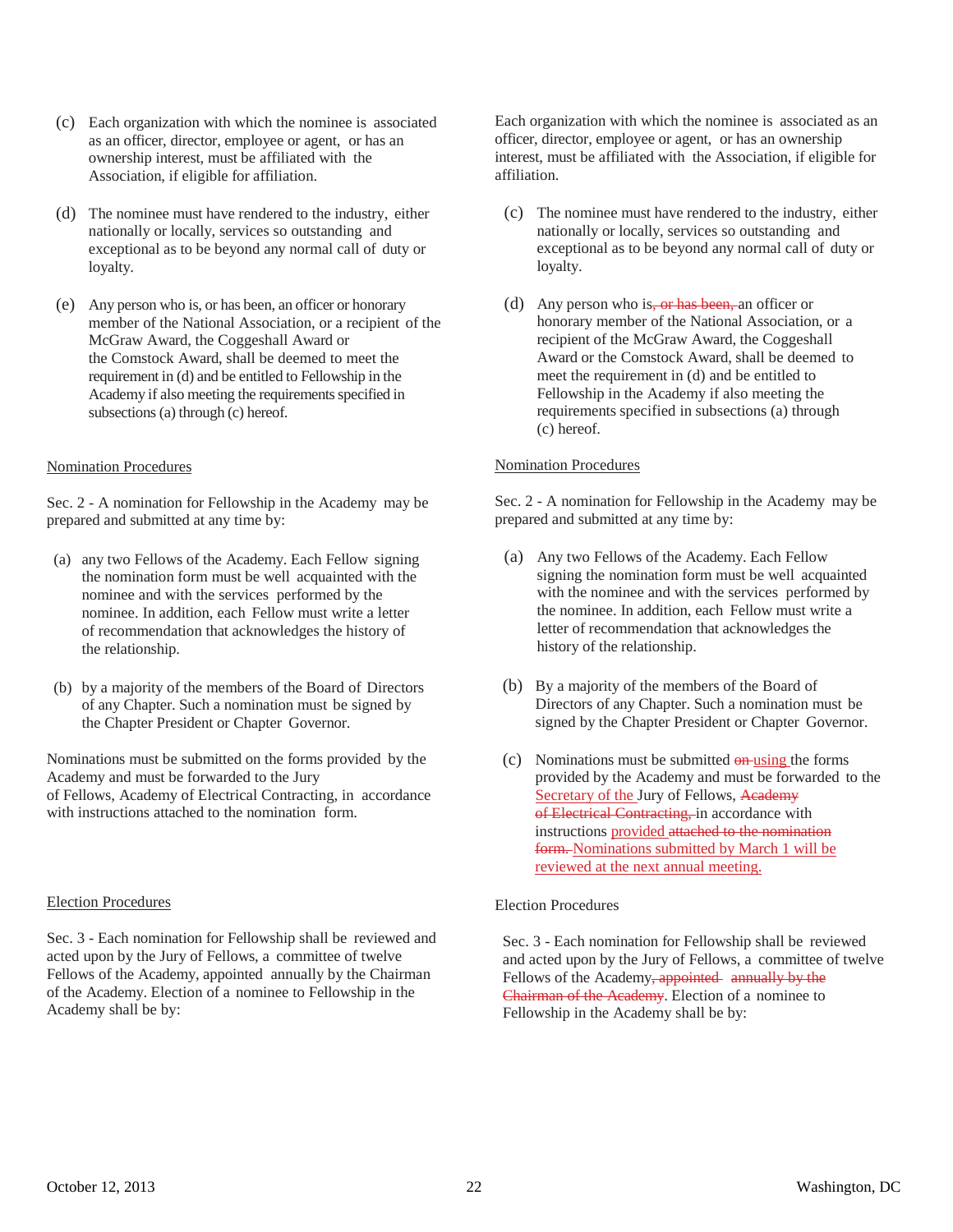- (1) vote of the Jury of Fellows (which vote must be unanimous and must have been conducted at two Annual Meetings of the Jury of Fellows) and
- (2) subsequent approval, by majority vote of the Board of Directors.

Installation of Nominees Elected to Fellowship

Sec. 4 - Persons elected to Fellowship in the Academy shall be duly notified thereof promptly after such election and shall be installed as Fellows in a ceremony to be held in conjunction with the Annual Convention of the Association next following their election. Elected Fellows will be invited to join the Academy, will be advised of the requirements for Fellowship, and will be asked to acknowledge their understanding and acceptance of such requirements via a signed statement prior to induction.

# Installation of Others

Sec. 5 - Persons qualified for Fellowship under Article II, Sec. 1 (e) shall be installed as Fellows in a ceremony to be held in conjunction with the Annual Convention of the Association when they receive their award or are elected.

- (1a) vote of the Jury of Fellows (which vote must be unanimous and must have been conducted at two Annual Meetings of the Jury of Fellows) and
- (2b) subsequent approval, by majority vote of the Board of Directors.

# Requirements for Installation Installation of Nominees Elected to Fellowship

Sec. 4 - Persons elected to Fellowship in the Academy shall be duly notified thereof promptly after such election and shall be installed as Fellows in a ceremony to be held in conjunction with the Annual convention of

the Association next following their election. Elected Fellows New Fellows will be invited to join the Academy, will be advised of the requirements for Fellowship, and will be asked to acknowledge their understanding and acceptance of such requirements via a signed statement prior to induction. The candidate must appear in person to be inducted and receive this honor. *{First sentence moved to Art. 2, Sec. 5}*

#### Installation of Fellows Others

(a) Persons elected to Fellowship in the Academy in accordance with the provisions of Article II, Sec. 3, shall be duly notified thereof promptly after such election. They will and shall be installed as Fellows in a ceremony to be held in conjunction with the Annual NECA Convention of the Association next following their election. Elected Fellows will be invited to join the Academy, will be advised of the requirements for Fellowship, and will be asked to acknowledge their understanding and acceptance of such requirements via a signed statement prior to induction. *{Art. 2, Sec 4}*

# Installation of Others

Sec. 5-

(b) Persons qualified for Fellowship under Article II, Sec. 1 (e) shall be installed as Fellows in a ceremony to be held in conjunction with the Annual-NECA Convention of the Association when they are elected or receive their award or are elected.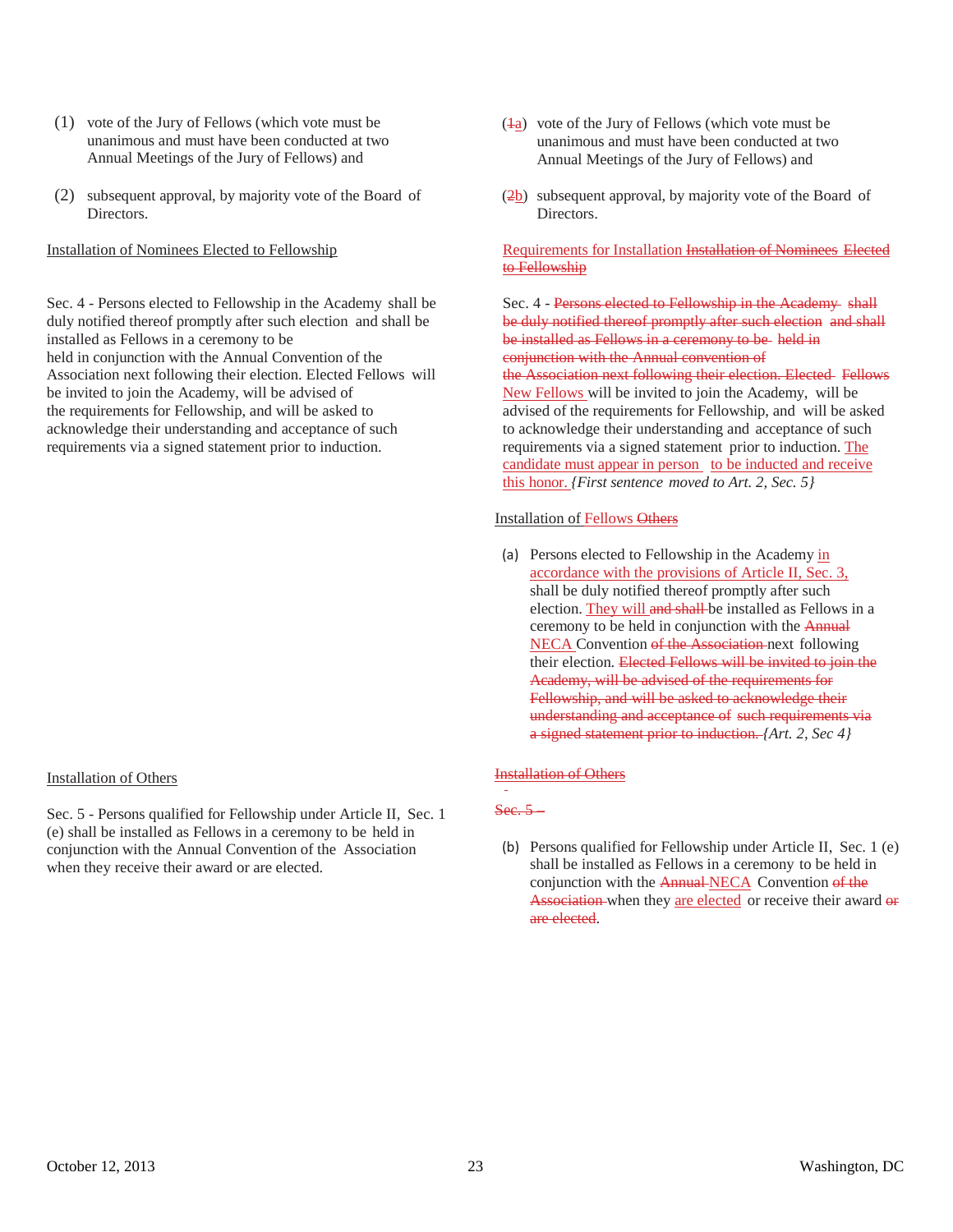#### Responsibility of Fellows

Sec. 6 - It shall be the responsibility of Fellows of the Academy to strive at all times, by their personal examples as well as by their participation in its program, to maintain its position of high honor and integrity, to uphold its dignity, and to assure that it enjoys the highest respect of all members of the industry and of the public. Fellows of the Academy shall be prepared to:

- (1) Attend each annual meeting of the Academy if at all possible for them to do so, otherwise they shall notify the Academy, giving the reasons for their inability to attend;
- (2) Prepare and deliver (not more often than once in any three year period) upon request of the Chairman, a paper on any subject relevant to the electrical contracting industry on which the Fellow is deemed by the Chairman to be knowledgeable;
- (3) Participate in at least two surveys of the Association annually upon request of the Chairman;
- (4) Register with the Academy annually, on the forms provided by it;
- (5) Wear the appropriate badge, or other mark of identification, of a Fellow of the Academy, at all meetings of the Association, whether these be local, state, regional or national in nature, and
- (6) Refrain from participating in any other organization or activity if it will so compete for the time of the Fellow as to prevent participation as such in the academy, or if this would defeat or be in conflict with the best interests of the Academy or of the Association.

## Responsibility of Fellows

Sec. 6 - It shall be the responsibility of Fellows of the Academy to strive at all times, by their personal examples as well as by their participation in its program, to maintain its position of high honor and integrity, to uphold its dignity, and to assure that it enjoys the highest respect of all members of the industry and of the public. Fellows of the Academy shall be prepared to:

- $(4a)$  Attend each annual meeting of the Academy if at all possible for them to do so; otherwise they shall notify the Academy, giving the reasons for their inability to attend;
- (2b) Prepare and deliver (not more often than once in any three year period) upon request of the Chairman, a paper on any subject relevant to the electrical contracting industry on which the Fellow is deemed by the Chairman to be knowledgeable;
- (3c) Participate in at least two-surveys of the Association annually upon request of the Chairman;
- (4d) Register with the Academy annually, on the forms provided  $by$  it;
- (5e) Wear the appropriate badge, or other mark of identification, of a Fellow of the Academy, at all NECA meetings of the Association, whether these be local, state, regional or national in nature;, and

(f) The personal expenses of the Fellows of the Academy incurred by them in attending its meetings and events and participating in its programs shall be paid borne by them, and *{Art. 4, Sec. 3}*

 $(6g)$  Refrain from participating in any other organization or activity if it will so compete for the time of the Fellow as to prevent participation as such in the academy, or if this would defeat or be in conflict with the best interests of the Academy or of the Association.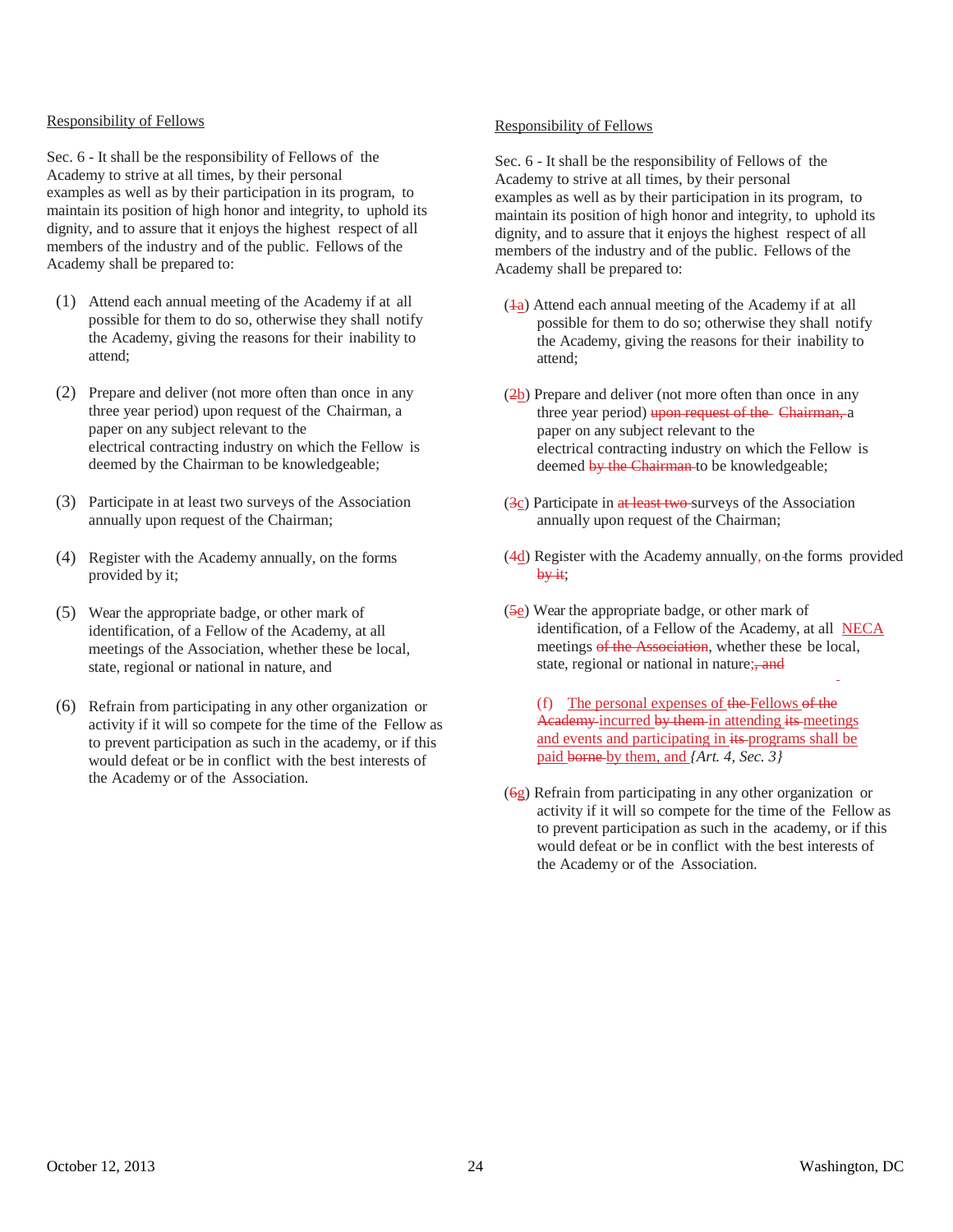## Term of Fellowship

Section 7 - Any person who has been installed as a Fellow of the Academy shall retain the status as a Fellow for life, provided that the Fellow continue to meet the requirements of a "nominee" set out in Section 1, subsections (a), (b), (c), (d), and (e) of this Article, and provided the Fellow is not affiliated with an organization engaged in any activity which would be in conflict with, or prevent participation in, the activities of the Association.

# Fellow Emeritus

Sec. 8 - A Fellow who is no longer active in the Academy due to age, health, or other reasons as approved by the Board of Directors may apply for Fellow Emeritus status at the time of the annual registration. Upon approval by the Board of Directors at the following annual meeting, the Fellow Emeritus will continue with all privileges of Fellowship but will not have to comply with items (1) through (3) in Section 6 of this Article. Any Fellow who does not attend three consecutive annual meetings of the Academy of Electrical Contracting will become a Fellow Emeritus upon action of the Board of Directors. A Fellow Emeritus may return to active status upon written request to, and approval by, the Board of Directors.

## Expulsion Procedures

Sec. 9 - Anything herein stated to the contrary notwithstanding, any Fellow may at any time be expelled from the Academy by a two-thirds vote of the Board of Directors for any cause which it deems sufficient; provided, however, that before expulsion a Fellows shall be given an opportunity to be heard before the Board of Directors, in which event no member of the Board of Directors who has made accusation or charge against the Fellow to be heard shall be entitled to vote as a member of the Board of Directors; provided further, that any Fellow so expelled may, within thirty (30) days after notification of expulsion by the Board of Directors, appeal to the entire body of Fellows of the Academy for investigation of the causes for such expulsion and may, by a majority vote of the Fellows in attendance at any meeting of that body, be reinstated. Pending appeal and action by the Board of Directors the expulsion of the Fellow from the Academy shall be effective. No Fellow may be expelled by vote of the Board of directors unless the reasons for expulsion are reduced to writing and made a part of the permanent minutes or records of the Board of Directors.

# Term of Fellowship

Sec. 7 - Any person who has been installed as a Fellow of the Academy shall retain the status as a Fellow for life, provided that the Fellow continue to meet the requirements of a "nominee" set out in Section 1, subsections (a), (b), (c), (d), and (e) of this Article, and provided the Fellow is not affiliated with an organization engaged in any activity which would be in conflict with, or prevent participation in, the activities of the Association.

# Fellow Emeritus

Sec. 8 - A Fellow who is no longer active in the Academy due to age, health, or other reasons as approved by the Board of Directors, may apply for Fellow Emeritus status at the time of the annual registration. Upon approval by the Board of Directors at the following annual meeting, the Fellow Emeritus will continue with all privileges of Fellowship but will not have to comply with items  $(4a)$  through  $(3c)$  in Section 6 of this Article. Any Fellow who does not attend three consecutive annual meetings of the Academy of Electrical Contracting will become a Fellow Emeritus upon action of the Board of Directors. A Fellow Emeritus may return to active status upon written request to, and approval by, the Board of Directors.

# Expulsion Procedures

Sec.  $9-$ 

(a) Anything herein stated to the contrary

notwithstanding, aAny Fellow may at any time be expelled from the Academy by a two-thirds vote of the Board of Directors for any cause which it deems sufficient; provided, however, that bBefore expulsion, however, a Fellow shall be given an opportunity to be heard before the Board of Directors. in which event nNo member of the Board of Directors who has made accusation

or charge against the Fellow to be heard-shall be entitled to vote as a member of the Board of Directors;. No Fellow may be expelled by vote of the Board of directors unless the reasons for expulsion are reduced to writing and made a part of the permanent minutes or records of the Board of Directors.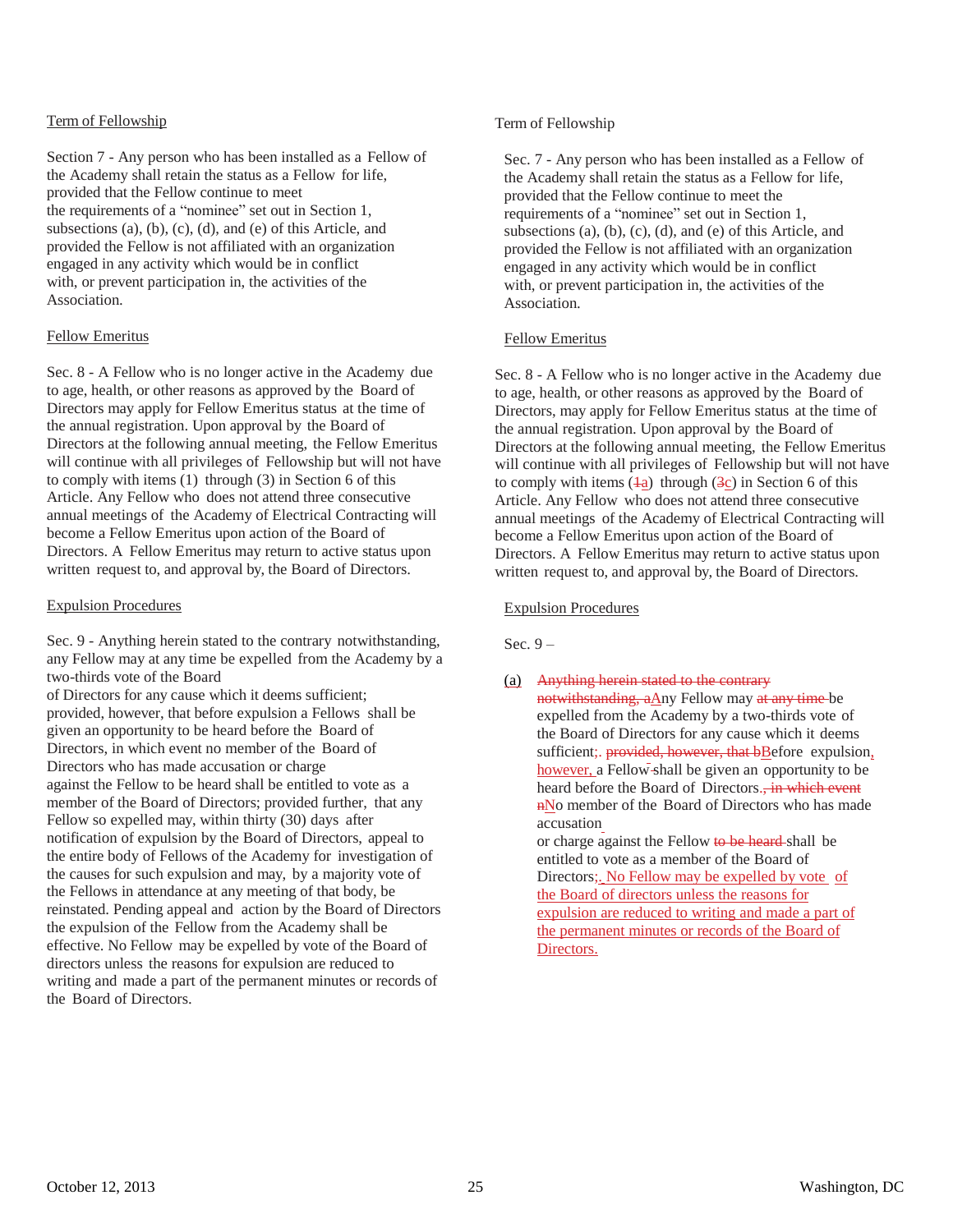(b) provided further, that Within thirty  $(30)$  days after notification of expulsion by the Board of Directors, any Fellow so expelled may, within thirty (30) days after notification of expulsion by the Board of Directors, appeal to the entire body of Fellows of the Academy for investigation of the causes for such expulsion. A vote may be taken at the next annual meeting. The expelled Fellow may be reinstated and may, by a majority vote of the Fellows in attendance. at any meeting of that body, be reinstated. Pending appeal . and action by the Board of Directors the expulsion of the Fellow from the Academy shall be effective. No Fellow may be expelled by vote of the Board of directors unless the reasons for expulsion are reduced to writing and made a part of the permanent minutes or records of the Board of Directors.

## ARTICLE III - CHAIRMAN

Sec. 1 - The Chairman of the Academy will be the Immediate Past President of NECA and will take office as Chairman when his term as President is completed. *{Art. 5, Sec. 1 (a)}*

Sec. 2 - The Chairman will serve as Chairman of the Board of Directors. *{Art. 5, Sec. 1 (a)}*

Sec. 3 - The Chairman will annually:

- •Appoint a Nominating Committee to nominate candidates for elective positions on the Board of Directors next becoming vacant; *{Art. 5, Sec. 2}*
- •Appoint a Jury of 12 Fellows to review nominations for Fellowship; *{Art. 2, Sec. 3}*
- •Request Fellows to submit Papers for presentation at the annual meeting on topics on which they are deemed to be knowledgeable. *{Art. 2, Sec. 6}*

Sec. 4 - The Chairman will determine the location of the Annual Meeting in cooperation with the NECA President. *{Art. 3, Sec. 1}*

Sec. 5 - The Chairman shall submit a written report for the Board of Directors to the Executive Committee of the Association following the Annual Meeting. The report shall contain such observations and recommendations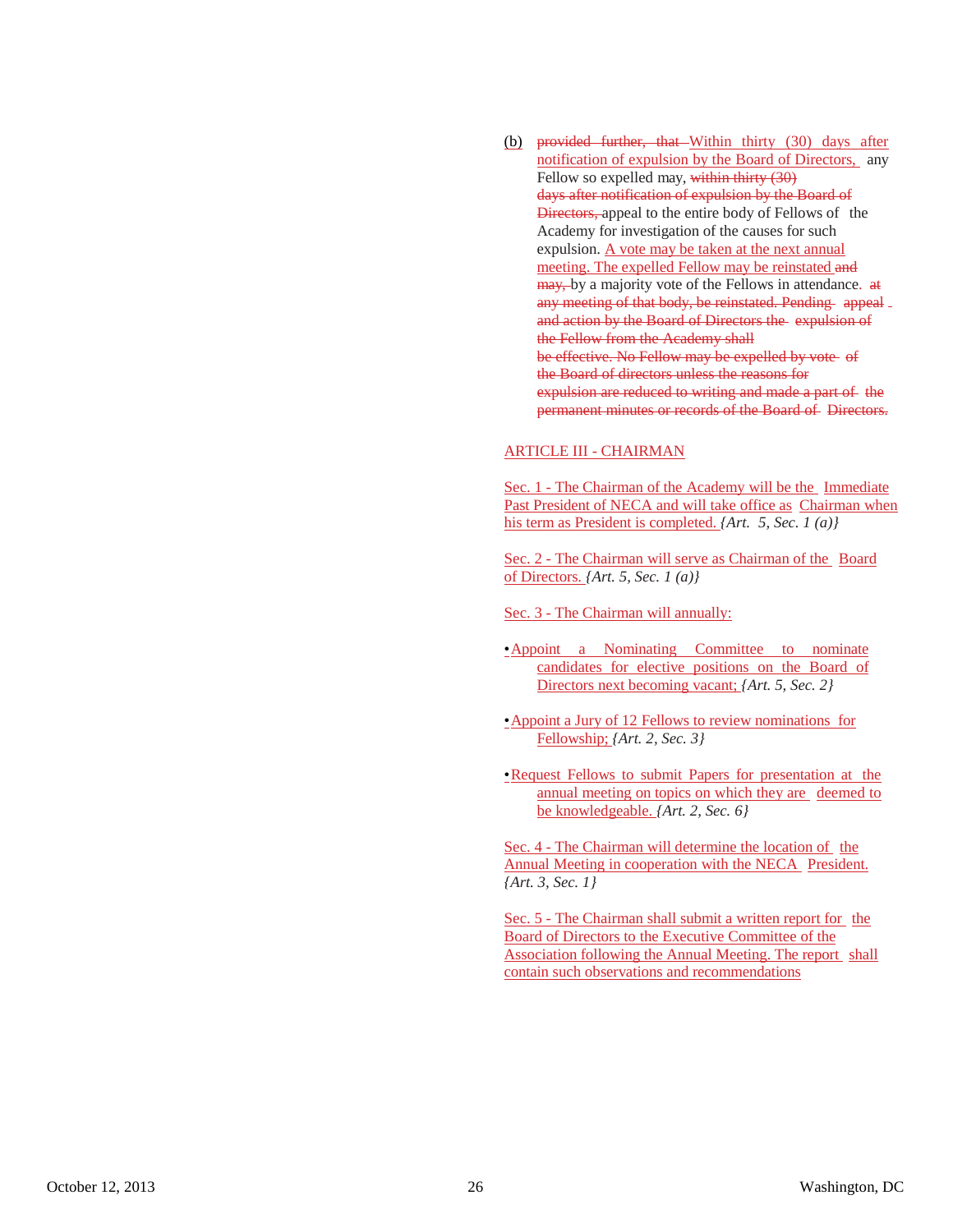#### ARTICLE III - MEETINGS

## **Date of Annual Meeting**

Sec. 1 - The Academy shall hold an Annual Meeting during the period from April 1 through July 31 of each year at a time and place to be designated by the Chairman, and shall also hold a dinner during the Convention of the Association. Written notice of the Annual Meeting shall be sent to all Fellows at least sixty days before it is to occur.

#### Quorum

Sec. 2 - A quorum for the transaction of business at any meeting of the Board of Directors, any Standing Committee or Special Committee, of the Academy, shall be a majority of the members thereof. A quorum for the transaction of business at any Annual Meeting of the Academy shall be a majority of the Fellows enrolled as attending such Annual Meeting.

*{Article IV ADMINISTRATION & FINANCES moved to Article VII}*

# ARTICLE V - BOARD OF DIRECTORS

#### **Members**

Sec. 1 - Subject to the provisions of Article 1, Sec. 1 of these Rules, the affairs of the Academy shall be governed by its Board of Directors. The Board of Directors shall consist of (a) the immediate past president of the Association (who shall serve as its Chairman and also

as Chairman of the Academy); (b) each of the other past presidents of the Association, who are Fellows of the Academy; (c) each of the other officers of the Association, who are Fellows of the Academy, for the periods that they respectively serve as such officers, and

as the Board of Directors of the Academy may wish to submit to the Executive Committee for its consideration. *{Art. 5, Sec. 6}*

Sec. 6 - The Chairman of the Academy shall have authority to establish and appoint members of a Committee for a particular purpose consistent with these Rules, and to dissolve such Committee. The Chairman shall have authority to appoint a chairman and committee members. *{Art. 6, Sec.1}*

*{Article IV ADMINISTRATION & FINANCES moved to Article VII}*

## ARTICLE **III-IV** - MEETINGS & EVENTS

## **Date of Annual Meeting Schedule**

Sec. 1 - The Academy shall hold an Annual Meeting during the period from April 1 through July 31 of each year at a time and place to be designated by the Chairman, and shall also hold a dinner reception for Fellows during the NECA Convention of the Association. Written

nNotice of the Annual Meeting these events shall be sent to all Fellows at least sixty (60) days in advance before it is to occur. *{Art. 3, Sec. 4}*

#### Quorum

Sec. 2 - A quorum for the transaction of business at any meeting of the Board of Directors, any Standing Committee or Special Committee, of the Academy, shall be a majority of the members thereof. A quorum for the transaction of business at any Annual Meeting of the Academy shall be a majority of the Fellows enrolled as attending such Annual Meeting.

#### ARTICLE V - BOARD OF DIRECTORS

#### **Members Composition**

Sec. 1 - Subject to the provisions of Article I, Sec. 1 of these Rules, the affairs of the Academy shall be governed by its Board of Directors. The Board of Directors shall consist of:

(a) The immediate past president of the Association (who shall serve as its Chairman and also as Chairman of the Academy) as defined in Article III, Sec. 1;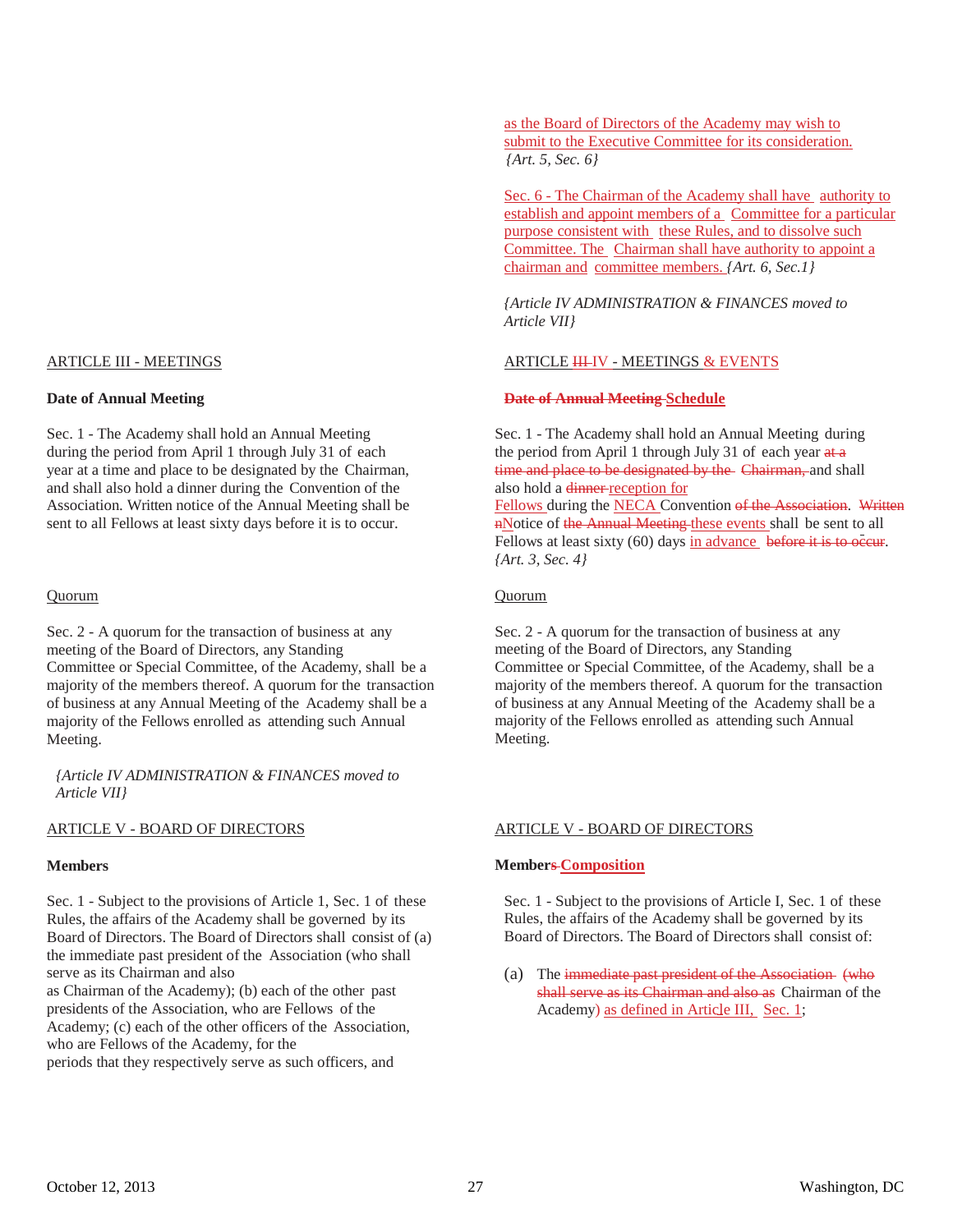(d) twelve (12) Fellows of the Academy who shall be elected, for the terms hereinafter specified, by majority vote of the all Fellows of the Academy present and voting at the meeting at which such election occurs.

#### Nominating Committee

Sec. 2 - Each year the Chairman shall appoint a Nominating Committee of Fellows to nominate candidates for elective positions on the Board of Directors next becoming vacant. Other nominations to be made from the floor at the meeting at which the election occurs. At each Annual Meeting, the Fellows of the Academy shall elect four members to serve for a term of three years each.

## Unable to Serve

Sec. 3 - If for any reason the immediate past president of the Association is unable or unwilling to serve as Chairman of the Academy and of its Board of Directors, then the Board shall select by majority vote one of its members to serve the term of such immediate past president. Elected members of the Board of Directors, and any officers by reason of Association election, shall take membership on the Board of Directors immediately following their election and shall serve until their successors take membership on the Board. Any vacancy with respect to an elected member of the Board of Directors by reason of resignation or inability to serve shall remain a vacancy until the next regular annual election.

- (b) Each of the other past **Academy Chairmen** presidents of the Association, who are Fellows of the Academy;
- (c) Each of the other NECA officers of the Association, who are Fellows of the Academy, for the periods that they respectively serve as such officers, and
- (d) twelve (12) Fellows of the Academy who shall be elected, for the terms hereinafter specified, by majority vote of the all Fellows of the Academy present and voting at the meeting at which such election occurs.

## Election of Directors Nominating Committee

Sec. 2 - Each year the Chairman shall appoint a Nominating Committee of Fellows to nominate candidates for elective positions on the Board of Directors next becoming vacant. As noted in (d) of Sec. 1, at each Annual Meeting, the Fellows of the Academy shall elect four of its members to serve for a term of three years each. In addition to nominations made by the Nominating Committee, other nominations to may be made from the floor at the meeting at which the election occurs. At each Annual Meeting, the Fellows of the Academy shall elect four members to serve for a term of three years each.

#### Vacancy Unable to Serve

Sec. 3 - If for any reason the Immediate Past President of NECA the Association is unable or unwilling to serve as Chairman of the Academy, and of its Board of Directors, then the Board, under the direction of the current NECA President, shall select, by majority vote, one of its members to serve the term as Chairman of such immediate past president. Any vacancy with respect to an elected member of the Board of Directors by reason of resignation or inability to serve shall remain a vacancy until the next regular annual election.

#### Termof Office

Sec. 4 - Elected members of the Board of Directors, and any officers by reason of Association election, shall take membership on the Board of Directors at the beginning of the next calendar year immediately following their election and shall serve until their successors take membership on the Board. Any vacancy with respect to an elected member of the Board of Directors by reason of resignation or inability to serve shall remain a vacancy until the next regular annual election. *{Art. V, Sec. 3}*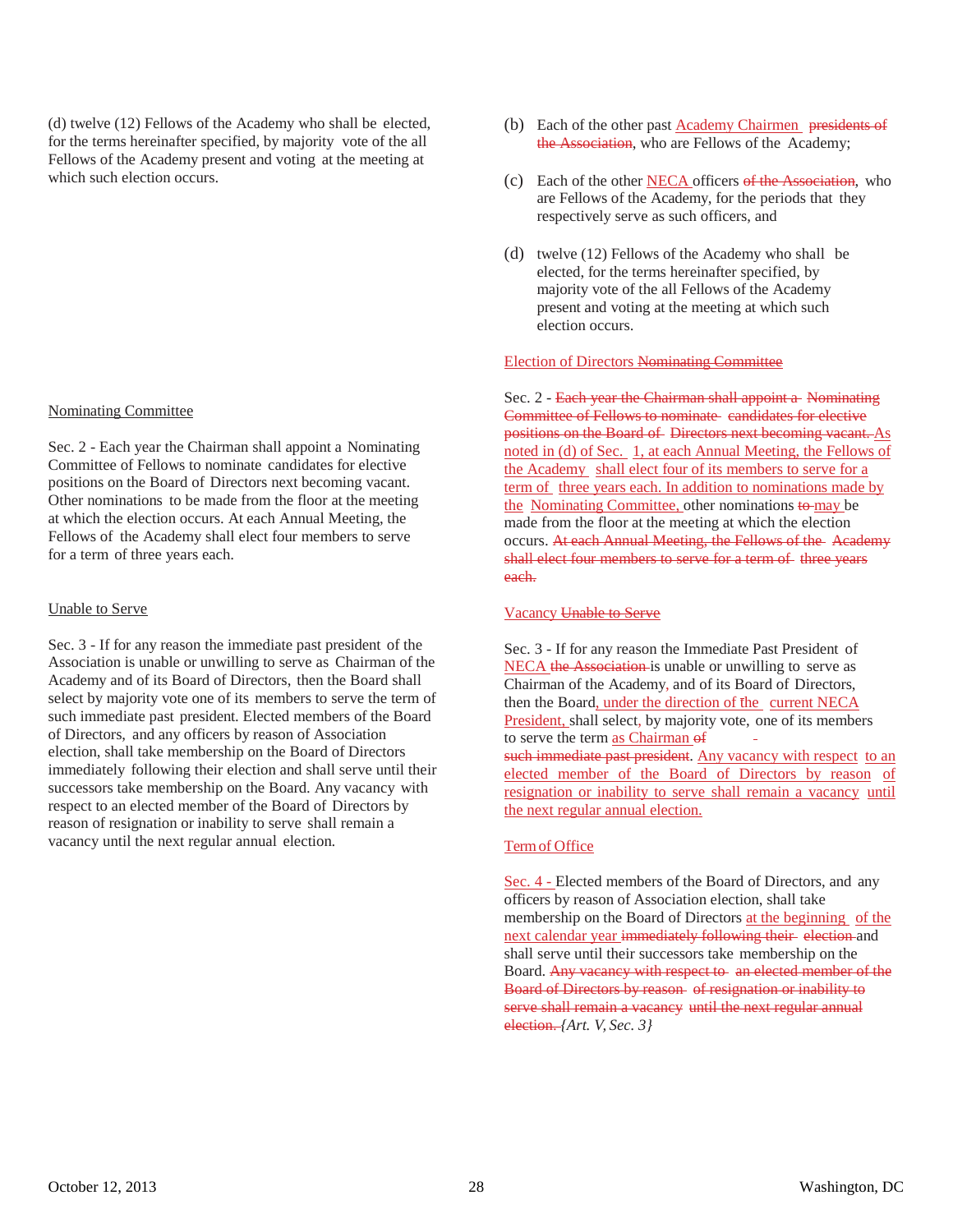## Meetings

Sec. 4 - The Board of Directors of the Academy shall hold its Annual Meeting during the Annual Meeting of the Academy.

## Mail Ballot

Sec. 5 - At the direction of its Chairman, a vote of the Board of Directors may be taken on any subject (except proposals to amend these Rules) which are deemed appropriate, by mail or facsimile. A vote of the Directors returned by mail or facsimile shall be equivalent for

all purposes to a vote of the same Directors if given at a meeting at which a quorum was present. Mail or

facsimile votes may be counted only if received within fifteen (15) days of the date request for vote is mailed or faxed to the directorate.

## Report of Chairman

Sec. 6 - The Board of Directors, through its Chairman, shall submit a written report to the Executive Committee of the Association following the annual Meeting of the Academy. The report shall contain such observations and recommendations as the Board of Directors of

the Academy may wish to submit to the Executive Committee for its consideration.

# ARTICLE VI – COMMITTEES

Sec. 1 - The Chairman of the Academy shall have authority to establish and appoint the members of Committees for particular purposes consistent with these Rules, and to dissolve such Committees.

#### Reports

Sec. 2 - Each committee shall prepare and submit a report of its studies, findings or recommendation to the Board of Directors of the Academy at each Annual Meeting of the Board of Directors.

## Committee Chairmen

Sec. 3 - The Chairman of the Academy shall appoint a Fellow of the Academy as Chairman of each Committee. The term of members so appointed to a Standing Committee shall be for one year. There shall be no

## Meetings

Sec.  $45$  - The Board of Directors of the Academy shall hold its Annual Meeting will meet during the Annual Meeting of the Academy.

## Mail-Interim Ballot

Sec. 56 - At the direction of its Chairman, a vote of the Board of Directors may be taken on any subject (except proposals to amend these Rules) which is deemed appropriate., Such ballot may be distributed, and votes received, by mail, or electronic mail or any other means of electronic transmission approved by the Board of Directors facsimile. Such a A-vote of the Directors **returned by mail or electronic messaging facsimile** shall be equivalent for all purposes to a vote of the same Directors if given at a meeting at which a quorum was present. Mail or facsimile vVotes may be counted only if received within fifteen (15) days of the date request for vote is sent mailed or faxed to the Directors directorate.

# Report of Chairman

Sec. 67 - The Board of Directors, through its Chairman, shall submit a written report to the NECA Executive Committee of the Association following the annual Meeting of the Academy. The report shall contain such observations and recommendations as the Board of Directors of the Academy may wish to submit to the NECA Executive Committee for its consideration.

# ARTICLE VI - COMMITTEES

Sec. 1 - The Chairman of the Academy shall have authority to establish and appoint the members of Committees for particular purposes consistent with these Rules, and to dissolve such Committees. Committee members serve at the will of the Chairman and may be appointed or removed at any time.

#### Reports

Sec. 2 - Each committee shall prepare and submit a report of its studies, findings or recommendation to the Board of Directors of the Academy at each Annual Meeting of the Board of Directors.

## Committee Chairmen

Sec. 3 - The Chairman of the Academy shall appoint a Fellow of the Academy as Chairman of each Committee. The term of members so appointed to a Standing Committee shall be for one year. There shall be no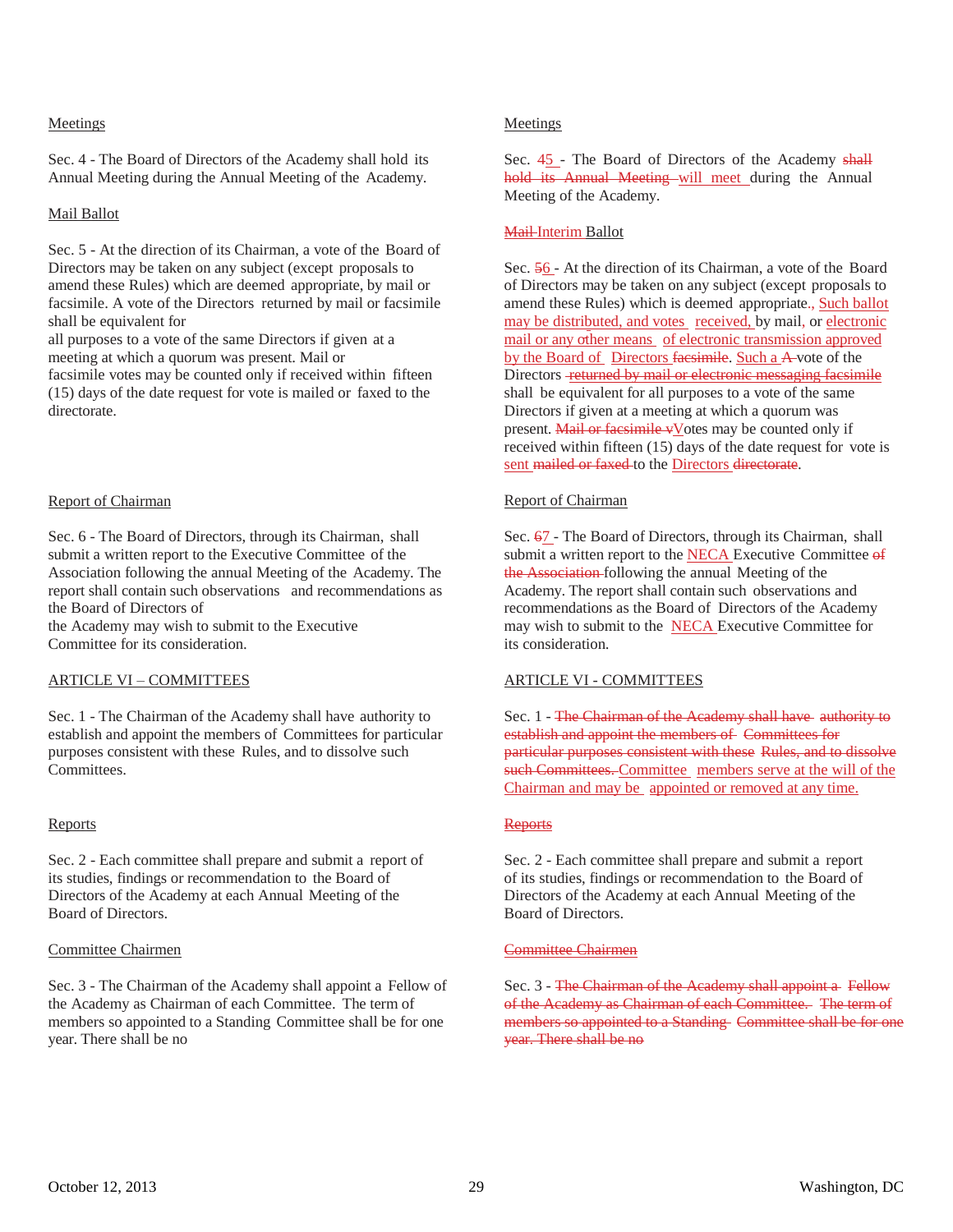limitation upon the number of terms for which a member may be appointed to and serve on a Committee.

#### ARTICLE IV - ADMINISTRATION AND FINANCES

Sec. 1 - The affairs of the Academy shall be administered in the same manner as the other activities of the Association as set forth in Article VIII of the Constitution and Article VIII of the Bylaws of the Association.

Sec. 2 - The anticipated expenses of operating the Academy for the coming calendar year shall be budgeted and submitted to the Executive Committee of the Association for approval in the same manner as those for other anticipated activities of the Association, as prescribed in Article VII, Section 2 of the Bylaws of the Association.

Sec. 3 - The personal expenses of the Fellows of the Academy incurred by them in attending its meetings and participating in its programs shall be borne by them.

## ARTICLE VII – AMENDMENTS

These Rules may be revised or amended at any meeting of the Board of Directors of the Academy at which a quorum is present by a two-thirds ballot vote of the Directors present, provided the proposed revision or amendment shall have been submitted in writing by a member of the Board of Directors to the Academy at least thirty (30) days prior to the meeting of the Board of Directors and a copy of the same sent to all Directors at least twenty (20) days prior to such meeting, and further provided that any such proposed revision or amendment so adopted by the Board of Directors shall become effective upon approval by the Board of Governors of the Association.

#### ARTICLE VIII - DISSOLUTION OF THE ACADEMY

Sec. 1 - The Academy may be dissolved at any time by a twothirds ballot vote of the Board of Governors of the Association, provided that notice that such action will be proposed at the next meeting of the Board of Governors shall have been submitted in writing by one of its members to the Secretary of the Association at least sixty

(60) days prior to such meeting, and a copy of the same sent by the Secretary to all Governors at least fifty (50) days prior to such meeting.

limitation upon the number of terms for which a member may be appointed to and serve on a Committee. The Jury of Fellows will establish its own guidelines, which will be approved by the Board of Directors.

#### ARTICLE **IV VII** - ADMINISTRATION AND FINANCES

Sec. 1 - The affairs of the Academy shall be administered in the same manner as the other activities of the Association as set forth in Article VIII of the Constitution and Article VIII of the NECA Bylaws of the Association.

Sec. 2 - The anticipated expenses of operating the Academy for the coming calendar year shall be budgeted and submitted to the NECA Executive Committee of the Association for approval in the same manner as those for other anticipated activities of the Association, as prescribed in Article VII, Section 2 of the NECA Bylaws of

Sec. 3 The personal expenses of the Fellows of the Academy incurred by them in attending its meetings and participating in its programs shall be borne by them. *{Art. II, Sec. 6 (f)}*

## ARTICLE VII VIII - AMENDMENTS

the Association.

These Rules may be revised or amended at any meeting of the Board of Directors of the Academy at which a quorum is present by a two-thirds ballot vote of the Directors present, provided the proposed revision or amendment shall have been submitted in writing by a member of the Board of Directors to the Academy at least thirty (30) days prior to the meeting of the Board of Directors and a copy of the same sent to all Directors at least twenty (20) days prior to such meeting, and further provided that any such proposed revision or amendment so adopted by the Board of Directors shall become effective upon approval by the **NECA** Board of Governors of the Association.

#### ARTICLE VIII-IX - DISSOLUTION OF THE ACADEMY

Sec. 1 - The Academy may be dissolved at any time by a twothirds ballot vote of the **NECA** Board of Governors of the Association, provided that notice that such action will be proposed at the next meeting of the Board of Governors shall have been submitted in accordance with the NECA Bylaws regarding submission of proposals for Board of Governors action writing by one of its members to the Secretary of the Association at least sixty (60) days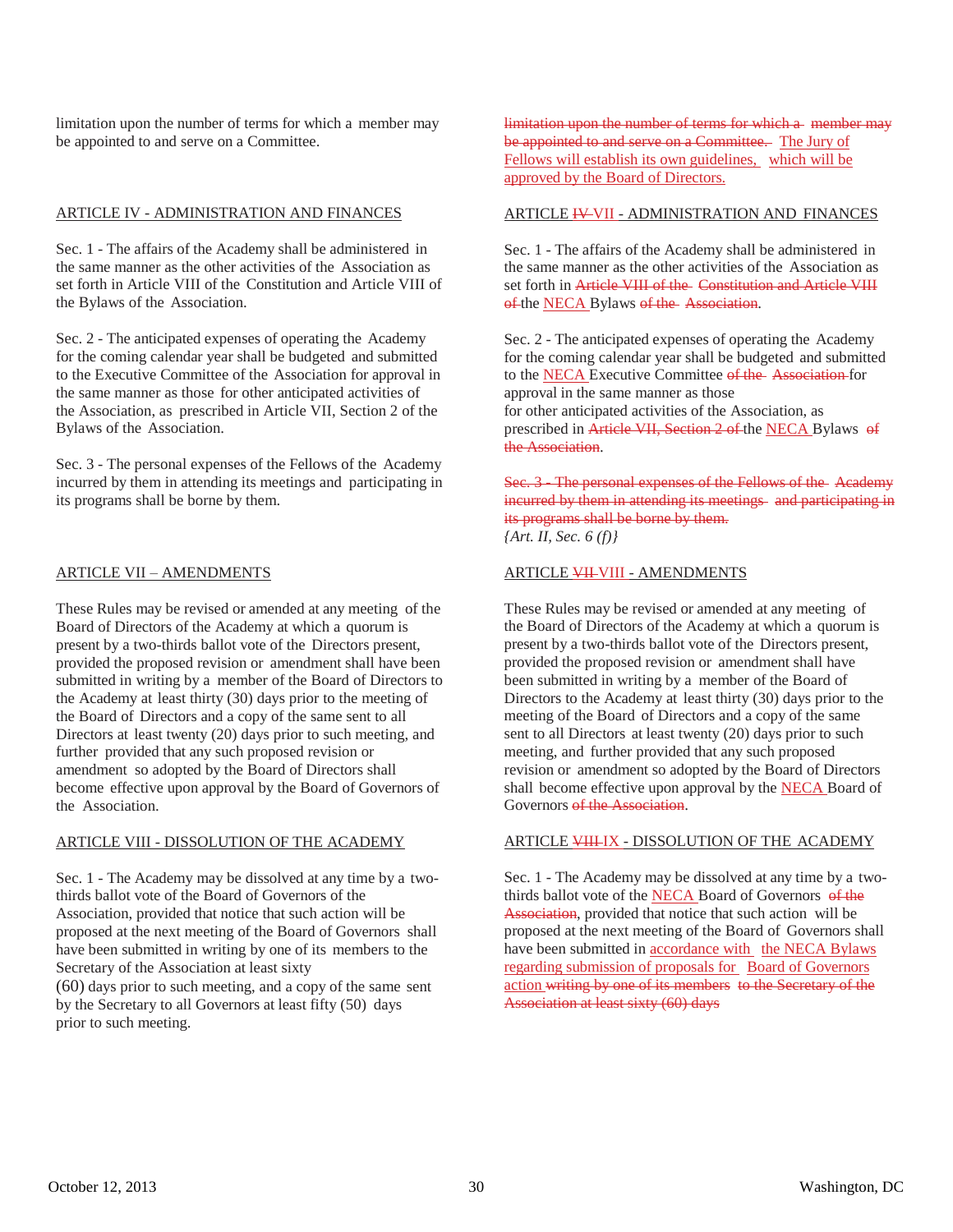Sec. 2 - Any funds and assets of the Academy shall prior to and at time of dissolution of the Academy be and remain the funds and assets of the Association.

prior to such meeting, and a copy of the same sent by the Secretary to all Governors at least fifty (50) days prior to such meeting.

Sec. 2 - Any funds and assets of the Academy shall prior to, and at time of dissolution of the Academy, be and remain the funds and assets of the Association.

# **Action on Ordinary Proposal #3:**

*Being properly submitted by NECA's Executive Committee, this proposal regarding Proposed Changes to Labor Relations Policy 13 was ADOPTED by voice vote.*

**ORDINARY PROPOSAL #3** — Proposed changes to Labor Relations Policy 13 (Submitted by the Executive Committee)

In accordance with Policy 1, all Standing Policies are reviewed by the Board of Governors in alternate years (ending with an odd number). Adoption dates and the dates of any revisions are noted at the end of each policy. Reaffirmation dates are not listed.

Whereas NECA Standing Policies are subject to review and revision from time to time as warranted, and

Whereas changes in programs and the legal environment can require revisions to policy statements even though no changes in the underlying policy has occurred, and

Whereas, such editorial changes to the Labor Relations policy are indicated,

Now, therefore, be it resolved that the Labor Relations Standing Policy be amended as follows

Current Language

# **POLICY 13 Labor Relations**

NECA values highly the long record of constructive and responsible labor relations as it has been practiced throughout the years by the National Association, its chapters, and its members. Much credit and immeasurable savings have been brought to the industry and to the general public by diligent efforts to promote and maintain full and uninterrupted productivity while striving for economically-realistic terms of employment. NECA believes that every effort should be made on the part of all parties concerned, including the National Association, its chapters, its members, supervisory personnel, the IBEW, and local unions to provide the maximum possible productivity per manhour of labor in order to meet competition and also to promote consumer use of the services of trained and skilled electrical craftsmen employed by qualified electrical contractors.

# Proposed Language

(strikeover indicates deleted language; underline indicates new language)

# POLICY 13 Labor Relations

NECA values highly the long record of constructive and responsible labor relations as it has been practiced throughout the years by the National Association, its chapters, and its members. Much credit and immeasurable savings have been brought to the industry and to the general public by diligent efforts to promote and maintain full and uninterrupted productivity while striving for economically-realistic terms of employment. NECA believes that every effort should be made on the part of all parties concerned, including the National Association, its chapters, its members, supervisory personnel, the IBEW, and local unions to provide the maximum possible productivity per manhour of labor in order to meet competition and also to promote consumer use of the services of trained and skilled electrical craftsmen workers employed by qualified electrical contractors.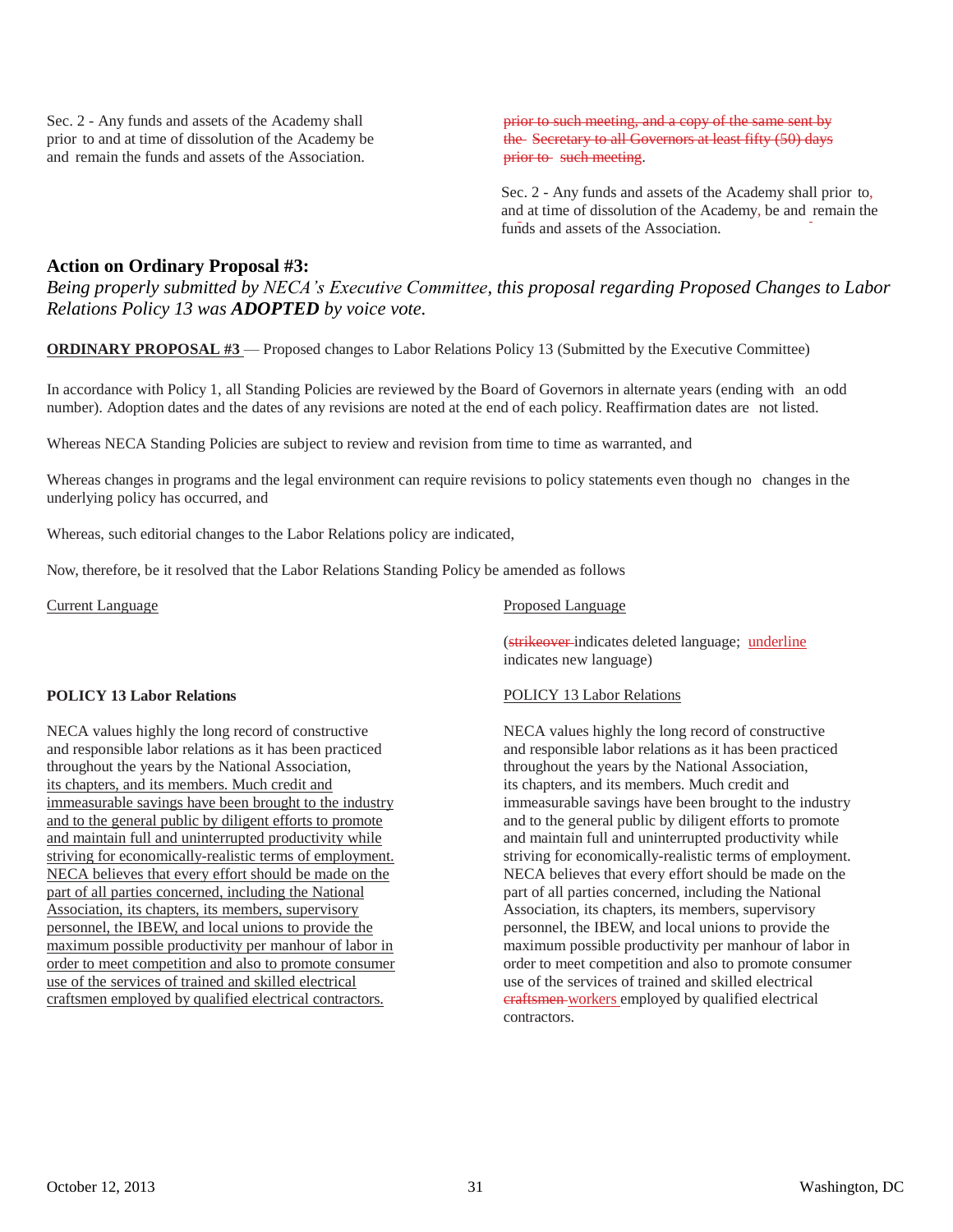In order to implement this basic policy, NECA endorses and seeks to develop, on the local and national level, programs and procedures for rational and peaceful approaches to the settlement of disputes and the avoidance of strikes, work stoppages, and jurisdictional disputes, and programs and procedures for improving safety, training of apprentices and journeymen, employment and benefit programs, and other programs for the benefit of the industry and the general public. Among existing programs which NECA has sponsored and participated in and which NECA endorses are the Council on Industrial Relations, the National Joint Apprenticeship and Training Committee, the Employees Benefit Agreement (NEBF), the Impartial Jurisdictional Disputes Board, the Continuous Pipe-Type Underground Oil-Filled Transmission Conduit Installation Agreement. NECA will continue, in cooperation with the constituent chapters, to study and develop programs in the interests of the industry and the public.

NECA's Labor Relations policy provides for a coordinated and cooperative effort between constituent chapters and the National Association. This policy features a high degree of local responsibility, while at the same time providing for methods by which the National Association can promote and safeguard the labor relations and business interests and goals of the industry.

Basic labor relations policies which NECA has subscribed to and will continue to endorse are:

NECA supports and endorses the continued development of union responsibility at the local and national levels toward minimizing and eliminating wildcat strikes, jurisdictional strikes, and work stoppages over contract and other disputes. Accordingly, NECA subscribes to the continuation of the Council on Industrial Relations and its establishment in all areas to avoid work stoppages which are detrimental to employer, employee and the Public. NECA subscribes to and recognizes the right of craftsmen to organize and bargain collectively.

NECA will continue to develop harmonious relationships with the International Union and its constituent locals to promote labor stability and improve the economic and financial interests of the industry.

In order to implement this basic policy, NECA endorses and seeks to develop, on the local and national level, programs and procedures for rational and peaceful approaches to the settlement of disputes and the avoidance of strikes, work stoppages, and jurisdictional disputes, and programs and procedures for improving safety, training of apprentices and journeymen, employment and benefit programs, and other programs for the benefit of the industry and the general public. Among existing programs which NECA has sponsored and participated in and which NECA endorses are the Council on Industrial Relations, the National Joint Apprenticeship and Training Committee, the Employees Benefit Agreement (NEBF), the National Labor- Management Cooperation Committee, the Plan for the Settlement of Jurisdictional Disputes in the Construction Industry, and the many national agreements between and among NECA, the IBEW, and the Building Trades Unions the Impartial Jurisdictional Disputes Board, the Continuous Pipe-Type Underground Oil-Filled Transmission Conduit Installation Agreement. NECA will continue, in cooperation with the constituent chapters, to study and develop programs in the interests of the industry and the public.

NECA's Labor Relations policy provides for a coordinated and cooperative effort between constituent chapters and the National Association. This policy features a high degree of local responsibility, while at the same time providing for methods by which the National Association can promote and safeguard the labor relations and business interests and goals of the industry.

Basic labor relations policies which NECA has subscribed to and will continue to endorse are:

NECA supports and endorses the continued development of union responsibility at the local and national levels toward minimizing and eliminating wildcat strikes, jurisdictional strikes, and work stoppages over contract and other disputes. Accordingly, NECA subscribes to the continuation of the Council on Industrial Relations and its establishment in all areas to avoid work stoppages which are detrimental to employer, employee and the Public. NECA subscribes to and recognizes the right of craftsmen workers to organize and bargain collectively.

NECA will continue to develop harmonious relationships with the International Union and its constituent locals to promote labor stability and improve the economic and financial interests of the industry.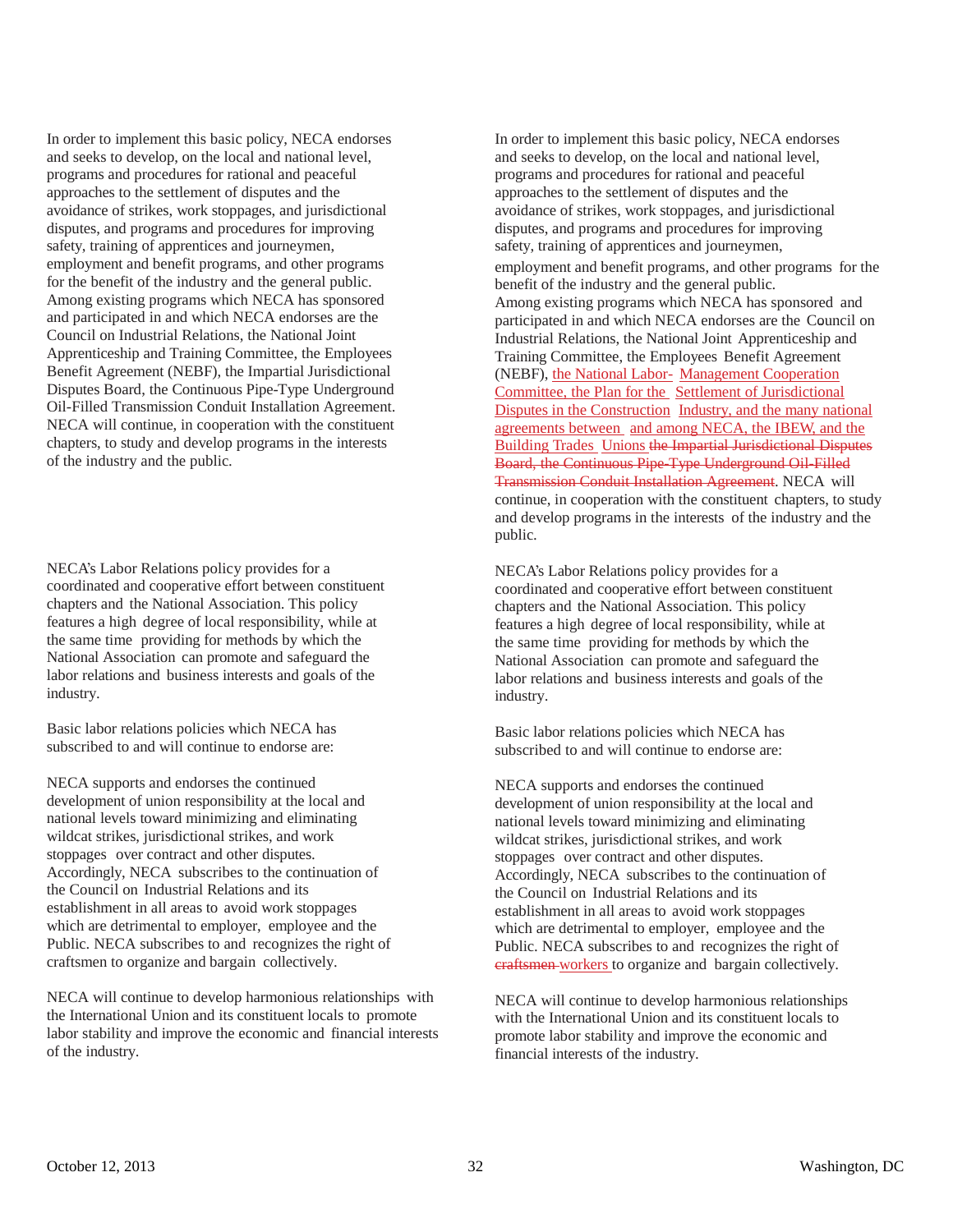NECA endorses legislation which advances the legitimate interests of the employer or his employee and opposes legislation which seeks to impose unfair restrictions upon the employer or his employees, or which seeks to impose undue and harmful burdens on the industry.

NECA supports and endorses the continued organization and strengthening of employer groups through local chapters in the interest of greater industry solidarity and responsibility in creating responsible labor relations.

NECA subscribes to and endorses the principle of nondiscrimination in employment, and subscribes to a policy of employment without regard to race, color, religion, sex, or national origin, and subscribes and endorses a continuing policy to have its Chapters and the IBEW, both locally and nationally, undertake a program providing for a classification in all electrical construction agreements which will permit the economic absorption by the Industry of minority classes, and subscribes to development of a training program which will assist these minorities to become qualified craftsmen within the Industry.

NECA subscribes to and endorses the continued development of safety programs in the interest of the individual craftsman and the employer.

NECA subscribes to and endorses the continued development of programs to ensure an adequate supply of qualified craftsmen in all areas of the country. This includes the continued development and orderly expansion of these apprenticeship and journeymen training programs by the maximum utilization by NECA members of the indentured apprentices available and by cooperating with the area Joint Apprenticeship and Training Committee in providing adequate, continuing, and diverse training for technological requirements and the expanding needs of the Industry. This does not include a requirement for employers to employ apprentices when there is no need for their services.

NECA subscribes to and endorses the principle of managerial responsibility and freedom to manage and oppose any restrictions which hamper and impede the exercise of managerial judgment and increase the cost of doing business. This includes the right to select qualified workmen and to maintain fair and reasonable work rules in the interest of economy and sound business practice.

(Adopted Sept. 30, 1967) (Revised Oct. 17, 1970; Sept. 24, 1977; Oct. 6, 1979) NECA endorses legislation which advances the legitimate interests of the employer or his employee and opposes legislation which seeks to impose unfair restrictions upon the employer or his employees, or which seeks to impose undue and harmful burdens on the industry.

NECA supports and endorses the continued organization and strengthening of employer groups through local chapters in the interest of greater industry solidarity and responsibility in creating responsible labor relations.

NECA subscribes to and endorses the principle of nondiscrimination in employment, and subscribes to a policy of employment without regard to race, color, religion, sex, or national origin, any status protected by federal law. NECA and-subscribes to and endorses a continuing policy to have its Chapters and the IBEW, both locally and nationally, undertake programs to provide all qualified individuals with an opportunity to become qualified craft workers a program providing for a classification in all electrical construction agreements which will permit the economic absorption by the Industry of minority classes, and subscribes to development of a training program which will assist these minorities to become qualified craftsmen within the Industry.

NECA subscribes to and endorses the continued development of safety programs in the interest of the individual eraftsmen-workers and the employer.

NECA subscribes to and endorses the continued development of programs to ensure an adequate supply of qualified **craftsmen** workers in all areas of the country. This includes the continued development and orderly expansion of these apprenticeship and journeymen training programs by the maximum utilization by NECA members of the indentured apprentices available and by cooperating with the area Joint Apprenticeship and Training Committee in providing adequate, continuing, and diverse training for technological requirements and the expanding needs of the Industry. This does not include a requirement for employers to employ apprentices when there is no need for their services. This also includes the adoption and full implementation of the Construction Wireman/Construction Electrician and Construction Lineman classifications in all appropriate areas and construction agreements.

NECA subscribes to and endorses the principle of managerial responsibility and freedom to manage and oppose any restrictions which hamper and impede the exercise of managerial judgment and increase the cost of doing business. This includes the right to select qualified workmen workers and to maintain fair and reasonable work rules in the interest of economy and sound business practice.

(Adopted Sept. 30, 1967) (Revised Oct. 17, 1970; Sept. 24, 1977; Oct. 6, 1979, Oct. 12, 2013)